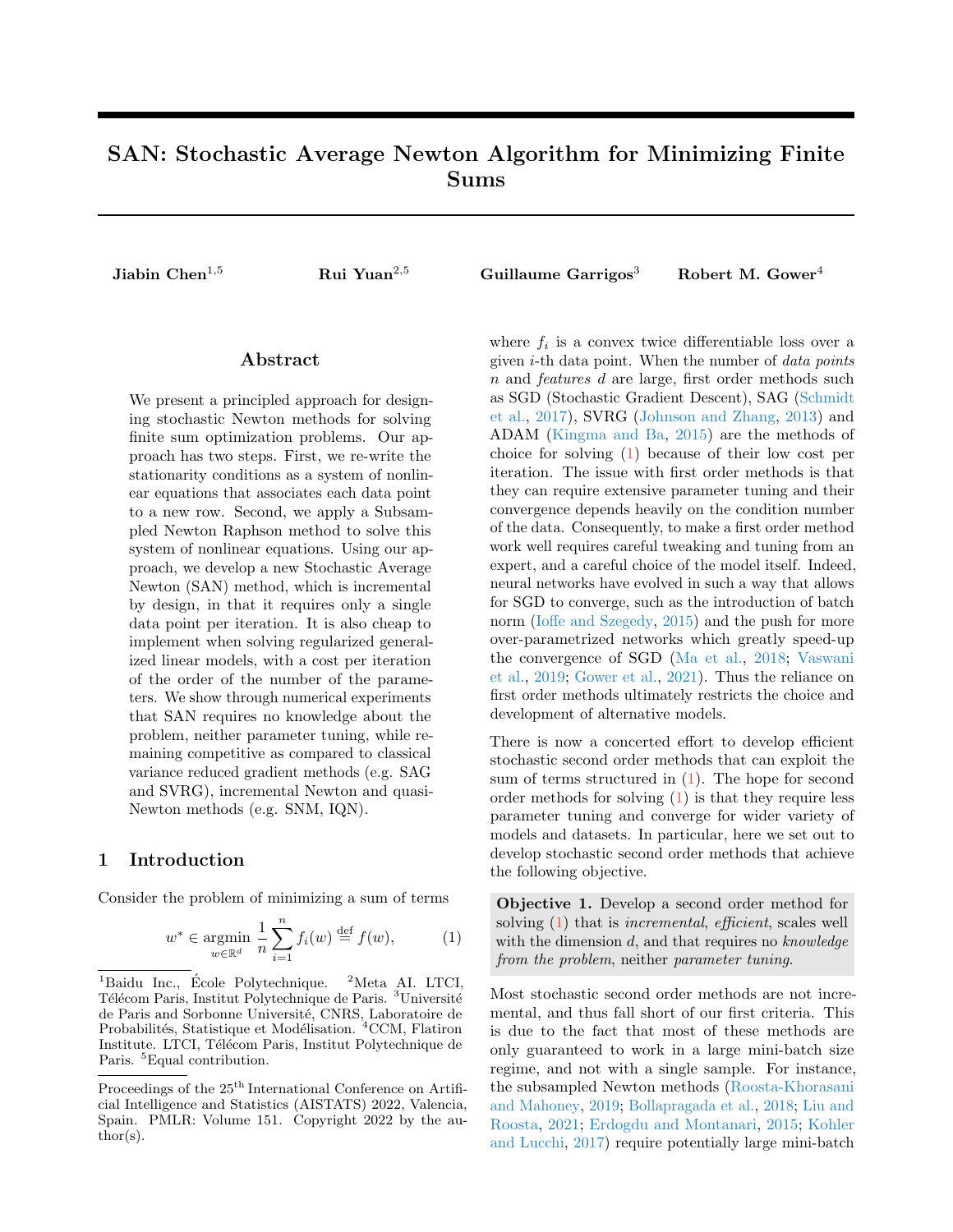sizes in order to guarantee that the subsampled Newton direction closely matches the full Newton direction in high probability. Stochastic quasi-Newton methods [\(Byrd et al.,](#page-8-12) [2011;](#page-8-12) [Mokhtari and Ribeiro,](#page-8-13) [2015;](#page-8-13) [Moritz et al.,](#page-8-14) [2016;](#page-8-14) [Gower et al.,](#page-9-0) [2016\)](#page-9-0) SDNA [\(Qu et al.,](#page-9-1) [2016\)](#page-9-1), and the Newton sketch [\(Pilanci and Wainwright,](#page-9-2) [2017\)](#page-9-2) and Lissa [\(Agarwal et al.,](#page-9-3) [2017\)](#page-9-3), suffer from the same drawback: the need for large mini-batches or full gradient evaluation to work, which makes them all not incremental.

The two existing methods that we are aware of that are truly incremental are IQN (Incremental Quasi-Newton) [\(Mokhtari et al.,](#page-9-4) [2018;](#page-9-4) [Gao and Ribeiro,](#page-9-5) [2020\)](#page-9-5) and SNM (Stochastic Newton Method) [\(Kovalev et al.,](#page-9-6) [2019;](#page-9-6) [Rodomanov and Kropotov,](#page-9-7) [2016\)](#page-9-7). Both methods also enjoy a fast local convergence rate. Their only drawback is their computational and memory costs per iteration are at least  $\mathcal{O}(d^2)$  (see Table [1](#page-6-0) and Section [C.4](#page-23-0) for more details). This is prohibitive in a setting where the number of parameters for the model is large. Our goal is to develop a method that is not only incremental, but also has a cost per iteration of  $\mathcal{O}(d)$ , as is the case for first-order methods like SGD.

In this paper we develop two new Newton methods for solving [\(2\)](#page-1-0) that effectively make use of second order information, are incremental, and are governed by a single global convergence theory. Our starting point for developing these methods is to re-write the stationarity conditions

<span id="page-1-0"></span>
$$
\frac{1}{n}\sum_{i=1}^{n}\nabla f_i(w) = 0.
$$
 (2)

At this point, we could apply Newton's method for solving nonlinear equations, otherwise known as the Newton Raphson method. However, this approach would ultimately require a full pass over the data at each iteration.

To avoid taking full passes over the data, we re-write [\(2\)](#page-1-0) by introducing *n* auxiliary variables  $\alpha_i \in \mathbb{R}^d$  and solving instead the nonlinear system given by

$$
\frac{1}{n}\sum_{i=1}^{n}\alpha_i=0,\tag{3}
$$

$$
\alpha_i = \nabla f_i(w), \quad \forall i \in \{1, \dots, n\}.
$$
 (4)

Clearly  $(3-4)$  $(3-4)$  have the same solutions in w. The advantage of  $(3-4)$  $(3-4)$  is that each gradient lies on a separate row. Consequently, applying a subsampled Newton Raphson method, that is sampling a row and then applying Newton Raphson, to  $(3-4)$  $(3-4)$  will result in an incremental method. We refer to  $(3-4)$  $(3-4)$  as the *function* splitting formulation, since it splits the gradient across different rows.

To solve [\(3–](#page-1-1)[4\)](#page-1-2) efficiently, we propose SAN (Stochastic Average Newton) in Section [2.1.](#page-2-0) SAN is a subsampled Newton Raphson method that is based on a new variable metric extension of SNR (Sketch Newton Raphson Method) [\(Yuan et al.,](#page-9-8) [2021\)](#page-9-8) that we present in Section [4,](#page-6-1) which is itself a nonlinear extension of the Sketch-and-Project method for solving linear sys-tems (Gower and Richtárik, [2015a\)](#page-9-9). By using a different subsampling of the rows  $(3-4)$  $(3-4)$ , we also derive SANA in Section [2.2,](#page-3-0) which is a variant of SAN that uses unbiased estimates of the gradient.

Note that the idea of applying a subsampled Newton method to a well-chosen system of optimality conditions is not new. Indeed, it was recently shown in [\(Yuan et al.,](#page-9-8) [2021\)](#page-9-8) that the SNM method [\(Kovalev](#page-9-6) [et al.,](#page-9-6) [2019\)](#page-9-6) can be seen as the application of a subsampled Newton method to the equations

<span id="page-1-3"></span>
$$
\frac{1}{n} \sum_{i=1}^{n} \nabla f_i(\alpha_i) = 0,
$$
  
\n
$$
w = \alpha_i, \quad \text{for } i = 1, \dots, n,
$$
 (5)

which clearly are equivalent to [\(2\)](#page-1-0). Consequently, the two methods SAN and SNM are both subsampled Newton Raphson methods applied to either a function or a variable splitting formulation of [\(2\)](#page-1-0).

The contributions of our paper are the following:

- We propose combining the function splitting reformulation [\(3–](#page-1-1)[4\)](#page-1-2) with a subsampled Newton Raphson as a tool for designing stochastic Newton methods, all of which are variance reducing in the sense that they are incremental and they converge with a constant step size.
- We introduce SAN (Stochastic Average Newton method) by using this tool, which is incremental and parameter-free, in that, SAN works well with a step size  $\gamma = 1$  independently of the underlying dataset or the objective function.
- <span id="page-1-1"></span>• By specializing to GLMs (Generalized Linear Models), we develop an efficient implementation of SAN that has the same cost per iteration as the firstorder methods. We perform extensive numerical experiments and show that SAN is competitive as compared to SAG and SVRG.
- <span id="page-1-2"></span>• To provide a convergence theory of our methods, we extend the class of Sketched Newton Raphson [\(Yuan](#page-9-8) [et al.,](#page-9-8) [2021\)](#page-9-8) methods to allow for a variable metric that includes SAN as a special case.

In Section [2,](#page-2-1) we show how to derive the SAN and SANA methods. We then present two different experimental settings comparing SAN to variance reduced gradients methods in Section [3.](#page-4-0) In Section [4,](#page-6-1) we study SAN/SANA as instantiations of a new variable metric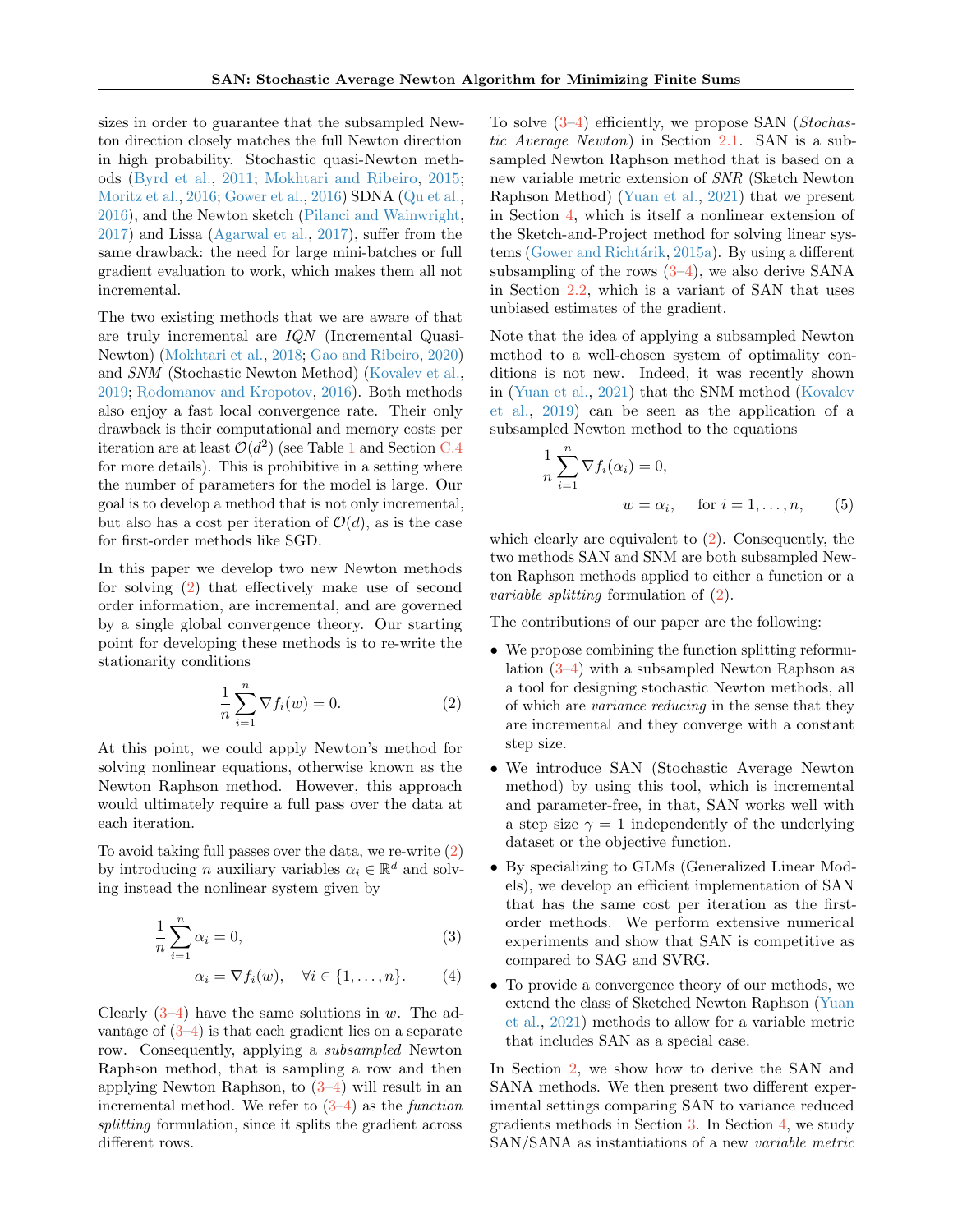Sketch Newton Raphson method and present a convergence theory for this class of method.

The following will be assumed throughout the paper.

<span id="page-2-5"></span>**Assumption 1.1.** For all  $i \in \{1, \ldots, n\}$ , the function  $f_i: \mathbb{R}^d \longrightarrow \mathbb{R}$  is of class  $C^2$  and verifies  $\nabla^2 f_i(w) \succ 0$  for every  $w \in \mathbb{R}^d$ .

# <span id="page-2-1"></span>2 Function splitting methods

The advantage of the function splitting formulation given by  $(3)$  and  $(4)$  is that there is a separate row for each data point. We will now take advantage of this, and develop new incremental Newton methods based on subsampling the rows of  $(3-4)$  $(3-4)$ .

The reformulation given in  $(3-4)$  $(3-4)$  is a large system of nonlinear equations. For brevity, let  $p := (n+1)d$  and  $x = [w; \alpha_1; \cdots; \alpha_n] \in \mathbb{R}^p$  $x = [w; \alpha_1; \cdots; \alpha_n] \in \mathbb{R}^p$  $x = [w; \alpha_1; \cdots; \alpha_n] \in \mathbb{R}^p$  be the stacking<sup>1</sup> of the w and  $\alpha_i$  variables. Thus solving  $(3-4)$  $(3-4)$  is equivalent to solve  $F(x) = 0$ , where

$$
F: \mathbb{R}^p \to \mathbb{R}^p
$$
  
\n
$$
x \mapsto \left[\frac{1}{n} \sum \alpha_i; \nabla f_1(w) - \alpha_1; \cdots; \nabla f_n(w) - \alpha_n\right].
$$
  
\n(6)

Solving nonlinear equations has long been one of the core problems in numerical analysis, with variants of the Newton Raphson method [\(Ortega and Rheinboldt,](#page-9-10) [2000\)](#page-9-10) being one of the core techniques. From a given iterate  $x^k \in \mathbb{R}^p$ , the Newton Raphson method computes the next iterate  $x^{k+1}$  by linearizing F around  $x^k$  and solving the Newton system

<span id="page-2-2"></span>
$$
\nabla F(x^k)^\top (x^{k+1} - x^k) = -F(x^k). \tag{7}
$$

Here  $\nabla F(x) \in \mathbb{R}^{p \times p}$  denotes the Jacobian matrix of F at x, and it is assumed that  $(7)$  has a solution. The least norm solution of the Newton system is given by

<span id="page-2-3"></span>
$$
x^{k+1} = x^k - \nabla F(x^k)^\top \dagger F(x^k),\tag{8}
$$

where † denotes the Moore-Penrose pseudoinverse.

This update can also be written as a projection step:

$$
x^{k+1} = \operatorname{argmin} \|x - x^k\|^2
$$
  
s.t.  $\nabla F(x^k)^\top (x - x^k) = -F(x^k).$  (9)

In our setting, [\(8\)](#page-2-3) is prohibitively expensive because it requires access to all of the data at each step and the solution of a large  $(n+1)d \times (n+1)d$  linear system. To bring down the cost of each iteration, and to have a resulting incremental method, at each iteration we will subsample the rows of the Newton system before taking a projection step. Next, we present two methods based on subsampling. Later on Section [4,](#page-6-1) we generalize this subsampling approach to make use of sketches of the system.

# <span id="page-2-0"></span>2.1 SAN: the Stochastic Average Newton method

The SAN method is a subsampled Newton Raphson method that alternates between sampling equation [\(3\)](#page-1-1) or sampling one of the equations in  $(4)$ . After sampling, we then apply a step of Newton Raphson to the sampled equation.

To detail the SAN method, let  $\pi \in (0,1)$  be a fixed probability, and let  $x^k = [w^k; \alpha_1^k; \dots; \alpha_n^k] \in \mathbb{R}^p$  be a given k-th iterate. With probability  $\pi$  the SAN method samples equation [\(3\)](#page-1-1) and focuses on finding a solution to this equation. Since  $(3)$  is a linear equation, it is equal to its own Newton equation. Furthermore, this linear equation  $(3)$  has n variables and only one equation, thus it has infinite solutions. We choose a single one of these infinite solution by using a projection step

<span id="page-2-6"></span><span id="page-2-4"></span>
$$
\alpha_1^{k+1}, \dots, \alpha_n^{k+1} = \underset{\alpha_1, \dots, \alpha_n \in \mathbb{R}^d}{\text{argmin}} \sum_{i=1}^n ||\alpha_i - \alpha_i^k||^2
$$
  
s.t.  $\frac{1}{n} \sum_{i=1}^n \alpha_i = 0.$  (10)

The solution to this projection is given in line [4](#page-3-1) in Algorithm [1](#page-3-2) when  $\gamma = 1$ . We have added the step size  $\gamma \in (0, 1]$  to act as relaxation.

Alternatively, with probability  $(1-\pi)$  the SAN method then samples the  $j$ -th equation in  $(4)$  uniformly among the  $n$  equations. To get the Newton system of  $\nabla f_j(w) = \alpha_j$ , we linearize around  $w^k \in \mathbb{R}^d$  and  $\alpha_j^k \in \mathbb{R}^d$  and set the linearization to zero giving

<span id="page-2-7"></span>
$$
\nabla f_j(w^k) + \nabla^2 f_j(w^k)(w - w^k) = \alpha_j.
$$

This linear equation has 2d unknowns, and thus also has infinite solutions. Again, we use a projection step to pick a unique solution as follows

$$
\alpha_j^{k+1}, w^{k+1} = \underset{\alpha_j, w \in \mathbb{R}^d}{\text{argmin}} ||\alpha_j - \alpha_j^k||^2 + ||w - w^k||^2_{\nabla^2 f_j(w^k)}
$$
  
s.t.  $\nabla f_j(w^k) + \nabla^2 f_j(w^k)(w - w^k) = \alpha_j$ . (11)

Here we have introduced a projection under a norm  $||w||_{\nabla^2 f_j(w^k)} \stackrel{\text{def}}{=} \langle \nabla^2 f_j(w^k) w, w \rangle$  which is based on the Hessian matrix  $\nabla^2 f_j(w^k)$ . Performing a projection step with respect to the metric induced by the Hessian is often used in Newton type methods such as interior point methods [\(Renegar,](#page-9-11) [2001\)](#page-9-11) and quasi-Newton

<sup>&</sup>lt;sup>1</sup>In this paper vectors are columns by default, and given  $x_1, \ldots, x_n \in \mathbb{R}^q$  we note  $[x_1, \ldots, x_n] \in \mathbb{R}^{qn}$  the (column) vector stacking the  $x_i$ 's on top of each other.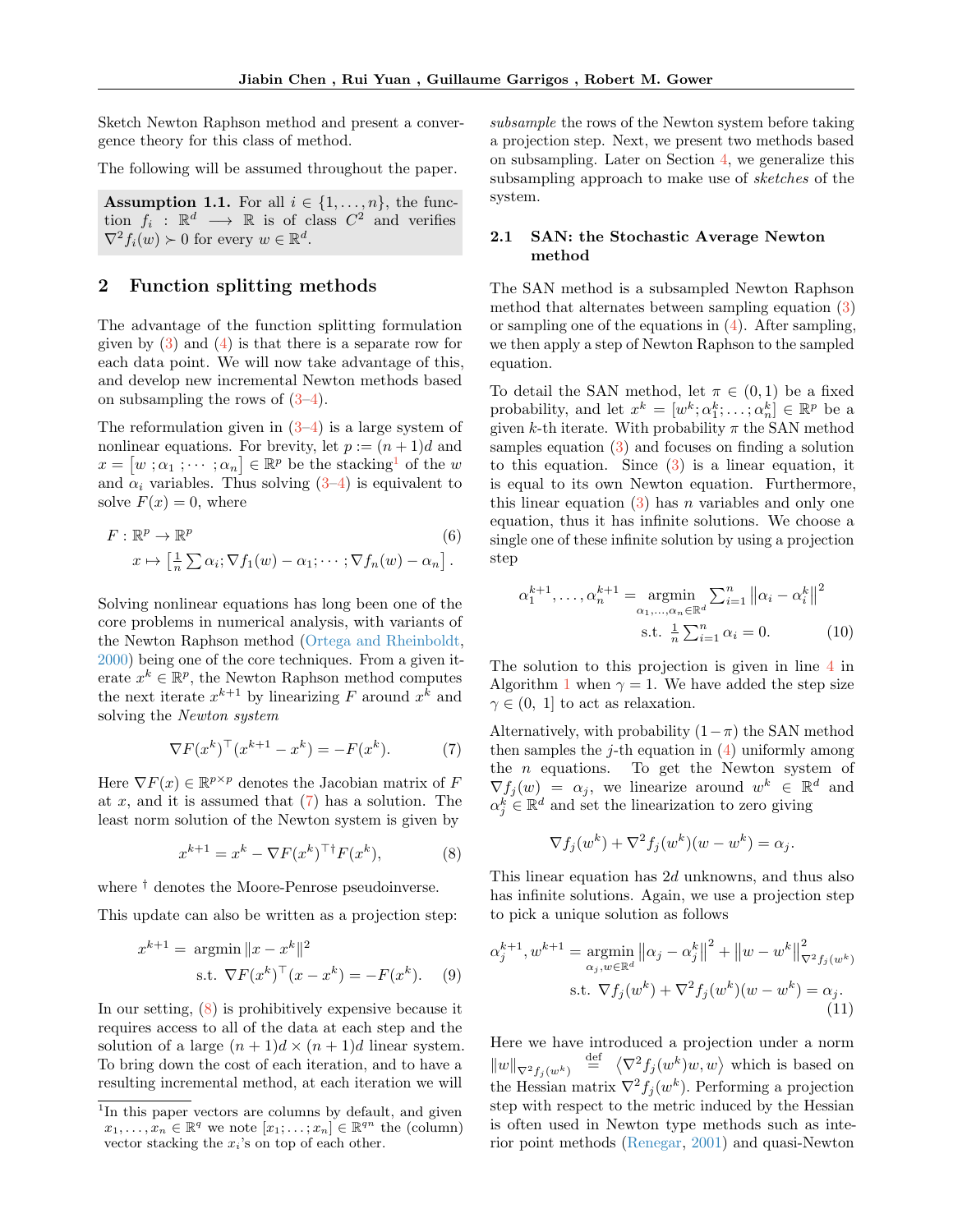methods [\(Goldfarb,](#page-9-12) [1970\)](#page-9-12). Moreover, we observed that this choice of metric resulted in a much faster algorithm (see Section  $C.5$  for experiments that highlight this). The closed form solution to the above is given in lines [8-](#page-3-3)[10](#page-3-4) in Algorithm [1](#page-3-2) when  $\gamma = 1$  (see Lemma [A.2](#page-12-0) for the details).

We gather all these updates in Algorithm [1](#page-3-2) and call the resulting method the Stochastic Average Newton method, or SAN for short.

<span id="page-3-2"></span><span id="page-3-1"></span>Algorithm 1: SAN: Stochastic Average Newton **Input:**  $\{f_i\}_{i=1}^n$ , step size  $\gamma \in (0, 1]$ , probability  $\pi \in (0, 1)$ , max iteration T **1** Initialize  $\alpha_1^0, \cdots, \alpha_n^0, w^0 \in \mathbb{R}^d$ 2 for  $k = 1, \ldots, T$  do  $\vert$  With probability  $\pi$  update:  $\mathbf{a} \parallel \mathbf{a}_i^{k+1} = \mathbf{a}_i^k \gamma$ n  $\sum_{n=1}^{\infty}$  $j=1$  $\alpha_j^k, \ \forall i \in \{1, \cdots, n\}$ 5 Otherwise with probability  $(1 - \pi)$ : 6 | Sample uniformly  $j \in \{1, \dots, n\}$  $\mathbf{F} \begin{array}{|c|c|} \hline \mathbf{F} \end{array} \begin{array}{|c|c|} \hline \mathbf{H}_k & = \mathbf{I}_d + \nabla^2 f_j(w^k) \end{array}$  $\textbf{s} \quad \begin{array}{|c|c|} \hline \textbf{a}^k & = & -\textbf{H}_k^{-1} \left( \nabla f_j (w^k) - \alpha_j^k \right) \ \hline \end{array}$  $\begin{array}{ccc} \mathbf{9} & | & | & w^{k+1} = w^k + \gamma d^k \end{array}$ 10  $\left[\begin{array}{cc} \alpha_j^{k+1} = \alpha_j^k - \gamma d^k \end{array}\right]$ **Output:** Last iterate  $w_{T+1}$ 

<span id="page-3-4"></span><span id="page-3-3"></span>The SAN method is incremental, since it can be applied with as little as one data point per iteration. SAN can also be implemented in such a way that the cost per iteration is  $\mathcal{O}(d)$  in expectation. Indeed, the av-eraging step on line [4](#page-3-1) contributes with a  $\pi \times \mathcal{O}(nd)$ cost to the total cost in expectation, since all of the vectors  $\alpha_i \in \mathbb{R}^d$  for  $i = 1, ..., n$ , are updated. But as we found through expensive testing in Section [C.3,](#page-22-0) SAN converges quickly if  $\pi$  is of the order of  $\mathcal{O}(1/n)$ , reducing the cost in expectation to  $\mathcal{O}(d)$ . Further, the average of the  $\alpha_i$ 's can be efficiently implemented by maintaining and updating a variable  $\overline{\alpha}^k = \frac{1}{n} \sum_{j=1}^n \alpha_j^k$ . The main cost for SAN is in solving the linear system  $(\mathbf{I}_d + \nabla^2 f_j(w^k))d = \alpha_j^k - \nabla f_j(w^k)$ . Solving this system with a direct solver would cost  $\mathcal{O}(d^3)$ . Alternatively, the solution can be approximated using an iterative Krylov method for which each iteration costs  $\mathcal{O}(d)$  by using backpropagation [\(Freund et al.,](#page-9-13) [1992;](#page-9-13) [Christian](#page-9-14)[son,](#page-9-14) [1992\)](#page-9-14) to compute Hessian-vector products. For regularized generalized linear models (GLMs), the total cost of this matrix inversion is only  $\mathcal{O}(d)$  operations,  $\overline{5}$ as we show next.

Generalized Linear Models. Regularized GLMs are models for which we have

<span id="page-3-9"></span>
$$
f_i(w) = \phi_i(a_i^{\top} w) + \lambda R(w), \qquad (12)
$$

where  $\phi_i : \mathbb{R} \to \mathbb{R}$  is a loss function associated with the *i*-th data point  $a_i \in \mathbb{R}^d$ ,  $\lambda > 0$  is a regularization parameter and  $R$  is a regularizer that is twice differentiable and separable, i.e.  $R(w) = \sum_{i=1}^{d} R_i(w_i)$  with  $R_i : \mathbb{R} \to$  $\mathbb R$ . The inversion on line [8](#page-3-3) of Algorithm [1](#page-3-2) can be efficiently computed using the Woodbury identity because the Hessian  $\nabla^2 f_j(w) = \phi''_j(a_j^{\top} w)(a_j a_j^{\top}) + \lambda \nabla^2 R(w)$  is a rank-one perturbation of a diagonal matrix, which costs  $\mathcal{O}(d)$  to invert (see Lemma [B.2](#page-17-0) for an explicit formula).

Remark 2.1 (SAN vs. SNM for GLMs). SAN can be implemented efficiently for all GLMs with separable regularizers. This is not the case for SNM [\(Ko](#page-9-6)[valev et al.,](#page-9-6) [2019\)](#page-9-6), which can only be implemented efficiently when the regularizer is the L2 norm. For other separable regularizers, the cost per iteration for SNM is to  $\mathcal{O}(d^3)$  instead of  $\mathcal{O}(d^2)$ . See Section [C.4](#page-23-0) in the supp. material for details.

# <span id="page-3-0"></span>2.2 SANA: alternative with simultaneous projections

Here we present SANA, an alternative version of the SAN method. Instead of alternating between projecting onto linearizations of [\(3\)](#page-1-1) and [\(4\)](#page-1-2), the SANA method projects onto the intersection of [\(3\)](#page-1-1) and the linearization of a subsampled equation  $(4)$ . In other words, the next iterate  $x^{k+1} = [w^{k+1}; \alpha_1^{k+1}; \dots; \alpha_n^{k+1}]$  is defined as the unique solution of

<span id="page-3-5"></span>
$$
\underset{w,\alpha_1,\dots,\alpha_n \in \mathbb{R}^d}{\text{argmin}} \sum_{i=1}^n \left\| \alpha_i - \alpha_i^k \right\|^2 + \left\| w - w^k \right\|_{\nabla^2 f_j(w^k)}^2,
$$
\n
$$
\text{s.t. } \nabla f_j(w^k) + \nabla^2 f_j(w^k)(w - w^k) = \alpha_j,
$$
\n
$$
\frac{1}{n} \sum_{i=1}^n \alpha_i = 0.
$$
\n(13)

The closed form solution of  $(13)$  corresponds to lines  $4-$ [8](#page-3-7) in Algorithm [2](#page-3-8) when the relaxation parameter is  $\gamma = 1$  (see Lemma [A.4](#page-15-0) for a proof).

<span id="page-3-10"></span><span id="page-3-8"></span><span id="page-3-7"></span><span id="page-3-6"></span>Algorithm 2: SANA **Input:**  $\{f_i\}_{i=1}^n$ , step size  $\gamma \in (0, 1]$ , max iteration  $\boldsymbol{\mathcal{I}}$ **1** Initialize  $w^0, \alpha_1^0, \cdots, \alpha_n^0 \in \mathbb{R}^d$  s.t.  $\sum_{i=1}^n \alpha_i^0 = 0$ 2 for  $k = 1, \ldots, T$  do 3 Sample uniformly  $j \in \{1, \ldots, n\}$ 4  $\mathbf{H}_k = (1 - \frac{1}{n})\mathbf{I}_d + \nabla^2 f_j(w^k)$ 5  $d^k = -\mathbf{H}_k^{-1}(\nabla f_j(w^k) - \alpha_j^k)$ 6  $w^{k+1} = w^k + \gamma d^k$  $\tau \begin{array}{|l} \alpha _j^{k+1} \ = \ \alpha _j^k - \gamma (1 - \frac{1}{n})d^k \end{array}$  $\int_{0}^{\infty} \alpha_i^{k+1} = \alpha_i^k + \frac{\gamma}{n} d^k$ , for  $i \neq j$ **Output:** Last iterate  $w_{T+1}$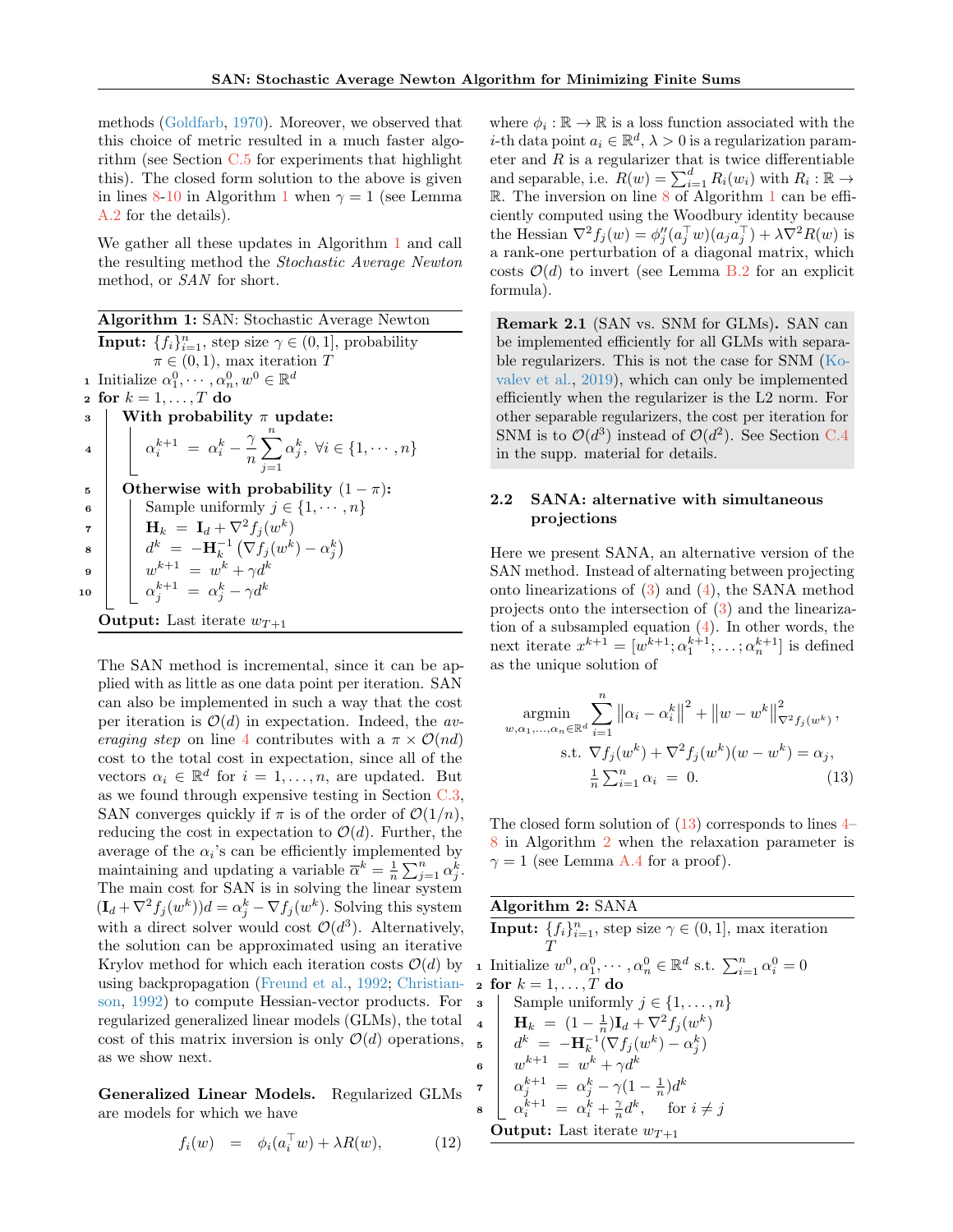Computing one step of this method requires access to only one function  $f_j$  (through its gradient and Hessian evaluated at  $w^k$ ). In terms of computational cost, each step requires inverting the  $d \times d$  matrix  $(1 - \frac{1}{n})I_d + \nabla^2 f_j(w^k)$ . As with SAN, this cost reduces to  $\mathcal{O}(d)$  in the context of generalized linear models. See Algorithm [4](#page-19-0) in the appendix for the resulting implementation for GLMs. Yet even in the case of GLMs, the SANA method costs  $\mathcal{O}(nd)$  per iteration because it updates all the  $\alpha_i$  vectors at every iteration. Thus the SANA method has complexity which is  $\mathcal{O}(n)$  times larger than SAN in expectation.

Both SAN and SANA can be interpreted as a stochastic relaxed Newton method that uses estimates of the gradient. Indeed, computing  $d^k$  in Algorithms [1](#page-3-2) and [2](#page-3-8) requires solving a relaxed Newton system

<span id="page-4-1"></span>
$$
\left(\delta \mathbf{I}_d + \nabla^2 f_j(w^k)\right) d^k = \alpha_j^k - \nabla f_j(w^k),\tag{14}
$$

where  $\delta = 1$  and  $\delta = 1 - \frac{1}{n}$ , respectively. The right hand side of this Newton system is a biased estimate of the gradient for SAN and an unbiased estimate for SANA. To see this, for simplicity, let  $\gamma = 1$ . Taking expectation conditioned on time k over the right-hand side of [\(14\)](#page-4-1) gives

$$
\mathbb{E}\left[\alpha_j^k - \nabla f_j(w^k)\right] = \frac{1}{n} \sum_{i=1}^n \alpha_i^k - \nabla f(w^k).
$$

For SANA, because the averaging constraint is always enforced in [\(13\)](#page-3-5), we have that  $\frac{1}{n} \sum_{i=1}^{n} \alpha_i^k = 0$ , thus the right hand side of  $(14)$  is always an unbiased estimate of the negative gradient. As for SAN, the averaging constraint is only enforced every so often with the update on line [4](#page-3-1) in Algorithm [1.](#page-3-2) Thus for SAN, the right hand is a biased estimate of the negative gradient until the averaging constraint is enforced. In this sense, SAN and SANA are analogous to SAG [\(Schmidt et al.,](#page-8-0) [2017\)](#page-8-0) and SAGA [\(Defazio et al.,](#page-9-15) [2014\)](#page-9-15). We found in practice that this biased estimate of the gradient did not hurt the empirical performance of SAN, and thus we focus on experiments on SAN in Section [3.](#page-4-0)

# <span id="page-4-0"></span>3 Experiments for SAN applied for GLMs

Here we compare SAN in Algorithm [1](#page-3-2) against two variance reduced gradient methods SAG [\(Schmidt et al.,](#page-8-0) [2017\)](#page-8-0) and SVRG [\(Johnson and Zhang,](#page-8-1) [2013\)](#page-8-1) for solving regularized GLMs [\(12\)](#page-3-9), where  $\phi_i(t) = \log(1 + e^{-y_i t})$ is the logistic loss,  $y_i \in \{-1, 1\}$  is the *i*-th target value, and  $R$  is the regularizer.

We use eight datasets in our experiments taken from LibSVM [\(Chang and Lin,](#page-9-16)  $2011$  $2011$ ),<sup>2</sup> with disparate prop[erties \(see details of the datasets in Table](https://www.csie.ntu.edu.tw/~cjlin/libsvmtools/datasets/) [2\)](#page-21-0). We fixed [an initial random seed, evaluated each method 10 times,](https://www.csie.ntu.edu.tw/~cjlin/libsvmtools/datasets/) and stopped when the gradient norm was below  $10^{-6}$ [or a maximum of 50 effective passes over data had been](https://www.csie.ntu.edu.tw/~cjlin/libsvmtools/datasets/) [reached. In all of our experiments, we plot effective](https://www.csie.ntu.edu.tw/~cjlin/libsvmtools/datasets/)  $data$  passes<sup>[3](#page-0-1)</sup> [vs gradient norm, and plot the central](https://www.csie.ntu.edu.tw/~cjlin/libsvmtools/datasets/) [tendency as a solid line and all other executions as a](https://www.csie.ntu.edu.tw/~cjlin/libsvmtools/datasets/) [shaded region. Plots with function sub-optimality are](https://www.csie.ntu.edu.tw/~cjlin/libsvmtools/datasets/) [also provided in Figure](https://www.csie.ntu.edu.tw/~cjlin/libsvmtools/datasets/) [3](#page-22-1) Section [C.2,](#page-21-1) and show much [the same relative rankings amongst the methods as the](https://www.csie.ntu.edu.tw/~cjlin/libsvmtools/datasets/) [gradient norm plots.](https://www.csie.ntu.edu.tw/~cjlin/libsvmtools/datasets/)

[For all methods, we used the default step size. For](https://www.csie.ntu.edu.tw/~cjlin/libsvmtools/datasets/) [instance, for SAG and SVRG we use the step size](https://www.csie.ntu.edu.tw/~cjlin/libsvmtools/datasets/)  $\frac{1}{L_{\text{max}}}$  where  $L_{\text{max}}$  [is the largest smoothness constant of](https://www.csie.ntu.edu.tw/~cjlin/libsvmtools/datasets/)  $f_i$ , for  $i = 1, \ldots, n$ . [This step size is significantly larger than](https://www.csie.ntu.edu.tw/~cjlin/libsvmtools/datasets/) [what has been proven to work for SAG and SVRG.](https://www.csie.ntu.edu.tw/~cjlin/libsvmtools/datasets/)<sup>[4](#page-0-1)</sup> [Yet despite this, it is the default setting in sklearn's](https://www.csie.ntu.edu.tw/~cjlin/libsvmtools/datasets/) [logistic regression solver \(Pedregosa et al.,](https://www.csie.ntu.edu.tw/~cjlin/libsvmtools/datasets/) [2011\)](#page-9-17), and [we also found that it worked well in practice. The other](https://www.csie.ntu.edu.tw/~cjlin/libsvmtools/datasets/) [hyperparameter of SVRG is the inner loop size which](https://www.csie.ntu.edu.tw/~cjlin/libsvmtools/datasets/) is set to  $n$  [throughout our experiments. As for SAN,](https://www.csie.ntu.edu.tw/~cjlin/libsvmtools/datasets/) [we set the probability](https://www.csie.ntu.edu.tw/~cjlin/libsvmtools/datasets/)  $\pi = \frac{1}{n+1}$  and step size  $\gamma = 1$ . [More details of the experiments are in Section](https://www.csie.ntu.edu.tw/~cjlin/libsvmtools/datasets/) [C.1.](#page-20-0)<sup>[5](#page-0-1)</sup>

[Logistic regression with L2 regularization.](https://www.csie.ntu.edu.tw/~cjlin/libsvmtools/datasets/) We [consider L2-regularized logistic regression, i.e. the](https://www.csie.ntu.edu.tw/~cjlin/libsvmtools/datasets/) [regularizer is](https://www.csie.ntu.edu.tw/~cjlin/libsvmtools/datasets/)  $R(w) = \frac{\lambda}{2} ||w||^2$  with  $\lambda = 1/n$ . From Figure [1, SAN outperforms SAG and SVRG in all eight](https://www.csie.ntu.edu.tw/~cjlin/libsvmtools/datasets/) [datasets, except for](https://www.csie.ntu.edu.tw/~cjlin/libsvmtools/datasets/) mushrooms, ijcnn1 and covtype, [where SAN remains competitive with SAG or SVRG.](https://www.csie.ntu.edu.tw/~cjlin/libsvmtools/datasets/) [Note as well that for reaching an approximate solution](https://www.csie.ntu.edu.tw/~cjlin/libsvmtools/datasets/) [at early stage, SAN outperforms SAG and SVRG in all](https://www.csie.ntu.edu.tw/~cjlin/libsvmtools/datasets/) datasets, except for covtype[. Furthermore, SAN often](https://www.csie.ntu.edu.tw/~cjlin/libsvmtools/datasets/) [has a smaller variance compared to SAG and SVRG](https://www.csie.ntu.edu.tw/~cjlin/libsvmtools/datasets/) [based on eye-balling the shaded error bars in Figure](https://www.csie.ntu.edu.tw/~cjlin/libsvmtools/datasets/) [1](#page-5-0) [which was produced by multiple executions.](https://www.csie.ntu.edu.tw/~cjlin/libsvmtools/datasets/)

[Logistic regression with pseudo-Huber regu](https://www.csie.ntu.edu.tw/~cjlin/libsvmtools/datasets/)larization. [We also tested logistic regression with](https://www.csie.ntu.edu.tw/~cjlin/libsvmtools/datasets/) [pseudo-Huber regularizer. The pseudo-Huber reg](https://www.csie.ntu.edu.tw/~cjlin/libsvmtools/datasets/)[ularizer is defined as](https://www.csie.ntu.edu.tw/~cjlin/libsvmtools/datasets/)  $R(w) = \lambda \sum_{i=1}^{d} R_i(w_i)$  with  $R_i(w_i) = \delta^2 \left( \sqrt{1 + \left(\frac{w_i}{\delta}\right)^2} - 1 \right)$  [and is used to pro-](https://www.csie.ntu.edu.tw/~cjlin/libsvmtools/datasets/)

[www.csie.ntu.edu.tw/~cjlin/libsvmtools/datasets/](https://www.csie.ntu.edu.tw/~cjlin/libsvmtools/datasets/). Some of the datasets can be found originally in [\(Moham](#page-9-18)[mad et al.,](#page-9-18) [2012;](#page-9-18) [Chang and Lin,](#page-9-19) [2001;](#page-9-19) [Blackard and](#page-9-20) [Dean,](#page-9-20) [1999;](#page-9-20) [Wang et al.;](#page-9-21) [Lewis et al.,](#page-9-22) [2004;](#page-9-22) [Dua and](#page-9-23) [Graff,](#page-9-23) [2017\)](#page-9-23).

<sup>&</sup>lt;sup>2</sup>All datasets can be found downloaded on [https://](https://www.csie.ntu.edu.tw/~cjlin/libsvmtools/datasets/)

 ${\rm ^3} \rm{By}$  effective data passes we mean the number of data access divided by n.

<sup>4</sup>SAG has been proven to converge with a step size of  $1/16L_{\text{max}}$  [\(Schmidt et al.,](#page-8-0) [2017\)](#page-8-0) and SVRG provably converges with a step size of  $1/10L_{\text{max}}$  and loop size of  $m = 10L_{\text{max}}/\mu$  where  $\mu$  is the strong convexity parameter  $f(w)$  [\(Johnson and Zhang,](#page-8-1) [2013\)](#page-8-1).

<sup>5</sup>The code is available on [https://github.com/](https://github.com/nathansiae/Stochastic-Average-Newton) [nathansiae/Stochastic-Average-Newton](https://github.com/nathansiae/Stochastic-Average-Newton).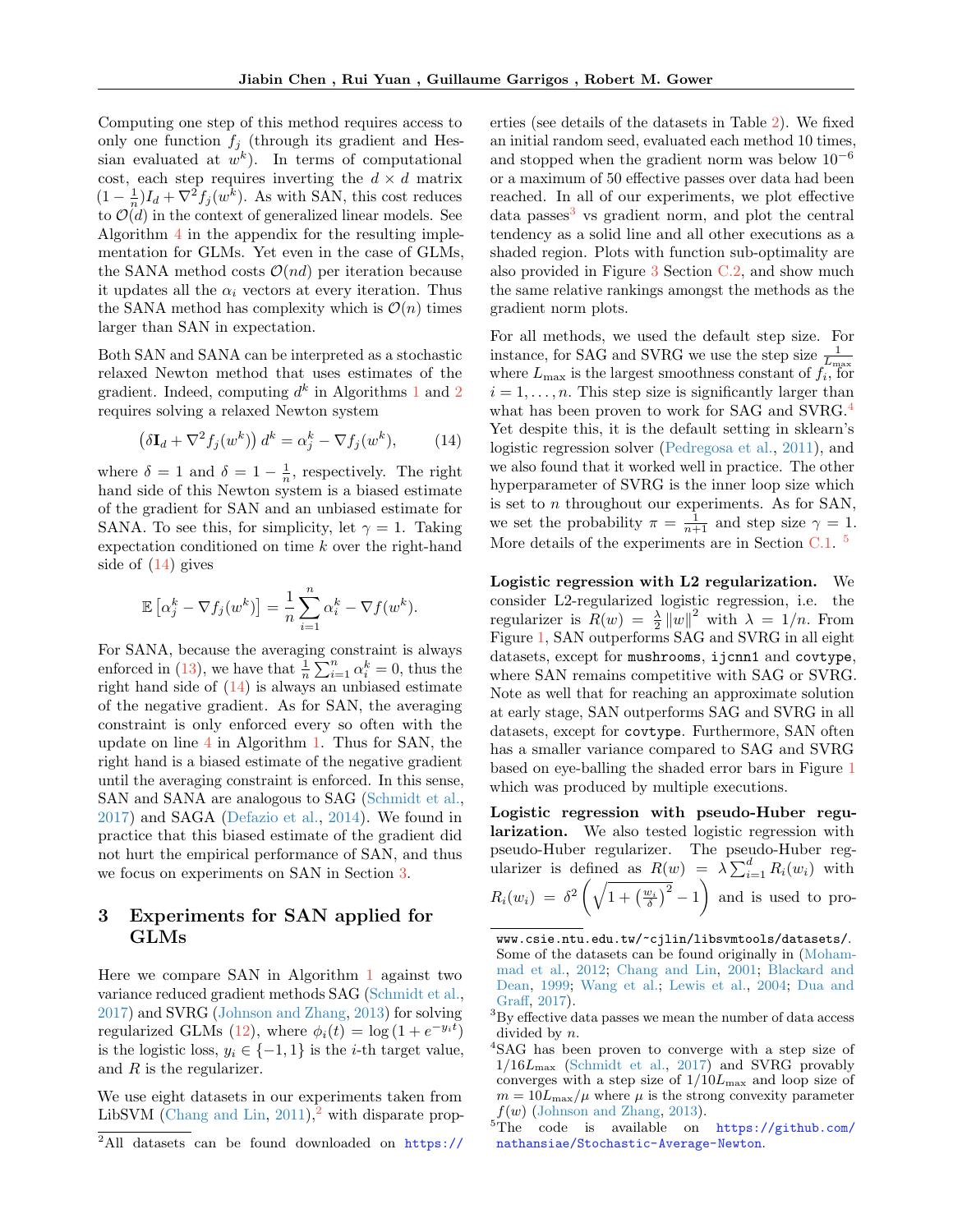

Figure 1: Logistic regression with L2 regularization.



Figure 2: Logistic regression with pseudo-Huber regularization.

mote the sparsity of the solution [\(Fountoulakis and](#page-10-0) [Gondzio,](#page-10-0) [2016\)](#page-10-0). We set  $\delta = 1$  and  $\lambda = 1/n$ . See Section [C.1](#page-20-0) for more properties and interpretations of the pseudo-Huber regularizer. From Figure [2,](#page-5-1) SAN is competitive with SAG and SVRG. Changing the regularizer from an L2 to pseudo-Huber has resulted in a slower convergence for all methods, except on the datasets ijcnn1 and covtype. SVRG is notably slower when using the pseudo-Huber regularizer, while SAG is the least affected, and SAN is in between. Besides, SAN again outperforms SAG and SVRG in all datasets, except for covtype, for reaching an approximate solution at early stage and has a smaller variance compared to SAG and SVRG.

Overall, these tests confirm that SAN is efficient for a wide variety of datasets and problems. SAN is efficient in terms of effective passes and cost per iteration. It benefits from both using second order information yet still has the same cost  $\mathcal{O}(d)$  as the stochastic first order methods. SNM and IQN, the only other methods that

<span id="page-5-1"></span><span id="page-5-0"></span>fit our stated objective, have a  $\mathcal{O}(d^2)$  cost per iteration for L2-regularized GLMs. SNM costs even more for other regularizers and IQN has a  $\mathcal{O}(nd^2)$  memory cost. In Section [C.4,](#page-23-0) we present experiments comparing SAN/SANA to the SNM and IQN algorithms.

Another advantage of SAN is that it requires no prior knowledge of the datasets nor tuning of the hyperparameters. To show this, we did a grid search over  $\pi$ and the step size  $\gamma$  of SAN, see Tables [3](#page-22-2) and [4](#page-22-3) in Section [C.3,](#page-22-0) where we found that SAN performs equally well for a wide range of values of  $\pi$  and  $\gamma$ . Thus for simplicity we set  $\pi = \frac{1}{n+1}$  and  $\gamma = 1$  in the experiments. In contrast, SAG and SVRG require the computation of  $L_{\text{max}}$  and the performance is highly affected by the step size (see Table [5](#page-23-1) and [6](#page-23-2) in Section [C.3\)](#page-22-0).

However, the downside of SAN is that it stores nd scalars much like SAG/SAGA [\(Defazio et al.,](#page-9-15) [2014\)](#page-9-15). See Table [1](#page-6-0) the comparison among different algorithms.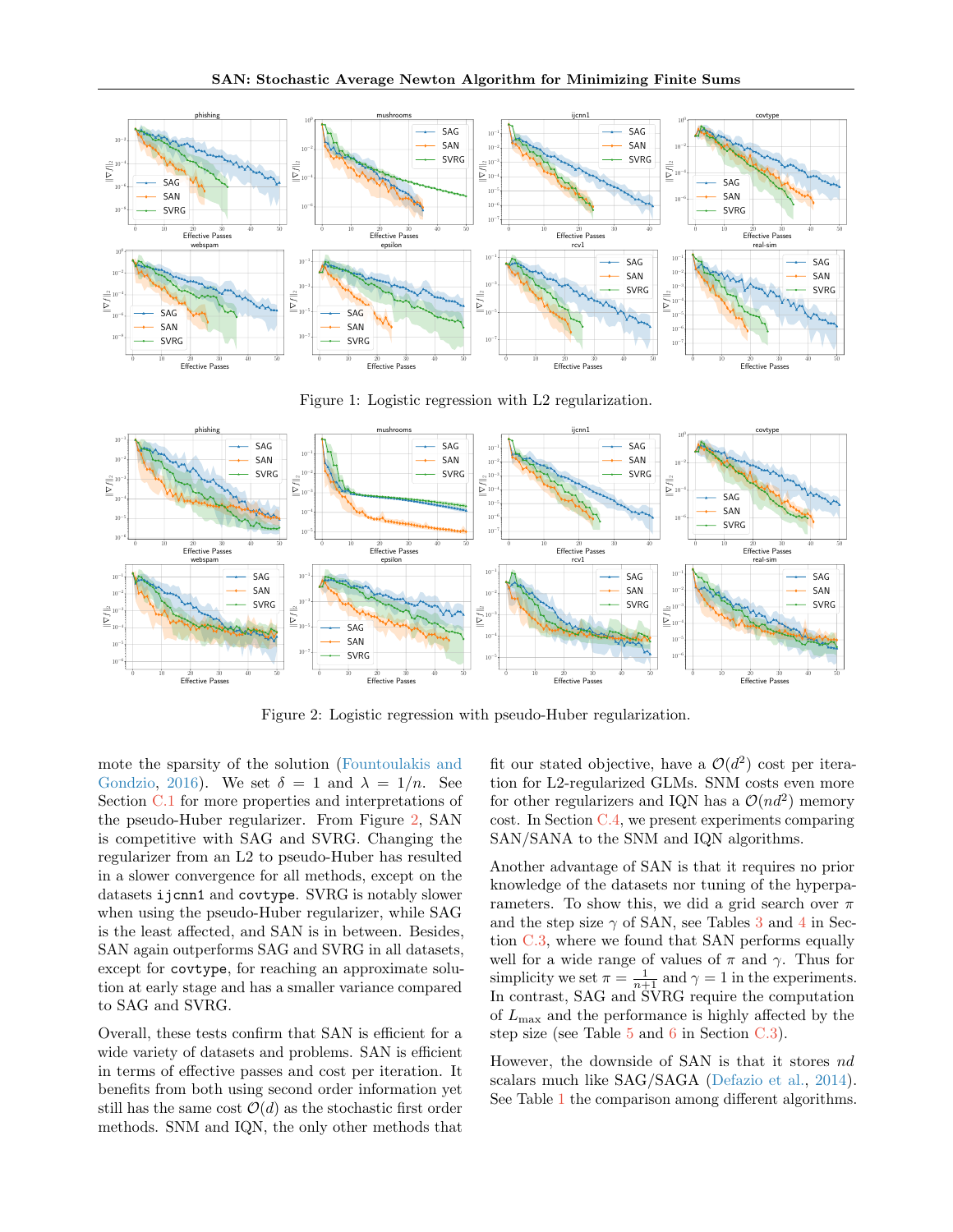|             | memory               | memory access      | data access      | computational cost |
|-------------|----------------------|--------------------|------------------|--------------------|
| SAN         | $\mathcal{O}(nd)$    | $\mathcal{O}(d)$   | $\mathcal{O}(1)$ | $\mathcal{O}(d)^*$ |
| SANA        | $\mathcal{O}(nd)$    | $\mathcal{O}(nd)$  | $\mathcal{O}(1)$ | $\mathcal{O}(nd)$  |
| SAG         | $\mathcal{O}(nd)$    | $\mathcal{O}(d)$   | $\mathcal{O}(1)$ | $\mathcal{O}(d)$   |
| <b>SVRG</b> | $\mathcal{O}(d)$     | $\mathcal{O}(d)$   | $\mathcal{O}(1)$ | $\mathcal{O}(d)$   |
| <b>SNM</b>  | $\mathcal{O}(n+d^2)$ | $\mathcal{O}(d^2)$ | $\mathcal{O}(1)$ | $O(d^2)^{**}$      |
| IQN         | $\mathcal{O}(nd^2)$  | $\mathcal{O}(d^2)$ | $\mathcal{O}(1)$ | $\mathcal{O}(d^2)$ |

<span id="page-6-0"></span>Table 1: Average cost of one iteration of various stochastic methods applied to GLMs.

\*For SAN this  $\mathcal{O}(d)$  computational cost is derived when  $\pi = \mathcal{O}(1/n)$ .

\*\*For SNM this  $\mathcal{O}(d^2)$  computational cost only holds for a L2 regularizer.

# <span id="page-6-1"></span>4 Sketched Newton Raphson with a variable metric

Though our main focus is in solving the function splitting reformulation  $(3)$  and  $(4)$ , we find that our forthcoming theory holds for a large class of variable metric Sketched Newton Raphson methods [\(Yuan et al.,](#page-9-8) [2021\)](#page-9-8), of which SAN/SANA are special cases. All proofs are given in Section [E.](#page-28-0)

In designing each method, we first reformulated our original problem  $(1)$  as a system of nonlinear equations  $F(x) = 0$  for a given choice of a smooth map F :  $\mathbb{R}^p \longrightarrow \mathbb{R}^m$  and where  $p, m \in \mathbb{N}$  are appropriately chosen dimensions, e.g.,  $(6)$  for SAN/SANA. We then proposed using a subsampled Newton-Raphson method for solving these nonlinear equations. Here we extend this subsampling to make use of any randomized sketch of the system. That is, consider a random sketching matrix  $\mathbf{S}_k \in \mathbb{R}^{m \times \tau}$  sampled from some distribution, where  $\tau \in \mathbb{N}$  is significantly smaller than p or m. We use this sketching matrix to compress the rows of the Newton system [\(7\)](#page-2-2) at each iteration by left multiplying as follows

$$
\mathbf{S}_k^{\top} F(x^k) + \mathbf{S}_k^{\top} \nabla F(x^k)^\top (x - x^k) = 0. \qquad (15)
$$

The resulting system has  $\tau$  rows and is underdetermined. To pick a solution, we use the projection

$$
x^{k+1} = \arg\min_{x \in \mathbb{R}^p} \|x - x^k\|^2
$$
(16)  
s.t.  $\mathbf{S}_k^\top F(x^k) + \mathbf{S}_k^\top \nabla F(x^k)^\top (x - x^k) = 0.$ 

The method in  $(16)$  is known as the SNR (Sketched Newton Raphson) method [\(Yuan et al.,](#page-9-8) [2021\)](#page-9-8). The SNR method affords a lot of flexibility by choosing different distributions for the sketching matrices. Yet it is not flexible enough to include SAN/SANA, since these require projections under a variable metric. To allow for projections under norms other than the L2 norm, we introduce a random positive-definite metric matrix  $\mathbf{W}_k \in \mathbb{R}^{p \times p}$  that defines the norm under which we project. Introducing as well a damping parameter  $\gamma > 0$ , as we did for SAN and SANA, we obtain the following method

<span id="page-6-3"></span>
$$
\bar{x}^{k+1} = \operatorname{argmin} \|x - x^k\|_{\mathbf{W}_k}^2
$$
  
s.t. 
$$
\mathbf{S}_k^\top \nabla F(x^k)^\top (x - x^k) = -\mathbf{S}_k^\top F(x^k),
$$

$$
x^{k+1} = (1 - \gamma)x^k + \gamma \bar{x}^{k+1}.
$$
 (17)

We call this method the *Sketched Newton Raphson with* Variable Metric (SNRVM for short). The closed form expression<sup>[6](#page-0-1)</sup> for the iterates  $(17)$  is given by

<span id="page-6-5"></span>
$$
x^{k+1} = x^k - \gamma \mathbf{W}_k^{-1} \nabla F(x^k) \mathbf{S}_k
$$
(18)  
 
$$
\cdot \left( \mathbf{S}_k^\top \nabla F(x^k)^\top \mathbf{W}_k^{-1} \nabla F(x^k) \mathbf{S}_k \right)^\dagger \mathbf{S}_k^\top F(x^k).
$$

SAN/SANA are both instances of the SNRVM method by choosing  $S_k$  as a subsampling matrix and  $W_k$  depending on the stochastic Hessian matrices. In Section [D](#page-25-1) we provide a detailed derivation of SAN/SANA as an instance of the SNRVM method.

We assume that at each iteration, the random matrices  $(\mathbf{S}_k, \mathbf{W}_k)$  are sampled according to a proper finite distribution  $\mathcal{D}_{x^k}$  defined in the following.

<span id="page-6-4"></span>Assumption 4.1 (Proper finite distribution). For every  $x \in \mathbb{R}^p$ , there exists  $r \in \mathbb{N}$ , probabilities  $\pi_1, \ldots, \pi_r > 0$  with  $\sum_{i=1}^r \pi_i = 1$ , and matrices  $\{\mathbf S_i(x), \mathbf W_i(x)\}_{i=1}^r$  s.t. for  $i = 1, \ldots, r$ , we have

$$
\mathbb{P}_{(\mathbf{S},\mathbf{W})\sim\mathcal{D}_x} [(\mathbf{S},\mathbf{W}) = (\mathbf{S}_i(x),\mathbf{W}_i(x))] = \pi_i.
$$

<span id="page-6-2"></span>The addition of a variable metric to SNR has proven to be very challenging in terms of establishing a convergence theory. The current convergence theory and proofs techniques for SNR in [Yuan et al.](#page-9-8) [\(2021\)](#page-9-8) all fail with the addition of a variable metric. This is not so surprising, considering the historic difficulty in developing theory for variable metric methods such as the quasi-Newton methods. Despite the immense practical success of quasi-Newton methods, a meaningful non-asymptotic convergence rate has eluded the optimization community for 70 years, with the first results

 ${}^{6}$ See Lemma [D.1](#page-27-0) in the supp. material for a proof.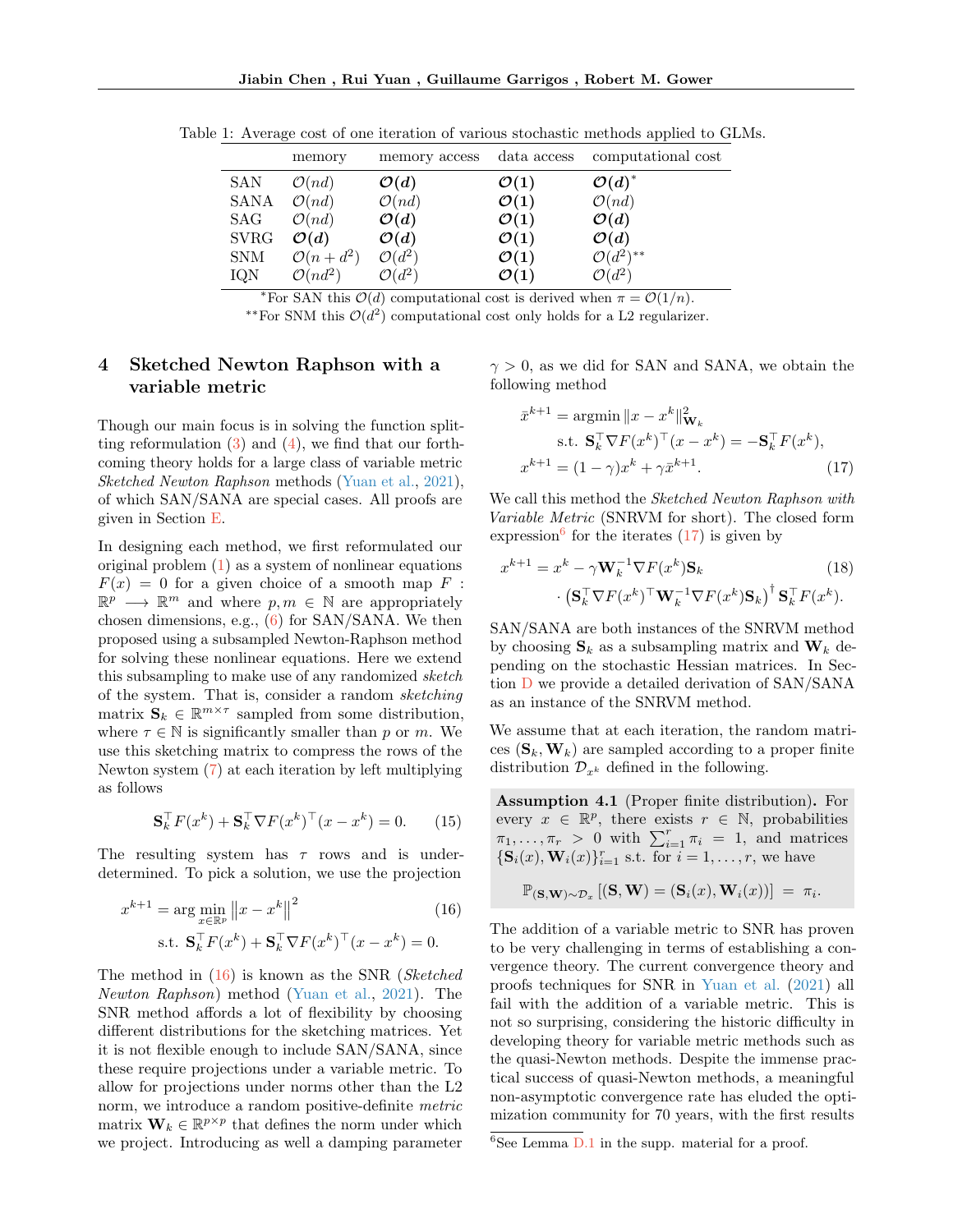$W$ 

having only just appeared this year [\(Rodomanov and](#page-10-1) [Nesterov,](#page-10-1) [2021a,](#page-10-1)[b](#page-10-2)[,c;](#page-10-3) [Jin and Mokhtari,](#page-10-4) [2021\)](#page-10-4).

We start by introducing a technical assumption which guarantees that  $(17)$  is well defined, which is always true for SAN and SANA.

<span id="page-7-0"></span>**Assumption 4.2.** For every  $x \in \mathbb{R}^p$ , the matrices  $\nabla F(x)^\top \nabla F(x)$  and  $\mathbb{E}_{\mathcal{D}_x}[\mathbf{S}\mathbf{S}^\top]$  are invertible, and every matrix  $\mathbf{W} \sim \mathcal{D}_x$  is symmetric positive definite.

<span id="page-7-6"></span>Proposition 4.3. Assumptions [4.1](#page-6-4) and [4.2](#page-7-0) are verified for SAN and SANA, under Assumption [1.1.](#page-2-5)

Let us now introduce the surrogate function

$$
\hat{f}_k(x) \stackrel{\text{def}}{=} \frac{1}{2} ||F(x)||^2_{(\nabla F(x^k)^\top \mathbf{W}_k^{-1} \nabla F(x^k))^\dagger}, \qquad (19)
$$

where  $\mathbf{W}_k \sim \mathcal{D}_{x^k}$ . This function is closely related to the SNRVM algorithm. Indeed, it is possible to show that  $x^{k+1}$  is obtained by minimizing a quadratic approximation of  $\hat{f}_k$  along a random subspace (see Lemma [E.2\)](#page-29-0). More precisely,  $x^{k+1}$  is the solution of

$$
\underset{x \in \mathbb{R}^p}{\text{argmin}} \hat{f}_k(x^k) + \langle \nabla \hat{f}_k(x^k), x - x^k \rangle + \frac{1}{2\gamma} \|x - x^k\|_{\mathbf{W}_k}^2
$$
  
s.t.  $x \in x^k + \text{Im}(\mathbf{W}_k^{-1} \nabla F(x^k) \mathbf{S}_k)$ 

Our forthcoming Theorem [4.5](#page-7-1) shows that  $\hat{f}_k(x^k)$  converges linearly to zero in expectation. To achieve this, we need to make an assumption that controls the evolution of  $f_k$  along the iterations.

<span id="page-7-2"></span>Assumption 4.4. There exists  $L > 0$  such that, for every  $k \in \mathbb{N}$  and every  $x \in \mathbb{R}^p$ :  $\hat{f}_{k+1}(x) \leq \hat{f}_k(x^k) + \langle \nabla \hat{f}_k(x^k), x - x^k \rangle + \frac{L}{2} ||x - x^k||^2$  $\overset{\text{\tiny{a}}}{\mathbf{w}}_{k}$  .

We now state our core convergence result, which we prove in Section [E.4](#page-31-0) in the Appendix.

<span id="page-7-1"></span>Theorem 4.5. Let Assumptions [4.1,](#page-6-4) [4.2](#page-7-0) and [4.4](#page-7-2) hold, and let  $\gamma = 1/L$ . Let  $(\mathbf{S}, \mathbf{W}) \sim \mathcal{D}_x$  and let

$$
\mathbf{H}(x) \stackrel{\text{def}}{=} \mathbb{E}\left[\mathbf{S} \left(\mathbf{S}^\top \nabla F(x)^\top \mathbf{W}^{-1} \nabla F(x) \mathbf{S}\right)^\dagger \mathbf{S}^\top\right],
$$
  

$$
\rho(x) \stackrel{\text{def}}{=} \min_{i=1,\dots,r} \lambda_{\min}^+ \left(\mathbf{M}_i \mathbf{H}(x) \mathbf{M}_i^\top\right),
$$

where  $\mathbf{M}_i \stackrel{\text{def}}{=} \mathbf{W}_i (x^k)^{-\frac{1}{2}} \nabla F(x)$ . Assume that there exists  $\rho > 0$  such that  $\inf_{k \in \mathbb{N}} \rho(x^k) \ge \rho$  almost surely. It follows that

$$
\mathbb{E}\left[\hat{f}_k(x^k)\right] \leq (1-\rho\gamma)^k \mathbb{E}\left[\hat{f}_0(x^0)\right] \text{ a.s.}
$$

When the metric is constant along iterations and  $F(x)$ is a linear function, or equivalently our original problem [\(1\)](#page-0-0) is a quadratic, then the SNRVM method [\(18\)](#page-6-5) is known as the sketch-and-project method [\(Gower](#page-9-9) and Richtárik,  $2015a$ . In Section [E.5,](#page-32-0) we show that Theorem [4.5](#page-7-1) when specialized to this case allows us to recover the well known convergence rates for solving linear systems using sketch-and-project.

The existence of a lower bound  $\rho > 0$  in Theorem [4.5](#page-7-1) can be guaranteed, provided that we can uniformly control the matrices **S**, **W** and  $\nabla F(x)$ . Let us make this more precise:

<span id="page-7-3"></span>**Assumption 4.6.** Assumption [4.2](#page-7-0) holds, and  $m = p$ . We assume that there exists a set  $\Omega \subset \mathbb{R}^p$  and constants  $\mu_W, L_W, \bar{\mu}_S, L_S, \mu_{\nabla F}, L_{\nabla F}$  in  $(0, +\infty)$  such that, for all  $x \in \Omega$ , for all  $(\mathbf{S}, \mathbf{W}) \sim \mathcal{D}_x$ ,

<span id="page-7-7"></span>
$$
\text{spec}(\mathbf{W}) \subset [\mu_W, L_W], \quad \sigma(\nabla F(x)) \subset [\mu_{\nabla F}, L_{\nabla F}]
$$

$$
\|\mathbf{S}\mathbf{S}^\top\| \le L_S, \quad \bar{\mu}_S \le \lambda_{min} (\mathbb{E}[\mathbf{S}\mathbf{S}^\top]).
$$

where  $spec(M)$  (resp.  $\sigma(M)$ ) denote the set of eigenvalues (resp. singular values) of a square matrix M.

This assumption not only allows us to explicit the rates, but also to obtain rates in terms of  $F(x^k)$  itself, instead of the surrogate  $\hat{f}_k(x^k)$ .

<span id="page-7-8"></span>Theorem 4.7. Let Assumptions [4.1,](#page-6-4) [4.4,](#page-7-2) and [4.6](#page-7-3) hold, and let  $\gamma = 1/L$ . Let  $\{x^k\}_{k \in \mathbb{N}}$  be generated by the SNRVM algorithm, and suppose that  $x^k \in \Omega$ almost surely. Then for all  $k \in \mathbb{N}$  we have that

$$
\frac{1}{2} \mathbb{E} \left[ \|F(x^k)\|^2 \right] \le C(1 - \gamma \rho)^k \quad \text{almost surely,}
$$
  
with  $\rho = \frac{\mu_{\nabla F}^2}{L_{\nabla F}^2} \frac{\mu_W}{L_W} \frac{\bar{\mu}_S}{L_S}, \text{ and } C = \mathbb{E} \left[ \hat{f}_0(x^0) \right] \frac{L_{\nabla F}^2}{\mu_W}.$ 

Assumption [4.6](#page-7-3) can be ensured for SAN and SANA under reasonable assumptions, like the regularity of the functions  $f_i$ , or the boundedness of the sequence of iterates, which we observe in practice. We summarize this in the next Theorem, which is our main convergence result for SAN and SANA.

<span id="page-7-5"></span>Theorem 4.8. Let Assumptions [1.1](#page-2-5) and [4.4](#page-7-2) hold. Let  ${x^k}_{k \in \mathbb{N}}$  be a sequence generated by SAN with  $\pi = 1/(n+1)$ , or by SANA, with  $\gamma = 1/L$ . Suppose that one of the following statements is true:

<span id="page-7-4"></span>a) there exists  $0 < \mu_f \leq L_f$  such that every function  $f_i$  is  $\mu_f$ -strongly convex and has a  $L_f$ -Lipschitz continuous gradient;

<span id="page-7-9"></span>b)  $\{x^k\}_{k\in\mathbb{N}}$  is bounded almost surely. Then there exists  $C, \rho > 0$  such that:

$$
\mathbb{E}\left[\|F(x^k)\|^2\right] \le C(1-\gamma \rho)^k \text{ a.s.}
$$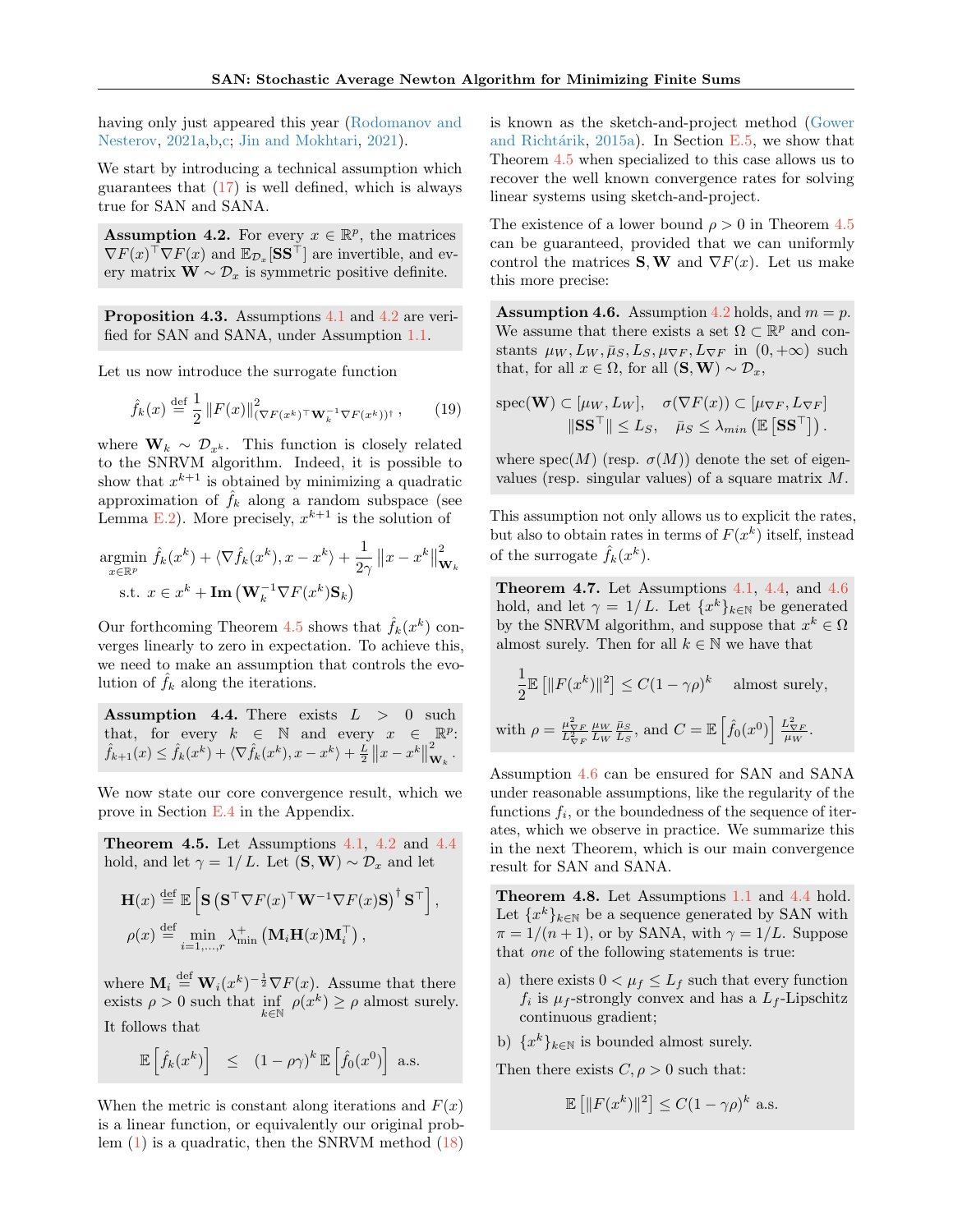| If a) holds, we can take $\rho = \frac{\min\{1, \mu_f\}}{14n^3(2+L_f^2)^2 \max\{1, L_f^3\}},$                |
|--------------------------------------------------------------------------------------------------------------|
| and $C = 6n \mathbb{E} \left[ \hat{f}_0(x^0) \right] \frac{\max\{1, L_f^2\}(2 + L_f^2)}{\min\{1, \mu_f\}}$ . |

The resulting linear rate of convergence  $\rho$  in Theorem  $4.8$  depends on n and converges to 1 as n goes to infinity. This is not surprising, since it is also the case for variance reduced methods such as SAGA [Defazio](#page-9-15) [et al.](#page-9-15) [\(2014\)](#page-9-15) and SVRG [Johnson and Zhang](#page-8-1) [\(2013\)](#page-8-1). We also note that our theoretical rate has a much worse dependence in  $\mu_f$ ,  $L_f$  and n than the rates of SVRG and SAGA, because of the presence of exponents greater than 1. This might suggest that our analysis is not tight: indeed we observed empirically that SAN performs as well as SVRG and SAGA, even in a regime where  $n$  is large and the problem is severely ill-conditioned (see Table [2](#page-21-0) for more details).

# 5 Conclusion

We introduced the use of a subsampled Newton Raphson method applied to a specific function splitting problem as a tool for designing new incremental Newton methods. We showcase this by developing SAN, an average Newton method that is empirically highly competitive as compared to variance reduced gradient methods, and does not require parameter tuning. Further venues of investigation include:

- Improving our theoretical analysis, to obtain rates that better matches the ones of usual variance reduced methods, motivated by our numerical experiments.
- Leveraging SNRVM's structure to design a more efficient variant of SAN including mini-batching. This should be simple thanks to our function splitting point of view, as we would simply sample many rows at once in  $(5)$ .
- Exploring different sketching techniques together with original and alternative splitting point of views to design methods that have yet to be discovered.

#### References

- <span id="page-8-0"></span>Mark Schmidt, Nicolas Le Roux, and Francis Bach. Minimizing finite sums with the stochastic average gradient. Mathematical Programming, 162(1):83–112, Mar 2017.
- <span id="page-8-1"></span>Rie Johnson and Tong Zhang. Accelerating stochastic gradient descent using predictive variance reduction. In Advances in Neural Information Processing Systems 26, pages 315–323. Curran Associates, Inc., 2013.
- <span id="page-8-2"></span>Diederik P. Kingma and Jimmy Ba. Adam: A method for stochastic optimization. In 3rd International

Conference on Learning Representations, ICLR 2015, 2015.

- <span id="page-8-3"></span>Sergey Ioffe and Christian Szegedy. Batch normalization: Accelerating deep network training by reducing internal covariate shift. In Proceedings of the 32nd International Conference on Machine Learning, volume 37 of Proceedings of Machine Learning Research, pages 448–456, Lille, France, 07–09 Jul 2015. PMLR.
- <span id="page-8-4"></span>Siyuan Ma, Raef Bassily, and Mikhail Belkin. The power of interpolation: Understanding the effectiveness of SGD in modern over-parametrized learning. In *ICML*, volume 80 of *JMLR Workshop and Con*ference Proceedings, pages 3331–3340, 2018.
- <span id="page-8-5"></span>Sharan Vaswani, Francis Bach, and Mark W. Schmidt. Fast and faster convergence of SGD for overparameterized models and an accelerated perceptron. In AISTATS 2019, pages 1195–1204, 2019.
- <span id="page-8-6"></span>Robert M. Gower, Othmane Sebbouh, and Nicolas Loizou. Sgd for structured nonconvex functions: Learning rates, minibatching and interpolation. In Proceedings of The 24th International Conference on Artificial Intelligence and Statistics, volume 130, pages 1315–1323. PMLR, 2021.
- <span id="page-8-7"></span>Farbod Roosta-Khorasani and Michael W. Mahoney. Sub-sampled newton methods. Math. Program., 174 (1-2):293–326, 2019.
- <span id="page-8-8"></span>Raghu Bollapragada, Richard H Byrd, and Jorge Nocedal. Exact and inexact subsampled Newton methods for optimization. IMA Journal of Numerical Analysis, 39(2):545–578, 04 2018.
- <span id="page-8-9"></span>Yang Liu and Fred Roosta. Convergence of newton-mr under inexact hessian information. SIAM J. Optim., 31(1):59–90, 2021.
- <span id="page-8-10"></span>Murat A. Erdogdu and Andrea Montanari. Convergence rates of sub-sampled Newton methods. In Advances in Neural Information Processing Systems 28, pages 3052–3060. Curran Associates, Inc., 2015.
- <span id="page-8-11"></span>Jonas Moritz Kohler and Aurélien Lucchi. Sub-sampled cubic regularization for non-convex optimization. In Proceedings of the 34th International Conference on Machine Learning, volume 70, pages 1895–1904, 2017.
- <span id="page-8-12"></span>Richard H Byrd, Gillian M Chin, Will Neveitt, and Jorge Nocedal. On the use of stochastic Hessian information in optimization methods for machine learning. SIAM Journal on Optimization, 21(3):977– 995, 2011.
- <span id="page-8-13"></span>Aryan Mokhtari and Alejandro Ribeiro. Global convergence of online limited memory BFGS. The Journal of Machine Learning Research, 16:3151–3181, 2015.
- <span id="page-8-14"></span>Philipp Moritz, Robert Nishihara, and Michael I. Jordan. A linearly-convergent stochastic L-BFGS al-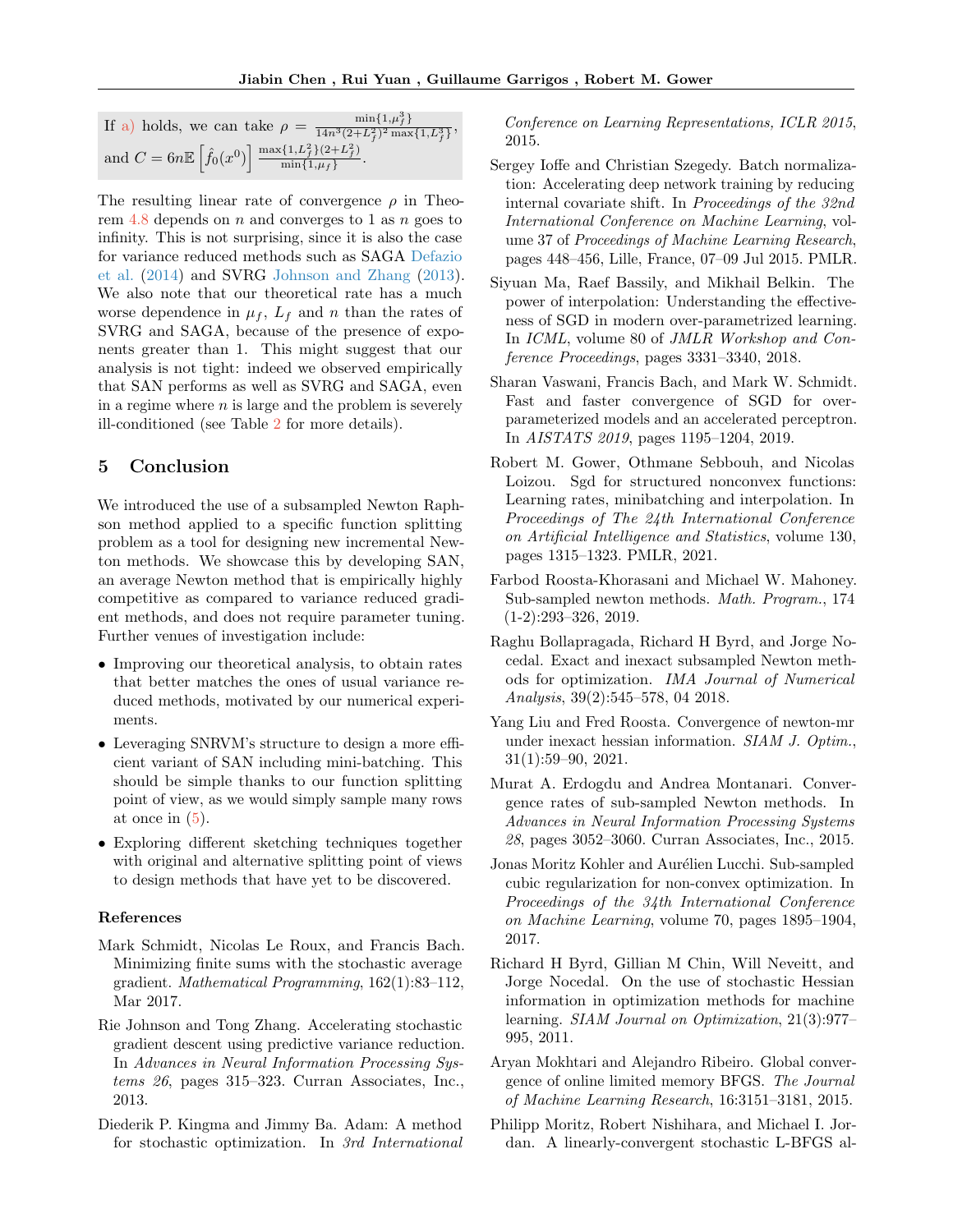gorithm. In International Conference on Artificial Intelligence and Statistics, volume 51, pages 249–258, 2016.

- <span id="page-9-0"></span>Robert M. Gower, Donald Goldfarb, and Peter Richtárik. Stochastic block BFGS: Squeezing more curvature out of data. Proceedings of the 33rd International Conference on Machine Learning, 2016.
- <span id="page-9-1"></span>Zheng Qu, Peter Richtárik, Martin Takáč, and Olivier Fercoq. SDNA: Stochastic dual Newton ascent for empirical risk minimization. In Proceedings of the 33rd International Conference on Machine Learning, 2016.
- <span id="page-9-2"></span>Mert Pilanci and Martin J. Wainwright. Newton sketch: A near linear-time optimization algorithm with linear-quadratic convergence. SIAM Journal on Optimization, 27(1):205–245, 2017.
- <span id="page-9-3"></span>Naman Agarwal, Brian Bullins, and Elad Hazan. Second-order stochastic optimization for machine learning in linear time. Journal of Machine Learning Research, 18(116):1–40, 2017.
- <span id="page-9-4"></span>Aryan Mokhtari, Mark Eisen, and Alejandro Ribeiro. Iqn: An incremental quasi-newton method with local superlinear convergence rate. SIAM Journal on Optimization, 28(2):1670–1698, 2018. doi: 10.1137/17M1122943.
- <span id="page-9-5"></span>Zhangyang Gao and Alejandro Ribeiro. Incremental greedy bfgs: An incremental quasi-newton method with explicit superlinear rate. 2020.
- <span id="page-9-6"></span>Dmitry Kovalev, Konstantin Mishchenko, and Peter Richtarik. Stochastic Newton and cubic Newton methods with simple local linear-quadratic rates. arxiv:1912.01597, 2019.
- <span id="page-9-7"></span>Anton Rodomanov and Dmitry Kropotov. A superlinearly-convergent proximal newton-type method for the optimization of finite sums. In Proceedings of The 33rd International Conference on Machine Learning, volume 48 of Proceedings of Machine Learning Research, pages 2597–2605. PMLR, 20–22 Jun 2016.
- <span id="page-9-8"></span>Rui Yuan, Alessandro Lazaric, and Robert M. Gower. Sketched newton-raphson, 2021.
- <span id="page-9-9"></span>Robert Mansel Gower and Peter Richtárik. Randomized iterative methods for linear systems. SIAM Journal on Matrix Analysis and Applications, 36(4): 1660–1690, 2015a.
- <span id="page-9-10"></span>J M Ortega and W C Rheinboldt. Iterative Solution of Nonlinear Equations in Several Variables. Society for Industrial and Applied Mathematics, 2000.
- <span id="page-9-11"></span>James Renegar. A mathematical view of interior-point methods in convex optimization. Society for Industrial and Applied Mathematics, Philadelphia, PA, USA, 2001. ISBN 0-89871-502-4.
- <span id="page-9-12"></span>Donald Goldfarb. A family of variable-metric methods derived by variational means. Mathematics of Computation, 24(109):23–26, 1970.
- <span id="page-9-13"></span>Roland W. Freund, Gene H. Golub, and Noel M. Nachtigal. Iterative solution of linear systems. 1992. doi: 10.1017/S0962492900002245.
- <span id="page-9-14"></span>Bruce Christianson. Automatic Hessians by reverse accumulation. IMA Journal of Numerical Analysis, 12(2):135–150, 1992.
- <span id="page-9-15"></span>Aaron Defazio, Francis Bach, and Simon Lacoste-julien. Saga: A fast incremental gradient method with support for non-strongly convex composite objectives. In Advances in Neural Information Processing Systems 27, pages 1646–1654. 2014.
- <span id="page-9-16"></span>Chih-Chung Chang and Chih-Jen Lin. LIBSVM: A library for support vector machines. ACM Transactions on Intelligent Systems and Technology, 2: 27:1–27:27, 2011.
- <span id="page-9-18"></span>Rami Mohammad, Fadi Thabtah, and T. Mccluskey. An assessment of features related to phishing websites using an automated technique. In 2012 International Conference for Internet Technology and Secured Transactions (ICITST 2012), pages 492–497. IEEE, 01 2012. ISBN 978-1-4673-5325-0.
- <span id="page-9-19"></span>Chih-Chung Chang and Chih-Jen Lin. Ijcnn 2001 challenge: generalization ability and text decoding. In IJCNN'01. International Joint Conference on Neural Networks. Proceedings (Cat. No.01CH37222), volume 2, pages 1031–1036 vol.2, 2001. doi: 10.1109/ IJCNN.2001.939502.
- <span id="page-9-20"></span>Jock Blackard and Denis Dean. Comparative accuracies of artificial neural networks and discriminant analysis in predicting forest cover types from cartographic variables. Computers and Electronics in Agriculture, 24:131–151, 1999.
- <span id="page-9-21"></span>De Wang, Danesh Irani, and Calton Pu. Evolutionary study of web spam: Webb spam corpus 2011 versus webb spam corpus 2006. In Proc. of 8th IEEE International Conference on Collaborative Computing: Networking, Applications and Worksharing (CollaborateCom 2012), October 2012 .
- <span id="page-9-22"></span>D. D. Lewis, Y. Yang, T. G. Rose, and F. Li. Rcv1: A new benchmark collection for text categorization research. Journal of Machine Learning Research, 5 (Apr):361–397, 2004.
- <span id="page-9-23"></span>Dheeru Dua and Casey Graff. UCI machine learning repository, 2017.
- <span id="page-9-17"></span>F. Pedregosa, G. Varoquaux, A. Gramfort, V. Michel, B. Thirion, O. Grisel, M. Blondel, P. Prettenhofer, R. Weiss, V. Dubourg, J. Vanderplas, A. Passos, D. Cournapeau, M. Brucher, M. Perrot, and E. Duchesnay. Scikit-learn: Machine learning in Python.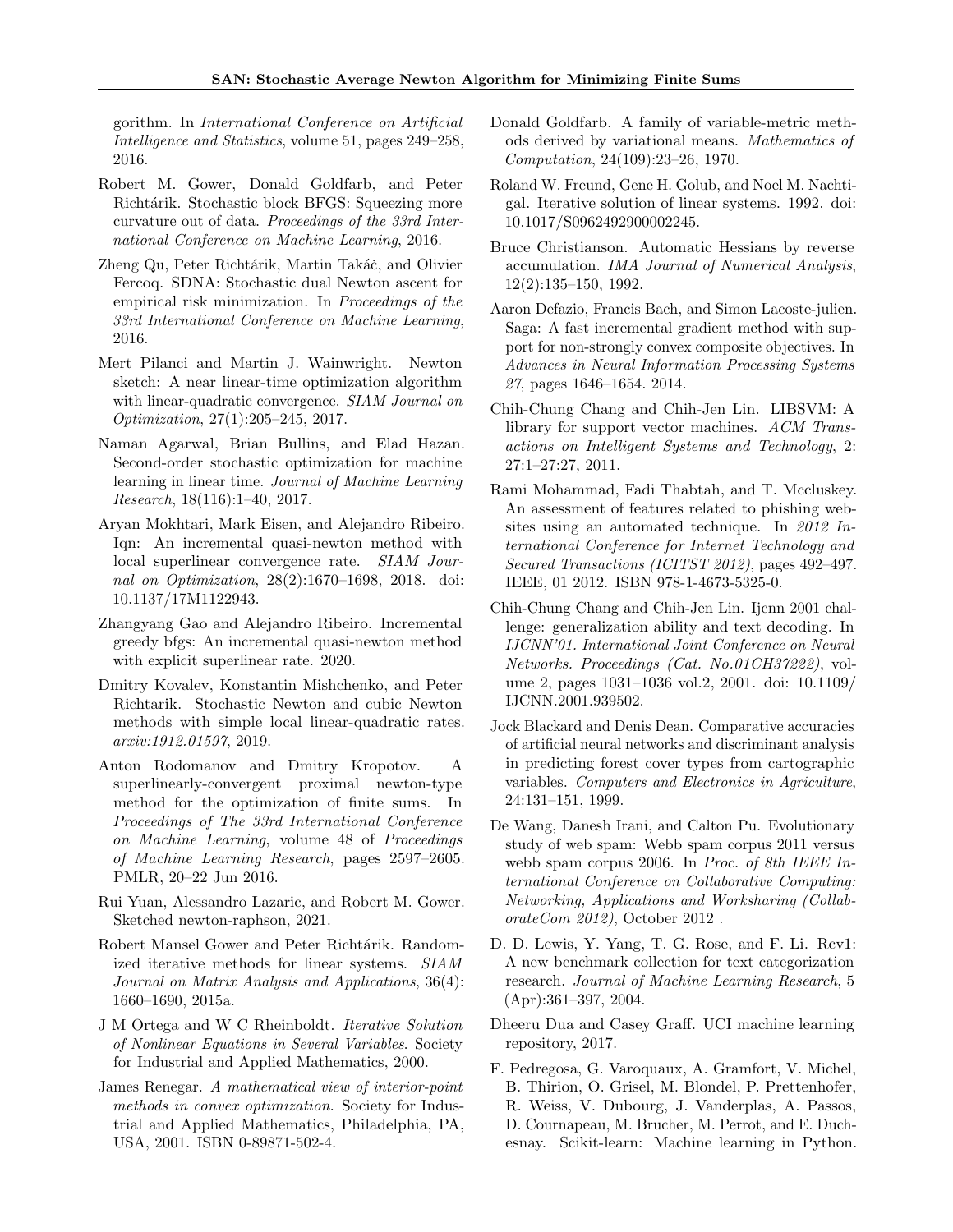Journal of Machine Learning Research, 12:2825–2830, 2011.

- <span id="page-10-0"></span>Kimon Fountoulakis and Jacek Gondzio. A secondorder method for strongly convex l1 -regularization problems. Math. Program., 156(1-2):189–219, 2016.
- <span id="page-10-1"></span>Anton Rodomanov and Yurii Nesterov. Greedy quasinewton methods with explicit superlinear convergence. SIAM Journal on Optimization, 31(1):785– 811, 2021a. doi: 10.1137/20M1320651.
- <span id="page-10-2"></span>Anton Rodomanov and Yurii E. Nesterov. New results on superlinear convergence of classical quasi-newton methods. J. Optim. Theory Appl., 188(3):744–769, 2021b. doi: 10.1007/s10957-020-01805-8.
- <span id="page-10-3"></span>Anton Rodomanov and Yurii Nesterov. Rates of superlinear convergence for classical quasi-newton methods. Mathematical Programming, Feb 2021c. ISSN 1436-4646. doi: 10.1007/s10107-021-01622-5.
- <span id="page-10-4"></span>Qiujiang Jin and Aryan Mokhtari. Non-asymptotic superlinear convergence of standard quasi-newton methods, 2021.
- <span id="page-10-5"></span>Adi Ben-Israel and A. Charnes. Contributions to the theory of generalized inverses. Journal of the Society for Industrial and Applied Mathematics, 11(3):667– 699, 1963.
- <span id="page-10-6"></span>R. Penrose. A generalized inverse for matrices. Mathematical Proceedings of the Cambridge Philosophical Society, 51(3):406–413, 1955. ISSN 1469-8064, 0305- 0041. doi: 10.1017/S0305004100030401.
- <span id="page-10-7"></span>Robert Gower, Dmitry Koralev, Felix Lieder, and Peter Richtarik. Rsn: Randomized subspace newton. In Advances in Neural Information Processing Systems 32, pages 614–623. Curran Associates, Inc., 2019.
- <span id="page-10-8"></span>Robert M. Gower and Peter Richtárik. Stochastic dual ascent for solving linear systems. arXiv:1512.06890, 2015b.
- <span id="page-10-9"></span>D. Leventhal and A. S. Lewis. Randomized methods for linear constraints: Convergence rates and conditioning. Mathematics of Operations Research, 35(3): 641–654, 2010.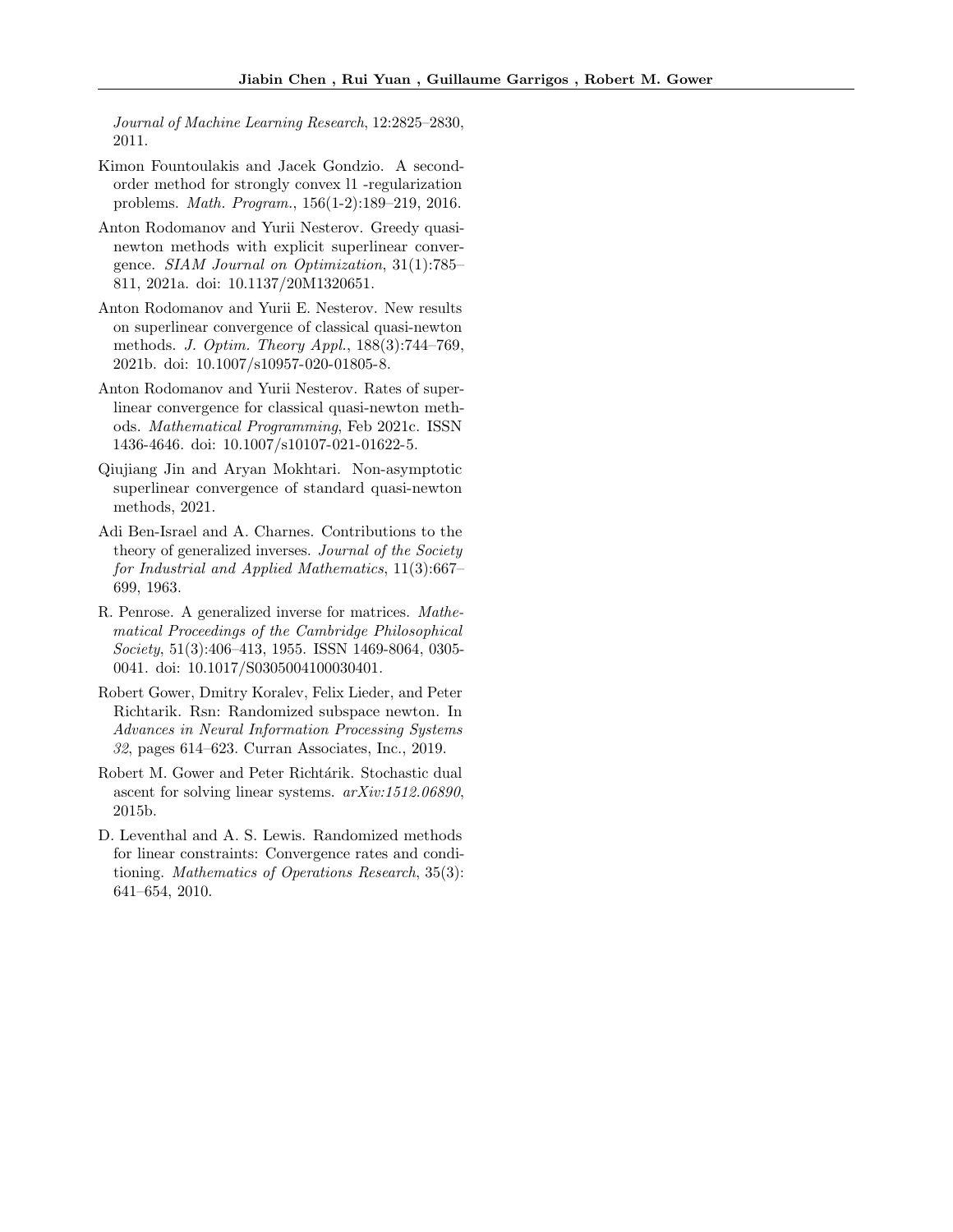# Appendix

# Table of Contents

| A A closed form expression for SAN and SANA                                    | 12 |
|--------------------------------------------------------------------------------|----|
| <b>B</b> Implementations for regularized GLMs                                  | 17 |
| C Experimental details in Section 3 and additional experiments                 | 21 |
| D SAN and SANA viewed as a sketched Newton Raphson method with variable metric | 26 |
| E Proofs for the results in Section 4, including Theorems 4.5 and 4.8          | 29 |

The Appendix is organized as follows: In Section [A,](#page-11-0) we carefully derive the closed form updates of SAN and SANA presented in Algorithm [1](#page-3-2) and [2.](#page-3-8) In Section [B,](#page-16-0) we specialize SAN and SANA for the case of regularized generalized linear models and provide more detailed and efficient pseudo-codes for such case. In Sections [C,](#page-20-1) we give further details on the numerical experiments and provide additional experiments for SANA to compare with SNM. In Section [D](#page-25-1) and [E,](#page-28-0) we provide the proofs for the claims and results in Section [4.](#page-6-1)

# <span id="page-11-0"></span>A A closed form expression for SAN and SANA

In this section, we show that the updates of the SAN method given in Algorithm [1](#page-3-2) are equivalent to the implicit formulation in  $(10)-(11)$  $(10)-(11)$  $(10)-(11)$ . We then derive the closed form updates of the SANA method in Section [A.2.](#page-13-0) Finally in Section [A.3,](#page-15-1) we provide a useful lemma. It provides an alternatively way to directly deduce the closed form updates  $(10)$  and  $(11)$  of SAN.

#### <span id="page-11-3"></span>A.1 Closed form expression for SAN

We start with the following technical lemma.

<span id="page-11-1"></span>**Lemma A.1.** Let  $j \in \{1, ..., n\}$ . Let  $\hat{w} \in \mathbb{R}^d$ , and  $\hat{\alpha}_1, \dots, \hat{\alpha}_n \in \mathbb{R}^d$ . Let  $c_j \in \mathbb{R}^d$ , and  $\mathbf{H}_j \in \mathbb{R}^{d \times d}$  be a symmetric positive definite matrix. The optimization problem

$$
\min_{\substack{w,\alpha_1,\ldots,\alpha_n \in \mathbb{R}^d}} \quad \frac{1}{2} \sum_{i=1}^n \|\alpha_i - \hat{\alpha}_i\|^2 + \frac{1}{2} \left\|w - \hat{w}\right\|_{\mathbf{H}_j}^2
$$
\nsubject to\n
$$
\mathbf{H}_j(w - \hat{w}) - \alpha_j = c_j,
$$

has a unique solution  $(w, \alpha_1, \ldots, \alpha_n)$  given by

$$
w = \hat{w} + (\mathbf{I}_d + \mathbf{H}_j)^{-1} (c_j + \hat{\alpha}_j),
$$
  
\n
$$
\alpha_j = \hat{\alpha}_j - (\mathbf{I}_d + \mathbf{H}_j)^{-1} (c_j + \hat{\alpha}_j),
$$
  
\n
$$
\alpha_i = \hat{\alpha}_i \text{ for } i \neq j.
$$

*Proof.* Denoting  $x = (w, \alpha_1, \ldots, \alpha_n)$ , let us define

<span id="page-11-2"></span>
$$
\Phi(x) \stackrel{\text{def}}{=} \frac{1}{2} \sum_{i=1}^{n} ||\alpha_i - \hat{\alpha}_i||^2 + \frac{1}{2} ||w - \hat{w}||_{\mathbf{H}_j}^2, \quad \text{and} \quad \Psi_j(x) \stackrel{\text{def}}{=} \mathbf{H}_j(w - \hat{w}) - \alpha_j - c_j.
$$
 (20)

The fact that  $\mathbf{H}_j$  is positive definite implies that  $\Phi$  is strongly convex. Moreover  $\Psi_j$  is affine, so we deduce that this problem has a unique solution. Moreover, this solution, let us call it  $x = (w, \alpha_1, \ldots, \alpha_n)$ , is characterized as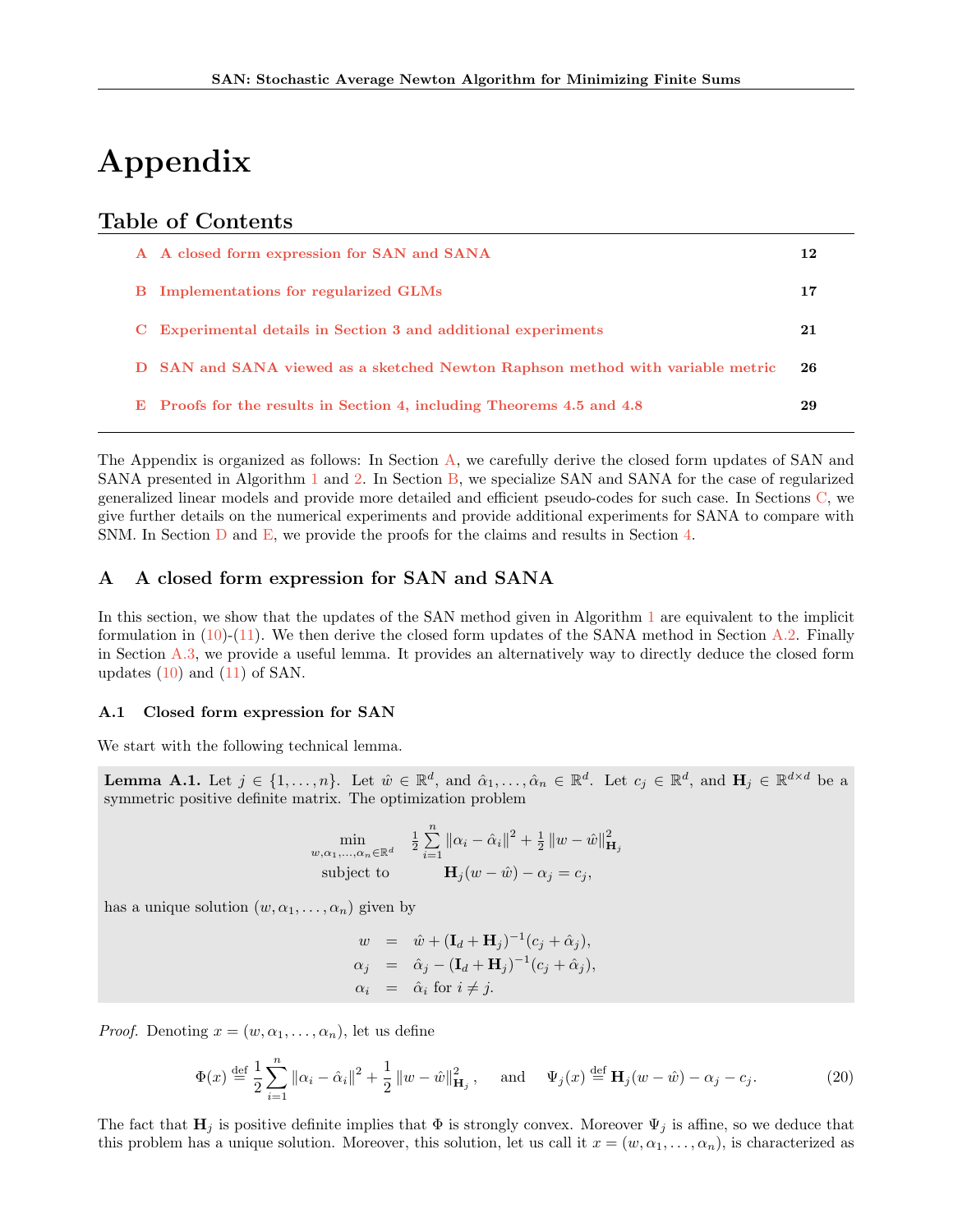the unique vector in  $\mathbb{R}^{(n+1)d}$  satisfying the following KKT conditions:

<span id="page-12-1"></span>
$$
(\exists \beta_j \in \mathbb{R}^d) \quad \text{such that} \quad \begin{cases} \nabla \Phi(x) + \nabla \Psi_j(x) \beta_j = 0, \\ \Psi_j(x) = 0. \end{cases} \tag{21}
$$

The derivatives in the above KKT conditions are given by

<span id="page-12-5"></span>
$$
\nabla \Phi(x) = \begin{bmatrix} \mathbf{H}_j(w - \hat{w}) \\ \alpha_1 - \hat{\alpha}_1 \\ \vdots \\ \alpha_n - \hat{\alpha}_n \end{bmatrix} \quad \text{and} \quad \nabla \Psi_j(x) = \begin{bmatrix} \mathbf{H}_j \\ \mathbf{0}_d \\ \vdots \\ \mathbf{I}_d \\ \vdots \\ \mathbf{0}_d \end{bmatrix} \quad \leftarrow j + 1 \tag{22}
$$

Using the expression for these derivatives, we can rewrite the KKT conditions [\(21\)](#page-12-1) as

<span id="page-12-2"></span>
$$
(\exists \beta_j \in \mathbb{R}^d) \quad \text{such that} \quad \begin{cases} \mathbf{H}_j(w - \hat{w}) + \mathbf{H}_j \beta_j = 0, \\ \alpha_j - \hat{\alpha}_j - \beta_j = 0, \\ \alpha_i - \hat{\alpha}_i + 0 = 0, \text{ for all } i \neq j \\ \mathbf{H}_j(w - \hat{w}) - \alpha_j - c_j = 0. \end{cases} \tag{23}
$$

We immediately see that  $\alpha_i = \hat{\alpha}_i$  for  $i \neq j$ . Combining the second and fourth equations in [\(23\)](#page-12-2), we obtain

$$
\beta_j = \alpha_j - \hat{\alpha}_j = \mathbf{H}_j(w - \hat{w}) - c_j - \hat{\alpha}_j.
$$

Multiplying this new equality by  $H_i$  allows us to rewrite the first equation in [\(23\)](#page-12-2) as:

$$
\mathbf{H}_j(w - \hat{w}) + \mathbf{H}_j \beta_j = 0 \Leftrightarrow \mathbf{H}_j(w - \hat{w}) + \mathbf{H}_j^2(w - \hat{w}) = \mathbf{H}_j(c_j + \hat{\alpha}_j).
$$

Using the fact that  $H_j$  is invertible, the latter is equivalent to write:

$$
w = \hat{w} + (\mathbf{I}_d + \mathbf{H}_j)^{-1} (c_j + \hat{\alpha}_j).
$$

Moreover, since  $H_j (I_d + H_j)^{-1} = I_d - (I_d + H_j)^{-1}$ , we can also turn the fourth equation in [\(23\)](#page-12-2) into

$$
\alpha_j = \mathbf{H}_j(w - \hat{w}) - c_j = (\mathbf{I}_d - (\mathbf{I}_d + \mathbf{H}_j)^{-1}) (c_j + \hat{\alpha}_j) - c_j = \hat{\alpha}_j - (\mathbf{I}_d + \mathbf{H}_j)^{-1} (c_j + \hat{\alpha}_j).
$$

This proves the claim.

<span id="page-12-0"></span>**Lemma A.2.** Let  $\pi \in [0, 1]$  $\pi \in [0, 1]$  $\pi \in [0, 1]$  and  $\gamma \in (0, 1]$  a step size. Algorithm 1 (SAN) is equivalent to the following algorithm:

With probability  $\pi$ , update according to

<span id="page-12-3"></span>
$$
\begin{cases} \bar{x}^{k+1} = \text{argmin } \|w - w^k\|^2 + \sum_{i=1}^n \|\alpha_i - \alpha_i^k\|^2 & \text{subject to} \quad \frac{1}{n} \sum_{i=1}^n \alpha_i = 0, \\ x^{k+1} = (1 - \gamma)x^k + \gamma \bar{x}^{k+1}, \end{cases} \tag{24}
$$

 $\Box$ 

Otherwise with probability  $(1 - \pi)$ , sample  $j \sim \{1, ..., n\}$  uniformly and update according to

<span id="page-12-4"></span>
$$
\begin{cases}\n\bar{x}^{k+1} = \underset{\text{subject to}}{\text{argmin}} \ \|w - w^k\|_{\nabla^2 f_j(w^k)}^2 + \sum_{i=1}^n \|\alpha_i - \alpha_i^k\|^2 \\
\text{subject to}} \ \nabla^2 f_j(w^k)(w - w^k) - \alpha_j = -\nabla f_j(w^k), \\
x^{k+1} = (1 - \gamma)x^k + \gamma \bar{x}^{k+1}.\n\end{cases} \tag{25}
$$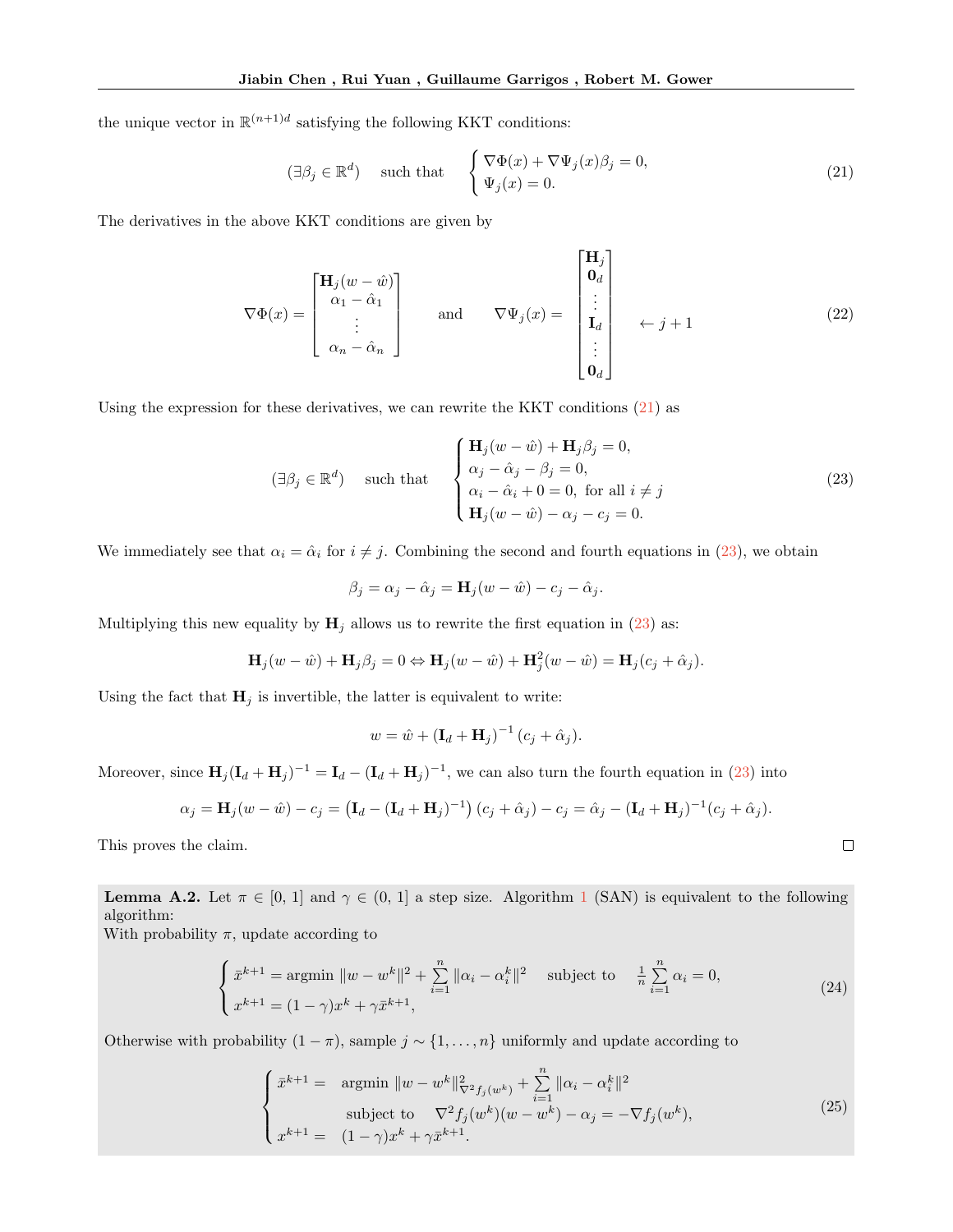*Proof.* Suppose that we are in the case (which holds with probability  $\pi$ ) given by [\(24\)](#page-12-3). In the projection step, we see that w is not present in the constraint, which implies that  $\bar{w}^{k+1} = w^k$ , and therefore  $w^{k+1} = w^k$ . On the other hand,  $(\bar{\alpha}_1, \ldots, \bar{\alpha}_n)$  is the projection of  $(\alpha_1, \ldots, \alpha_n)$  onto a simple linear constraint, and can be computed in closed form as

$$
(\forall i \in \{1, ..., n\})
$$
  $\bar{\alpha}_i^{k+1} = \alpha_i^k - \frac{1}{n} \sum_{i=1}^n \alpha_i^k$ .

Consequently

$$
(\forall i \in \{1, \ldots, n\}) \quad \alpha_i^{k+1} = (1 - \gamma)\alpha_i^k + \gamma \left(\alpha_i^k - \frac{1}{n} \sum_{i=1}^n \alpha_i^k\right) = \alpha_i^k - \frac{\gamma}{n} \sum_{i=1}^n \alpha_i^k,
$$

which gives us exactly the step [4](#page-3-1) in Algorithm [1.](#page-3-2)

Let now j be in  $\{1,\ldots,n\}$  sampled uniformly, and suppose that we are in the case given by  $(25)$ . Using Lemma [A.1](#page-11-1) we can compute an explicit form for  $\bar{x}^{k+1}$  given by

$$
\bar{w}^{k+1} = w^k + (\mathbf{I}_d + \nabla^2 f_j(w^k))^{-1} (\alpha_j^k - \nabla f_j(w^k)),
$$
  
\n
$$
\bar{\alpha}_j^{k+1} = \alpha_j^k - (\mathbf{I}_d + \nabla^2 f_j(w^k))^{-1} (\alpha_j^k - \nabla f_j(w^k)),
$$
  
\n
$$
\bar{\alpha}_i^{k+1} = \hat{\alpha}_i^k \text{ for all } i \neq j.
$$

Consequently, after applying the relaxation step we have

$$
w^{k+1} = w^k + \gamma \left(\mathbf{I}_d + \nabla^2 f_j(w^k)\right)^{-1} (\alpha_j^k - \nabla f_j(w^k)),
$$
  
\n
$$
\alpha_j^{k+1} = \alpha_j^k - \gamma \left(\mathbf{I}_d + \nabla^2 f_j(w^k)\right)^{-1} (\alpha_j^k - \nabla f_j(w^k)),
$$
  
\n
$$
\bar{\alpha}_i^{k+1} = \hat{\alpha}_i^k \text{ for all } i \neq j.
$$

which is exactly the steps  $8-10$  $8-10$  in Algorithm [1.](#page-3-2)

## <span id="page-13-0"></span>A.2 Closed form expression for SANA

<span id="page-13-1"></span>**Lemma A.3.** Let  $j \in \{1, ..., n\}$ . Let  $c_j \in \mathbb{R}^d$ ,  $\hat{w} \in \mathbb{R}^d$ , and let  $\hat{\alpha}_1, ..., \hat{\alpha}_n \in \mathbb{R}^d$  be such that  $\sum_{i=1}^n \hat{\alpha}_i = 0$ . Let  $\mathbf{H}_j \in \mathbb{R}^{d \times d}$  be a positive definite matrix. Then the optimization problem

$$
\min_{w, \alpha_1, ..., \alpha_n \in \mathbb{R}^d} \frac{1}{2} \sum_{i=1}^n ||\alpha_i - \hat{\alpha}_i||^2 + \frac{1}{2} ||w - \hat{w}||_{\mathbf{H}_j}^2,
$$
\nsubject to  $\mathbf{H}_j(w - \hat{w}) - \alpha_j = c_j,$ \n
$$
\sum_{i=1}^n \alpha_i = 0,
$$
\n(26)

has a unique solution  $(w, \alpha_1, \ldots, \alpha_n)$  given by

$$
d = \left(\frac{n-1}{n}\mathbf{I}_d + \mathbf{H}_j\right)^{-1} (c_j + \hat{\alpha}_j),
$$
  
\n
$$
w = \hat{w} + d,
$$
  
\n
$$
\alpha_j = \hat{\alpha}_j - \frac{n-1}{n}d,
$$
  
\n
$$
\alpha_i = \hat{\alpha}_i + \frac{1}{n}d, \quad \text{for } i \neq j.
$$

*Proof.* Noting  $x = (w, \alpha_1, \ldots, \alpha_n)$ , let us define  $\Phi(x)$  and  $\Psi_i(x)$  as in [\(20\)](#page-11-2), together with

$$
\Psi_0(x) \stackrel{\text{def}}{=} \sum_{i=1}^n \alpha_i.
$$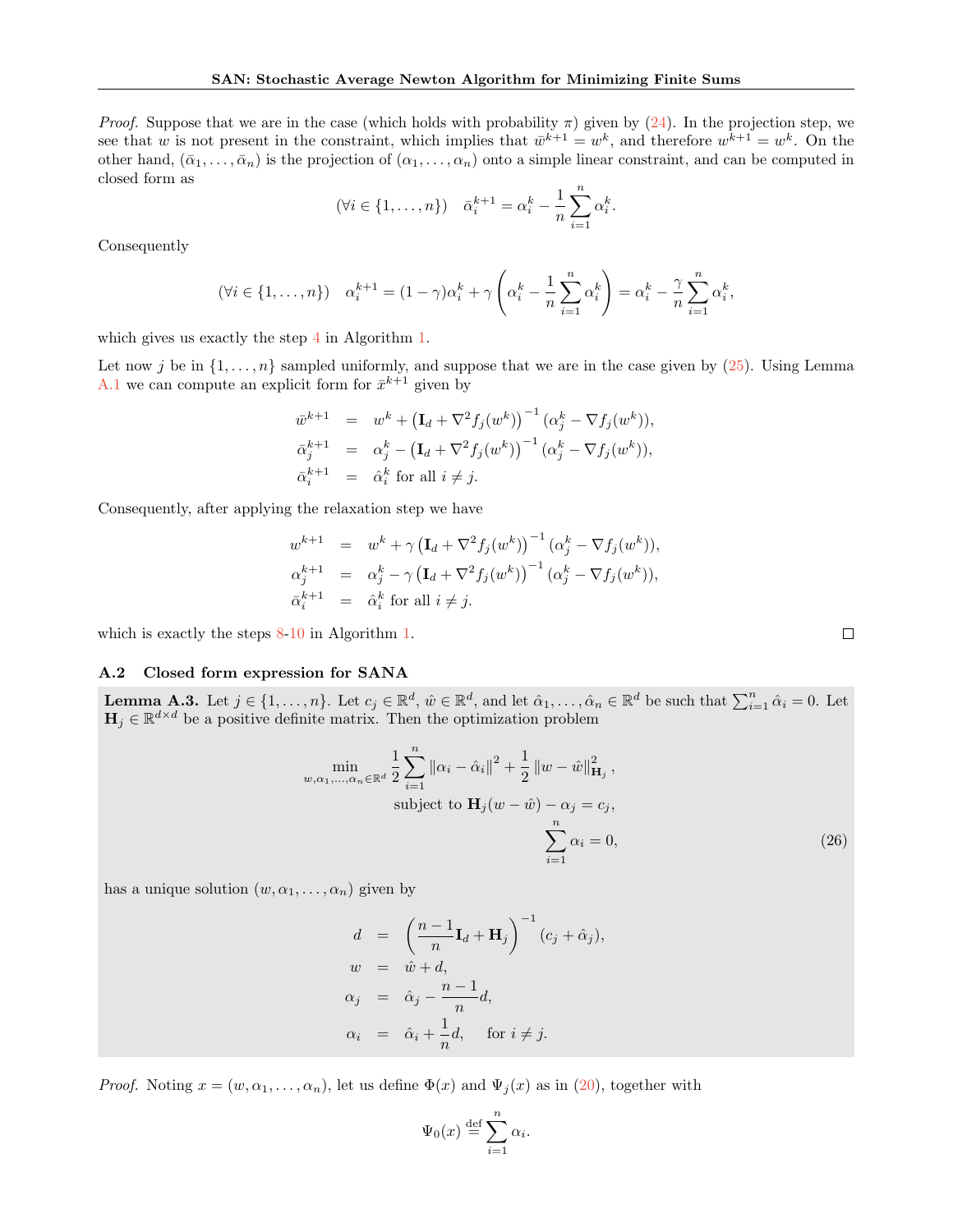The fact that  $H_j$  is positive definite implies that we are minimizing a strongly convex function over a set of affine equations. We deduce that this problem has a unique solution. Moreover, this solution, let us call it  $x = (w, \alpha_1, \dots, \alpha_n)$ , is characterized as the unique vector in  $\mathbb{R}^{(n+1)d}$  satisfying the following KKT conditions:

$$
(\exists \beta_0, \beta_j \in \mathbb{R}^d) \quad \text{ such that } \quad \begin{cases} \nabla \Phi(x) + \nabla \Psi_0(x)\beta_0 + \nabla \Psi_j(x)\beta_j = 0, \\ \Psi_0(x) = 0, \\ \Psi_j(x) = 0. \end{cases}
$$

Here, we can compute  $\nabla \Phi(x)$  and  $\nabla \Psi_j(x)$  as in [\(22\)](#page-12-5), together with

$$
\nabla \Psi_0(x) = \begin{bmatrix} \mathbf{0}_d \\ \mathbf{I}_d \\ \vdots \\ \mathbf{I}_d \end{bmatrix}.
$$

Therefore, we can rewrite the KKT conditions as

<span id="page-14-0"></span>
$$
(\exists \beta_0, \beta_j \in \mathbb{R}^d) \quad \text{such that} \quad \begin{cases} \mathbf{H}_j(w - \hat{w}) + 0 + \mathbf{H}_j \beta_j = 0, \\ \alpha_j - \hat{\alpha}_j + \beta_0 - \beta_j = 0, \\ \alpha_i - \hat{\alpha}_i + \beta_0 + 0 = 0, \text{ for all } i \neq j \\ \sum_{i=1}^n \alpha_i = 0 \\ \mathbf{H}_j(w - \hat{w}) - \alpha_j - c_j = 0. \end{cases} \tag{27}
$$

The last equation in  $(27)$  can be rewritten as

<span id="page-14-1"></span>
$$
\alpha_j = \mathbf{H}_j(w - \hat{w}) - c_j. \tag{28}
$$

Summing the equations involving  $\alpha_i$  for  $i \neq j$ , and using the fact that  $\sum_{i=1}^{n} \alpha_i = \sum_{i=1}^{n}$  $\sum_{i=1} \hat{\alpha}_i = 0$ , together with [\(28\)](#page-14-1), we can deduce that

$$
0 = \sum_{i \neq j} (\alpha_i - \hat{\alpha}_i + \beta_0) = -\alpha_j + \hat{\alpha}_j + (n-1)\beta_0 = -\mathbf{H}_j(w - \hat{w}) + c_j + \hat{\alpha}_j + (n-1)\beta_0.
$$

In other words, we obtain that

$$
\beta_0 = \frac{1}{n-1} \left( \mathbf{H}_j(w - \hat{w}) - (c_j + \hat{\alpha}_j) \right). \tag{29}
$$

Injecting the above expression into the second equation of  $(27)$ , and using again  $(28)$ , gives

$$
\beta_j = \mathbf{H}_j(w - \hat{w}) - c_j - \hat{\alpha}_j + \frac{1}{n-1} (\mathbf{H}_j(w - \hat{w}) - (c_j + \hat{\alpha}_j))
$$
  
= 
$$
\frac{n}{n-1} (\mathbf{H}_j(w - \hat{w}) - (c_j + \hat{\alpha}_j))
$$

Combining this expression of  $\beta_j$  with the first equation in [\(27\)](#page-14-0) leads to

$$
0 = \mathbf{H}_j(w - \hat{w}) + \frac{n}{n-1} \mathbf{H}_j (\mathbf{H}_j(w - \hat{w}) - (c_j + \hat{\alpha}_j))
$$
  

$$
= \mathbf{H}_j \left( \left( \mathbf{I}_d + \frac{n}{n-1} \mathbf{H}_j \right) (w - \hat{w}) - \frac{n}{n-1} (c_j + \hat{\alpha}_j) \right)
$$

Using the fact that  $H_j$  is positive definite, we obtain that:

$$
w = \hat{w} + \frac{n}{n-1} \left( \mathbf{I}_d + \frac{n}{n-1} \mathbf{H}_j \right)^{-1} (c_j + \hat{\alpha}_j)
$$
  
=  $\hat{w} + \left( \frac{n-1}{n} \mathbf{I}_d + \mathbf{H}_j \right)^{-1} (c_j + \hat{\alpha}_j),$   
=  $\hat{w} + d,$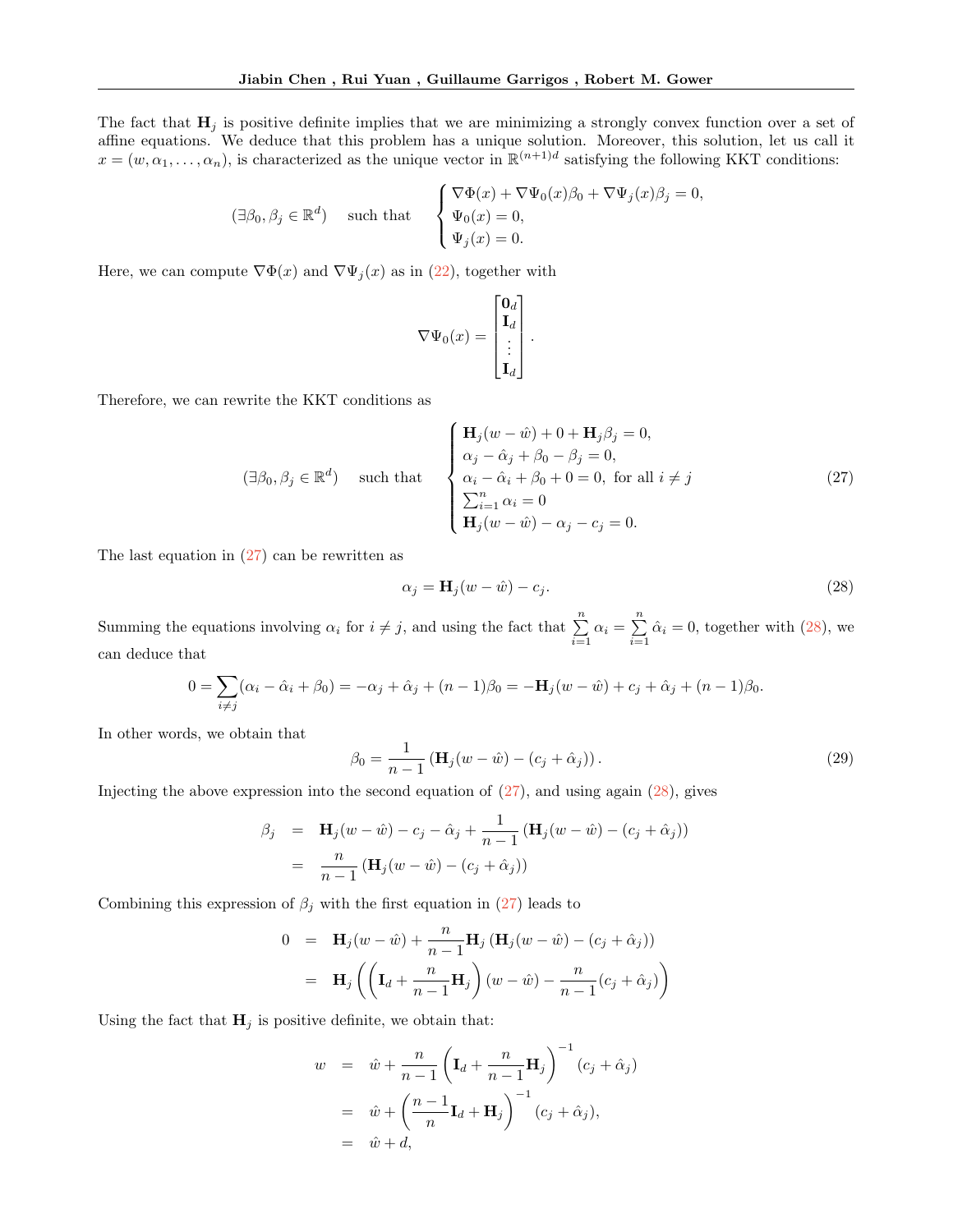where *d* is defined as  $\left(\frac{n-1}{n}\mathbf{I}_d + \mathbf{H}_j\right)^{-1} (c_j + \hat{\alpha}_j)$ .

Going back now to  $(28)$  we can write

$$
\alpha_j = \mathbf{H}_j d - c_j = \mathbf{H}_j \left( \frac{n-1}{n} \mathbf{I}_d + \mathbf{H}_j \right)^{-1} (c_j + \hat{\alpha}_j) - c_j
$$
  
\n
$$
= \left( \mathbf{I}_d - \frac{n-1}{n} \left( \frac{n-1}{n} \mathbf{I}_d + \mathbf{H}_j \right)^{-1} \right) (c_j + \hat{\alpha}_j) - c_j
$$
  
\n
$$
= \hat{\alpha}_j - \frac{n-1}{n} \left( \frac{n-1}{n} \mathbf{I}_d + \mathbf{H}_j \right)^{-1} (c_j + \hat{\alpha}_j)
$$
  
\n
$$
= \hat{\alpha}_j - \frac{n-1}{n} d.
$$

It remains to compute  $\alpha_i$ , for  $i \neq j$ . Start with the first equation of [\(27\)](#page-14-0) and see that  $w - \hat{w} + \beta_j = 0$ . This implies that  $\beta_j = -d$ . We can therefore use the second equation of [\(27\)](#page-14-0) to write that

$$
\beta_0 = \beta_j - (\alpha_j - \hat{\alpha}_j) = -d + \frac{n-1}{n}d = -\frac{1}{n}d.
$$

We can finally call the third equation of [\(27\)](#page-14-0) and write that  $\alpha_i = \hat{\alpha}_i - \hat{\beta}_0 = \hat{\alpha}_i + \frac{1}{n}d$ .

<span id="page-15-0"></span>**Lemma A.4.** Let  $\gamma \in (0, 1]$  be a step size. Algorithm [2](#page-3-8) (SANA) is equivalent to the following algorithm: update the iterates according to

<span id="page-15-2"></span>
$$
\begin{cases}\n\bar{x}^{k+1} = \text{ argmin } \|w - w^k\|_{\nabla^2 f_j(w^k)}^2 + \sum_{i=1}^n \|\alpha_i - \alpha_i^k\|^2 \\
\text{subject to } \begin{cases}\n\frac{1}{n} \sum_{i=1}^n \alpha_i = 0, \\
\nabla^2 f_j(w^k)(w - w^k) - \alpha_j = -\nabla f_j(w^k),\n\end{cases} \\
x^{k+1} = (1 - \gamma)x^k + \gamma \bar{x}^{k+1}.\n\end{cases} (30)
$$

 $\Box$ 

*Proof.* Consider the iterates defined by [\(30\)](#page-15-2). Using Lemma [A.3,](#page-13-1) we can compute an explicit form for  $\bar{x}^{k+1}$ :

$$
d^k = \left(\frac{n-1}{n}\mathbf{I}_d + \nabla^2 f_j(w^k)\right)^{-1} (\alpha_j^k - \nabla f_j(w^k)),
$$
  
\n
$$
\bar{w}^{k+1} = w^k + d^k,
$$
  
\n
$$
\bar{\alpha}_j^{k+1} = \alpha_j^k - \frac{n-1}{n}d^k,
$$
  
\n
$$
\bar{\alpha}_i^{k+1} = \alpha_i^k + \frac{1}{n}d^k, \quad \text{for } i \neq j.
$$

After applying the relaxation step  $x^{k+1} = (1 - \gamma)x^k + \gamma \bar{x}^{k+1}$ , we obtain exactly the steps [5](#page-3-10)[-8](#page-3-7) in Algorithm [2.](#page-3-8)

## <span id="page-15-1"></span>A.3 Generic projection onto linear systems

Here we provide a useful lemma that can directly deduce the closed form updates of [\(10\)](#page-2-6) and [\(11\)](#page-2-7) of SAN. It will also be used later in the appendix.

<span id="page-15-3"></span>**Lemma A.5.** Let  $A \in \mathbb{R}^{n \times d}$ ,  $S \in \mathbb{R}^{n \times \tau}$ ,  $b \in \text{Im}(A)$ , and H be a symmetric positive definite matrix. The optimization problem

$$
x^* = \arg\min_{x \in \mathbb{R}^d} \frac{1}{2} ||x||_{\mathbf{H}}^2,
$$
  
subject to  $\mathbf{S}^\top \mathbf{A} x = \mathbf{S}^\top b$ ,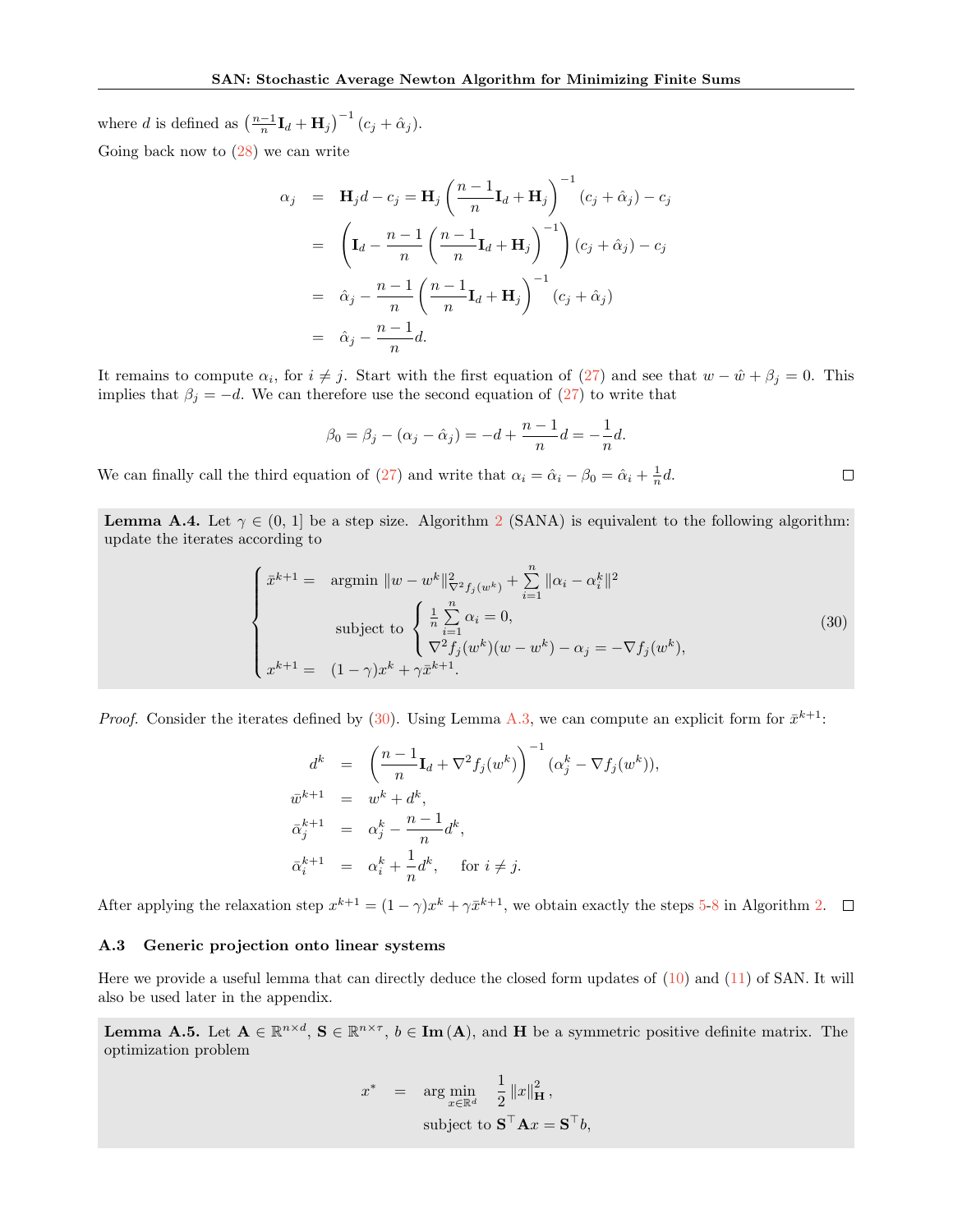has a unique solution, called the weighted sketch-and-project optimal solution:

$$
x^* = \mathbf{H}^{-1} \mathbf{A}^\top \mathbf{S} (\mathbf{S}^\top \mathbf{A} \mathbf{H}^{-1} \mathbf{A}^\top \mathbf{S})^\dagger \mathbf{S}^\top b. \tag{31}
$$

*Proof.* First, note that this problem is strongly convex because  $H$  is supposed to be positive definite, and therefore admits a unique solution  $x^* \in \mathbb{R}^d$ . Second, since **H** is invertible, we can do the change of variables  $y \stackrel{\text{def}}{=} \mathbf{H}^{1/2}x$ . This allows us to write that  $x^* = (\mathbf{H})^{-1/2} y^*$  where  $y^*$  is the unique solution of

$$
\arg \min_{y \in \mathbb{R}^d} \frac{1}{2} \|y\|^2,
$$
  
subject to 
$$
\mathbf{S}^\top \mathbf{A} \mathbf{H}^{-1/2} y = \mathbf{S}^\top b.
$$

The unique solution to the above problem is the minimal-norm solution of the linear system  $S<sup>T</sup>A(H)<sup>-1/2</sup>y = S<sup>T</sup>b$ , which can be simply expressed by using the pseudo-inverse [\(Ben-Israel and Charnes,](#page-10-5) [1963,](#page-10-5) Definition 1) :

$$
y^* = \left(\mathbf{S}^\top \mathbf{A} \mathbf{H}^{-1/2}\right)^\dagger \mathbf{S}^\top b.
$$

Using the relation  $M^{\dagger} = M^{\dagger} (MM^{\dagger})^{\dagger}$  [\(Penrose,](#page-10-6) [1955,](#page-10-6) Lemma 1 & Eq. 10), we obtain

$$
y^* = \left(\mathbf{H}\right)^{-1/2} \mathbf{A}^\top \mathbf{S} (\mathbf{S}^\top \mathbf{A} \mathbf{H}^{-1} \mathbf{A}^\top \mathbf{S})^\dagger \mathbf{S}^\top b.
$$

Multiplying this equality by  $H^{-1/2}$  gives us the desired expression for  $x^*$ .

This lemma is useful. Later it will be applied in Lemma [D.1](#page-27-0) and consequently provide the explicit updates of [\(10\)](#page-2-6) and [\(11\)](#page-2-7) of SAN in Section [D.2.](#page-27-1) Thus this is a different way to obtain the closed form updates of SAN, compared to Section [A.1.](#page-11-3)

# <span id="page-16-0"></span>B Implementations for regularized GLMs

#### B.1 Definition and examples

Here we specify our algorithms for the case of regularized generalized linear models. Throughout this section, we assume that our finite sum minimization problem [\(1\)](#page-0-0) is a GLM (generalized linear model) defined as follows.

<span id="page-16-1"></span>Assumption B.1 (Regularized GLM). Our problem [\(1\)](#page-0-0) writes as

$$
\min_{w \in \mathbb{R}^d} \frac{1}{n} \sum_{i=1} f_i(w) \stackrel{\text{def}}{=} \phi_i(\langle a_i, w \rangle) + R(w), \tag{32}
$$

 $\Box$ 

where  $\{a_i\}_{i=1}^n \subset \mathbb{R}^d$  are data points,  $\{\phi_i\}_{i=1}^n$  are twice differentiable real convex loss functions with  $\phi''_i(t) > 0$ , and R is a separable *regularizer* with  $R(w) = \sum_{n=1}^{d}$  $\sum_{j=1} R_j(w_j)$  where  $R_j$  is a twice differentiable real convex function with  $R_j''(t) > 0$ , for all  $t \in \mathbb{R}$ .

Some classic examples of GLMs include ridge regression where  $\phi_i(t) = \frac{1}{2}(t - y_i)^2$  and  $R_j(t) = \frac{\lambda}{2}t^2$  where  $\lambda > 0$ is a regularization parameter. L2-regularized logistic regression, the example on which we perform most of our experiments, is also a GLM with

$$
\phi_i(t) = \ln\left(1 + e^{-y_i t}\right) \quad \text{and} \quad R_j(t) = \frac{\lambda}{2} t^2. \tag{33}
$$

We also consider other forms of separable regularizers such as the pseudo-huber regularizer where  $R_i(t)$  =  $\lambda \delta^2 \left( \sqrt{1 + \left(\frac{t}{\delta}\right)^2} - 1 \right)$  where  $\delta$  is a parameter.

In the next section, we will show that for GLMs, our methods can be efficiently implemented. But first we need the following preliminary results.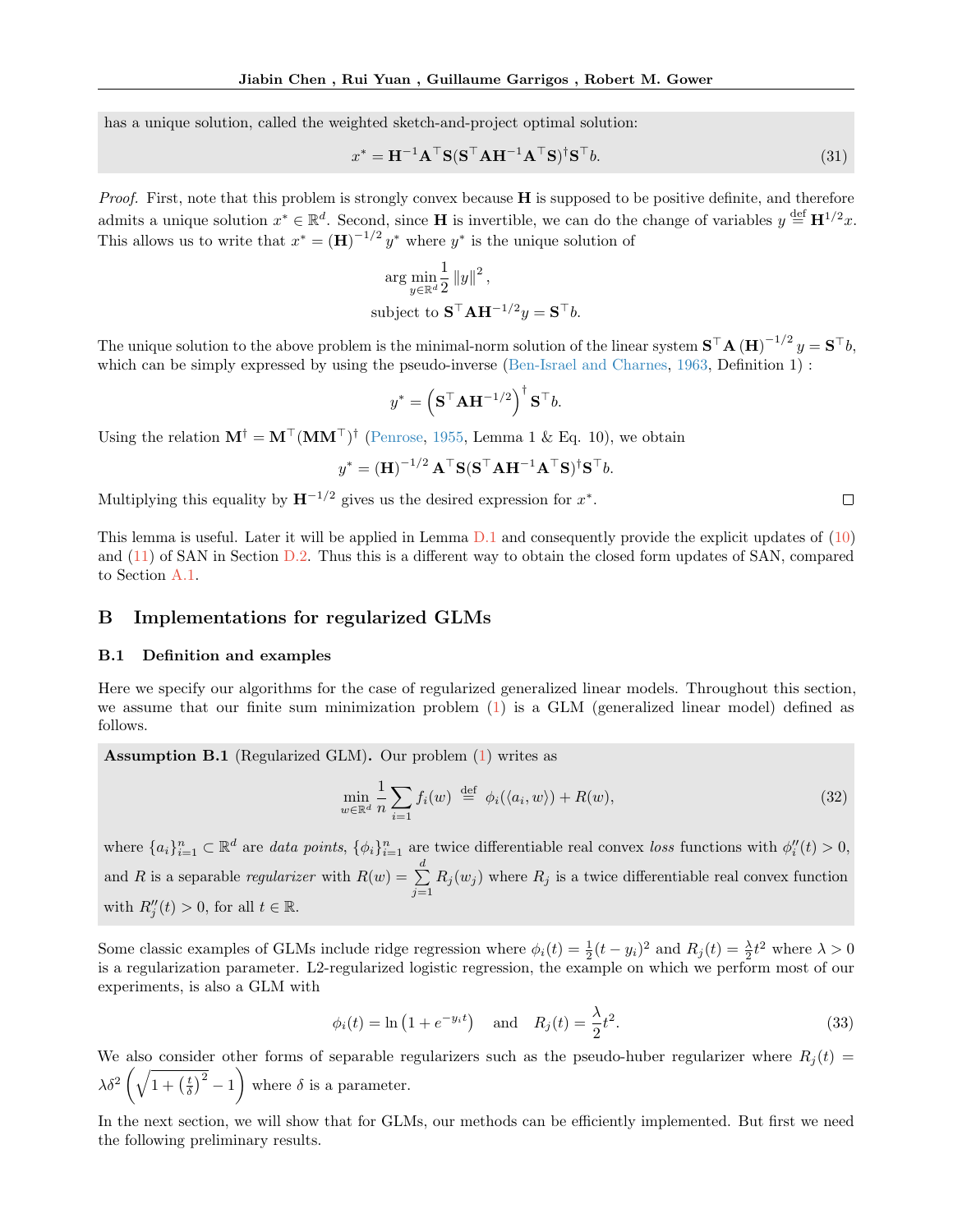<span id="page-17-0"></span>Lemma B.2 (Simple computations with Regularized GLMs). For GLMs (Assumption [B.1\)](#page-16-1) we have for all  $j \in \{1, \ldots, n\}$ , all  $w \in \mathbb{R}^d$  and every  $\mu \geq 0$  that

<span id="page-17-1"></span>
$$
(1) \quad \nabla R(w) = [R'_1(w_1) \dots R'_d(w_d)]^\top, \n\nabla^2 R(w) = \mathbf{Diag}(R''_1(w_1), \dots, R''_d(w_d)).
$$

<span id="page-17-2"></span>(2) 
$$
\nabla f_j(w) = \nabla R(w) + \phi'_j(\langle a_j, w \rangle) a_j,
$$
  

$$
\nabla^2 f_j(w) = \nabla^2 R(w) + \phi''_j(\langle a_j, w \rangle) a_j a_j^\top.
$$

<span id="page-17-3"></span>(3) With  $\hat{a}_j := (\mu \mathbf{I}_d + \nabla^2 R(w_k))^{-1} a_j$ , we have

$$
\left(\mu \mathbf{I}_d + \nabla^2 f_j(w)\right)^{-1} = \left(\mu \mathbf{I}_d + \nabla^2 R(w_k)\right)^{-1} - \frac{\phi''_j(\langle a_j, w \rangle)}{1 + \phi''_j(\langle a_j, w \rangle)\langle \hat{a}_j, a_j \rangle} \hat{a}_j \hat{a}_j^{\top}.
$$

<span id="page-17-4"></span>(4) If  $R(w) = \frac{\lambda}{2} ||w||^2$ , with  $\lambda > 0$ , then

$$
\left(\mu \mathbf{I}_d + \nabla^2 f_j(w)\right)^{-1} = \frac{1}{\mu + \lambda} \left( \mathbf{I}_d - \frac{\phi''_j(\langle a_j, w \rangle)}{\mu + \lambda + \phi''_j(\langle a_j, w \rangle) ||a_j||^2} a_j a_j^\top \right).
$$

*Proof.* [\(1\)](#page-17-1) and [\(2\)](#page-17-2) are trivial. For [\(3\),](#page-17-3) let  $\Phi := \phi''_j(\langle a_j, w \rangle)$ , which is nonnegative because of the Assumption [B.1.](#page-16-1) Consider now the Sherman–Morrison formula:

$$
(\mathbf{M} + uu^{\top})^{-1} = \mathbf{M}^{-1} - \frac{1}{1 + \langle \mathbf{M}^{-1}u, u \rangle} (\mathbf{M}^{-1}u)(\mathbf{M}^{-1}u)^{\top}.
$$

This allows us to write, for  $\mathbf{D} = (\mu \mathbf{I}_d + \nabla^2 R(w))^{-1}$  and  $\mathbf{M} = \Phi^{-1}(\mu \mathbf{I}_d + \nabla^2 R(w))$ , that

$$
\begin{aligned}\n\left(\mu \mathbf{I}_d + \nabla^2 f_j(w)\right)^{-1} &= \left(\mu \mathbf{I}_d + \nabla^2 R(w) + \Phi a_j a_j^\top\right)^{-1} = \Phi^{-1} \left(\mathbf{M} + a_j a_j^\top\right)^{-1} \\
&= \Phi^{-1} \left(\mathbf{M}^{-1} - \frac{1}{1 + \langle \mathbf{M}^{-1} a_j, a_j \rangle} (\mathbf{M}^{-1} a_j) (\mathbf{M}^{-1} a_j)^\top\right) \\
&= \mathbf{D} - \frac{\Phi}{1 + \Phi \langle \mathbf{D} a_j, a_j \rangle} (\mathbf{D} a_j) (\mathbf{D} a_j)^\top.\n\end{aligned}
$$

 $\Box$ 

[\(4\)](#page-17-4) is a direct consequence of the fact that  $\mathbf{D} = (\mu \mathbf{I}_d + \nabla^2 R(w_k))^{-1} = \frac{1}{\mu + \lambda} \mathbf{I}_d$ .

## B.2 SAN with GLMs

Here we give the detailed derivation of our implementation of SAN for GLMs, see Algorithm [3.](#page-18-0) Upon examination, we can see that every step of Algorithm [3](#page-18-0) has a cost of  $\mathcal{O}(d)$ , except on line [4.](#page-18-1) As explained in Section [2.1,](#page-2-0) the averaging cost on line [4](#page-18-1) costs  $\mathcal{O}(d)$  in which  $\pi$  is of the order of  $\mathcal{O}(1/n)$ . The only step that we have left an implicit computation is on lines [9](#page-18-2) and [10](#page-18-3) which require inverting  $(I_d + \nabla^2 R(w^k))$ . But this to comes at a cost of  $\mathcal{O}(d)$  since in our Assumption [B.1](#page-16-1) the regularizer is separable, and thus the Hessian is a diagonal matrix whose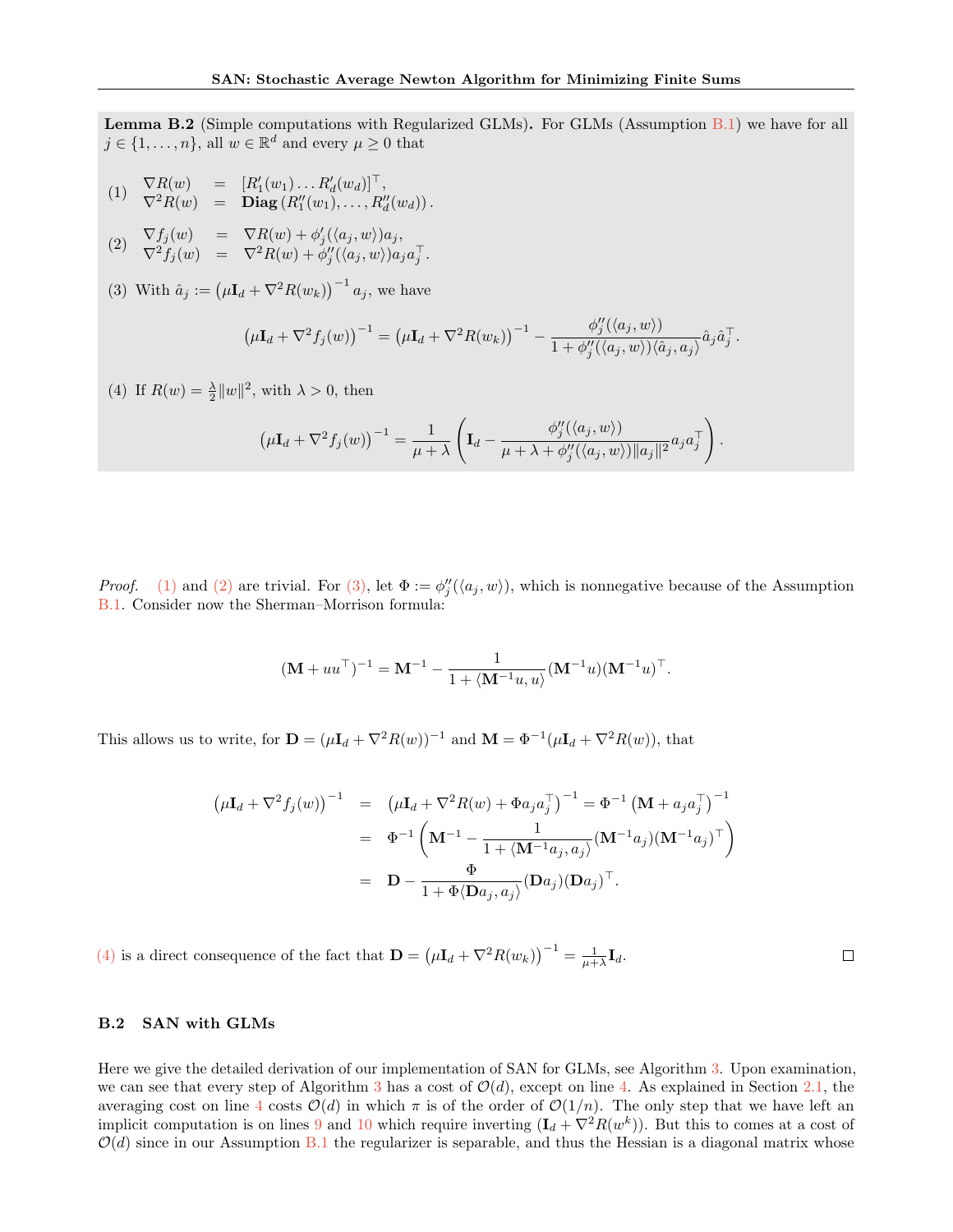inversion also costs  $\mathcal{O}(d)$ .

Algorithm 3: SAN for regularized GLMs

<span id="page-18-1"></span><span id="page-18-0"></span>**Input:** Data  $\{a_i\}_{i=1}^n$ , loss functions  $\{\phi_i\}_{i=1}^n$ , regularizer  $R, \pi \in (0, 1)$ , step size  $\gamma \in (0, 1]$ , max iteration T **1** Initialize  $\alpha_1^0, \dots, \alpha_n^0, w^0 \in \mathbb{R}^d$  and  $\overline{\alpha}^0 = \frac{1}{n} \sum_{i=1}^n \alpha_i^0$ . 2 for  $k = 0, ..., T - 1$  do  $\vert$  With probability  $\pi$  update: 4  $\alpha_i^{k+1} = \alpha_i^k - \gamma \overline{\alpha}^k$ , for all  $i \in \{1, \dots, n\}$  $\mathfrak{s}$   $\Big|$   $w^{k+1} = w^k$ 6 Otherwise with probability  $(1 - \pi)$ : 7 | Sample  $j \in \{1, \ldots, n\}$  uniformly  $\left\{ \begin{array}{c} \mathbf{s} \quad\quad \quad g^k = \nabla R(w^k) + \phi_j'(\langle a_j, w^k \rangle) a_j - \alpha_j^k \ \hat{a}_j = (\mathbf{I}_d + \nabla^2 R(w^k))^{-1} a_j \end{array} \right.$  $\begin{array}{l} \texttt{10} \end{array} \left| \quad d^k = \frac{\phi_j^{\prime\prime}(\langle a_j, w^k \rangle)\langle \hat{a}_j, g^k \rangle}{1 + \phi_j^{\prime\prime}(\langle a_j, w^k \rangle)\langle \hat{a}_j, a_j \rangle} \hat{a}_j - \left(\textbf{I}_d + \nabla^2 R(w^k)\right)^{-1} g^k \right| \, .$ 11  $w^{k+1} = w^k + \gamma d^k$ 12  $\alpha_j^{k+1} = \alpha_j^k - \gamma d^k$ 13  $\alpha_i^{k+1} = \alpha_i^k$  for  $i \neq j$ 14  $\bar{\alpha}^{k+1} = \bar{\alpha}^k - \frac{\gamma}{n}d^k$ 

<span id="page-18-3"></span><span id="page-18-2"></span>**Output:** Last iterate  $w^T$ 

Next we formalize the costs of Algorithm [3](#page-18-0) in the following remark. By computational cost, we refer to the total number of floating point operations, that is the number of scalar multiplications and additions.

Remark B.3. The average costs of SAN (Algorithm [3\)](#page-18-0) per iteration under Assumption [B.1](#page-16-1) are:

- Memory storage of  $\mathcal{O}(nd)$  scalars.
- **Memory access of**  $\mathcal{O}(\pi nd + (1 \pi)d)$  which is  $\mathcal{O}(d)$  when  $\pi \simeq 1/n$ .
- Data access of  $\mathcal{O}(1)$ .
- Computational cost of  $\mathcal{O}(\pi dn + (1 \pi)d)$  which is  $\mathcal{O}(d)$  when  $\pi \simeq 1/n$ .

In calculating the average computational cost per iteration, we used that in expectation the updates on lines 4–5 occur with probability  $\pi$ , while the updates on lines 7–14 occur with probability  $(1 - \pi)$ .

Lemma B.4. The SAN Algorithm [1](#page-3-2) applied to Regularized GLMs (in the sense of Assumption [B.1\)](#page-16-1) is Algorithm [3.](#page-18-0)

*Proof.* Let  $k \in \{0, \ldots, T-1\}$  $k \in \{0, \ldots, T-1\}$  $k \in \{0, \ldots, T-1\}$ . With probability  $\pi$  from Algorithm 1 we have

$$
\alpha_i^{k+1} = \alpha_i^k - \frac{\gamma}{n} \sum_{j=1}^n \alpha_j^k, \text{ for all } i \in \{1, \cdots, n\}.
$$

This can be rewritten as  $\alpha_i^{k+1} = \alpha_i^k - \gamma \bar{\alpha}^k$ , which is the update on line 4 in Algorithm [3.](#page-18-0) With probability  $(1 - \pi)$  $(1 - \pi)$  $(1 - \pi)$  from Algorithm 1 we have

$$
d^k = -(\mathbf{I}_d + \nabla^2 f_j(w^k))^{-1} (\nabla f_j(w^k) - \alpha_j^k),
$$
  
\n
$$
w^{k+1} = w^k + \gamma d^k,
$$
  
\n
$$
\alpha_j^{k+1} = \alpha_j^k - \gamma d^k.
$$

Using Lemma [B.2,](#page-17-0) we see that

$$
g^k := \nabla f_j(w^k) - \alpha_j^k = \nabla R(w^k) + \phi_j'(\langle a_j, w^k \rangle) a_j - \alpha_j^k.
$$

Still using Lemma [B.2,](#page-17-0) and introducing the notation  $\hat{a}_j = (\mathbf{I}_d + \nabla^2 R(w^k))^{-1} a_j$ , we see that

$$
\left(\mathbf{I}_d + \nabla^2 f_j(w^k)\right)^{-1} = \left(\mathbf{I}_d + \nabla^2 R(w^k)\right)^{-1} - \frac{\phi_j''(\langle a_j, w^k \rangle)}{1 + \phi_j''(\langle a_j, w^k \rangle)\langle \hat{a}_j, a_j \rangle} \hat{a}_j \hat{a}_j^\top.
$$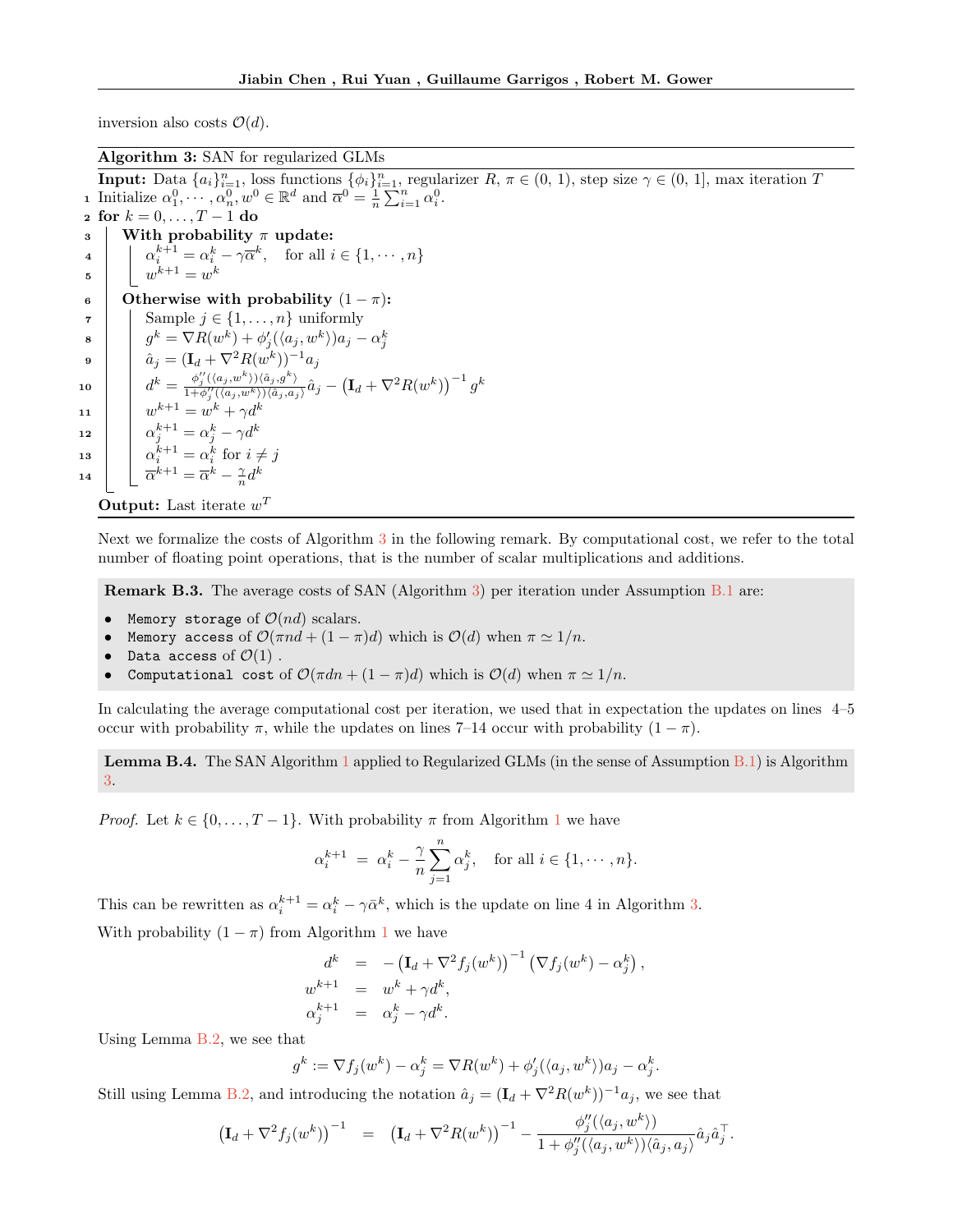Therefore,

$$
d^k = \frac{\phi_j''(\langle a_j, w^k \rangle) \langle \hat{a}_j, g^k \rangle}{1 + \phi_j''(\langle a_j, w^k \rangle) \langle \hat{a}_j, a_j \rangle} \hat{a}_j - \left(\mathbf{I}_d + \nabla^2 R(w^k)\right)^{-1} g^k,
$$

which concludes the proof.

Finally, when the regularizer is the L2 norm, then we can implement SAN even more efficiently as follows.

**Example B.5** (Ridge regularization). If  $R(w) = \frac{\lambda}{2} ||w||^2$  with  $\lambda > 0$ , then the stochastic Newton direction  $d^k$ can be computed explicitly (see also Lemma [B.2\)](#page-17-0):

$$
d^k = \frac{\phi_j''(r^k)}{1+\lambda} \cdot \frac{\langle a_j, \alpha_j^k \rangle - \phi_j'(r^k) \|a_j\|^2 - \lambda r^k}{1+\lambda + \phi_j''(r^k) \|a_j\|^2} a_j - \frac{1}{1+\lambda} \left(\lambda w^k + \phi_j'(r^k) a_j - \alpha_j^k\right),
$$

where  $r^k = \langle a_j, w^k \rangle$ .

# B.3 SANA with GLMs

In Algorithm [4](#page-19-0) we give the specialized implementation of SANA (Algorithm [2\)](#page-3-8) for GLMs. Algorithm 4: SANA for regularized GLMs

<span id="page-19-0"></span>**Input:** Data  $\{a_i\}_{i=1}^n$ , loss functions  $\{\phi_i\}_{i=1}^n$ , regularizer R, step size  $\gamma \in (0, 1]$ , max iteration T **1** Initialize  $\alpha_1^0, \cdots, \alpha_n^0, w^0 \in \mathbb{R}^d$ , with  $\sum_{i=1}^n \alpha_i^0 = 0$ ; 2 Pre-compute  $\mu = \frac{n-1}{n}$ ; 3 for  $k = 0, \ldots, T - \mathbf{1}$  do 4 Sample  $j \in \{1, \ldots, n\}$  uniformly;  $\quad \, \texttt{s} \quad \Big\vert \quad g^k = \nabla R(w^k) + \phi_j'(\langle a_j, w^k \rangle)a_j - \alpha_j^k$ 6  $\hat{a}_j = (\mu \mathbf{I}_d + \nabla^2 R(w^k))^{-1} a_j$  $\tau \quad \bigg| \quad d^k = \frac{\phi_j''(\langle a_j, w^k \rangle) \langle \hat{a}_j, g^k \rangle}{1 + \phi_j''(\langle a_j, w^k \rangle) \langle \hat{a}_j, a_j \rangle} \hat{a}_j - \left(\mu \mathbf{I}_d + \nabla^2 R(w^k)\right)^{-1} g^k$  $\int w^{k+1} = w^k + \gamma d^k$ 9  $\alpha_j^{k+1} = \alpha_j^k + \gamma \mu d^k$ 10  $\alpha_i^{k+1} = \alpha_i^k - \frac{\gamma}{n} d^k$ , for  $i \neq j$ 

**Output:** Last iterate  $w^T$ 

Next we formalize the costs of Algorithm [4](#page-19-0) in the following remark.

Remark B.6. The costs of SANA (Algorithm [4\)](#page-19-0) per iteration under Assumption [B.1](#page-16-1) are:

- Memory storage of  $\mathcal{O}(nd)$  scalars.
- Memory access of  $\mathcal{O}(nd)$ .
- Data access of  $\mathcal{O}(1)$ .
- Computational cost of  $O(nd)$ .

Lemma B.7. The SANA Algorithm [2](#page-3-8) applied to Regularized GLMs (in the sense of Assumption [B.1\)](#page-16-1) is Algorithm [4.](#page-19-0)

*Proof.* Let  $k \in \{0, ..., T-1\}$ , and  $\mu := 1 - n^{-1}$ . Let j be sampled over  $\{1, ..., n\}$  uniformly. From Algorithm [2](#page-3-8) we have

$$
g^{k} = \nabla f_{j}(w^{k}) - \alpha_{j}^{k},
$$
  
\n
$$
d^{k} = -(\mu \mathbf{I}_{d} + \nabla^{2} f_{j}(w^{k}))^{-1} g^{k},
$$
  
\n
$$
w^{k+1} = w^{k} + \gamma d^{k},
$$
  
\n
$$
\alpha_{j}^{k+1} = \alpha_{j}^{k} - \gamma \mu d^{k},
$$
  
\n
$$
\alpha_{i}^{k+1} = \alpha_{i}^{k} + \gamma d^{k}, \quad \text{for } i \neq j.
$$

 $\Box$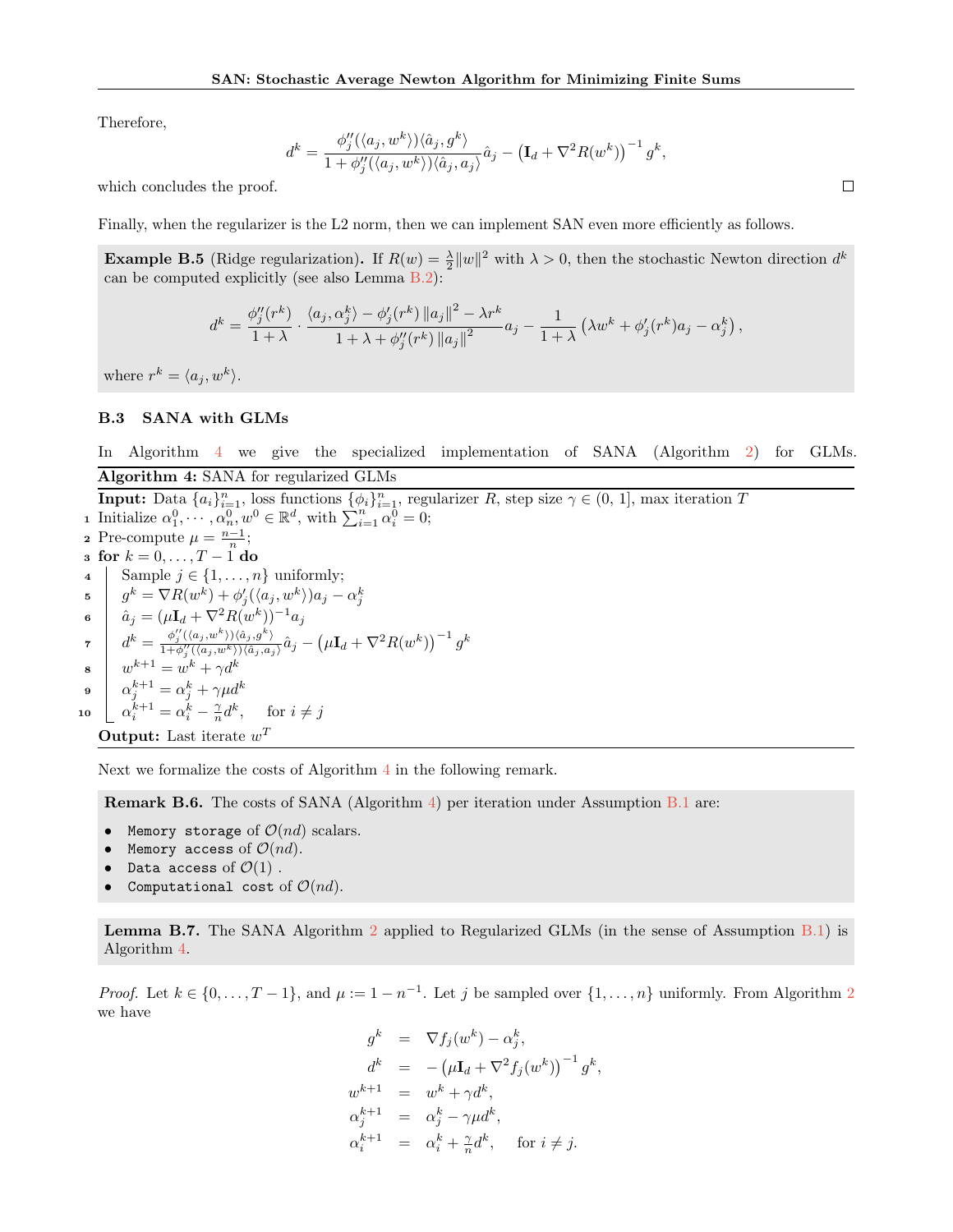Using Lemma [B.2,](#page-17-0) we see that

$$
g^{k} = \nabla R(w^{k}) + \phi'_{j}(\langle a_{j}, w^{k} \rangle) a_{j} - \alpha_{j}^{k}.
$$

Still using Lemma [B.2,](#page-17-0) and introducing the notation  $\hat{a}_j = (\mu \mathbf{I}_d + \nabla^2 R(w^k))^{-1} a_j$ , we have that

$$
\left(\mu \mathbf{I}_d + \nabla^2 f_j(w^k)\right)^{-1} = \left(\mu \mathbf{I}_d + \nabla^2 R(w^k)\right)^{-1} - \frac{\phi_j''(\langle a_j, w^k \rangle)}{1 + \phi_j''(\langle a_j, w^k \rangle)\langle \hat{a}_j, a_j \rangle} \hat{a}_j \hat{a}_j^\top.
$$

Therefore,

$$
d^k = \frac{\phi_j''(\langle a_j, w^k \rangle) \langle \hat{a}_j, g^k \rangle}{1 + \phi_j''(\langle a_j, w^k \rangle) \langle \hat{a}_j, a_j \rangle} \hat{a}_j - \left(\mu I_d + \nabla^2 R(w^k)\right)^{-1} g^k,
$$

which concludes the proof.

 $\Box$ 

# <span id="page-20-1"></span>C Experimental details in Section [3](#page-4-0) and additional experiments

We present the details of the experiments in Section [3,](#page-4-0) in order to guide readers to reproduce the exact same results in Figure [1](#page-5-0) and Figure [2.](#page-5-1) We also explain some grid search results about sensitivity of hyperparameters in Section  $C.3$ , showing in particular that SAN does not require parameter tuning. Then we provide additional experiments for SANA and SNM in Section [C.4](#page-23-0) which are not included in our main paper. These experimental results support that SANA introduced in Section [2.2](#page-3-0) is also a reasonable method. Finally, we provide experiments to compare SAN and SAN without variable metric in Section [C.5](#page-25-0) to illustrate the importance of such variable metric.

### <span id="page-20-0"></span>C.1 Experimental details in Section [3](#page-4-0)

All experiments in Section [3](#page-4-0) were run in Python 3.7.7 on a laptop with an Intel Core i9-9980HK CPU and 32 Gigabyte of DDR4 RAM running OSX 11.3.1.

All datasets were taken directly from LibSVM [\(Chang and Lin,](#page-9-16) [2011\)](#page-9-16) on [https://www.csie.ntu.edu.tw/](https://www.csie.ntu.edu.tw/~cjlin/libsvmtools/datasets/) [~cjlin/libsvmtools/datasets/](https://www.csie.ntu.edu.tw/~cjlin/libsvmtools/datasets/) and the scaled versions were used if provided. All datasets were preprocessed by adding an intercept, i.e. a constant feature one. For the datasets whose binary labels are not in {−1, 1}, e.g., phishing, mushrooms and covtype, we assigned −1 to the smallest labels and +1 to those largest ones. All learnable parameters were initialized by zeros, e.g.,  $w^0 = 0 \in \mathbb{R}^d$  and  $\alpha_i^0 = 0 \in \mathbb{R}^d$  for  $i = 1, \dots, n$  for SAN.

Table [2](#page-21-0) provides the details of the datasets we used in Section [3,](#page-4-0) including the condition number and  $L_{\text{max}}$ . For a given dataset, let  $\mathbf{A} = [a_1 \cdots a_n] \in \mathbb{R}^{d \times n}$  be the data matrix, the condition number in Table [2](#page-21-0) is computed by

condition number of the dataset 
$$
\stackrel{\text{def}}{=} \sqrt{\frac{\lambda_{\text{max}} (\mathbf{A} \mathbf{A}^{\top})}{\lambda_{\text{min}}^+ (\mathbf{A} \mathbf{A}^{\top})}}
$$

,

where  $\lambda_{\text{max}}$  and  $\lambda_{\text{min}}^+$  are the largest and smallest non-zero eigenvalue operators respectively.  $L_{\text{max}}$  is defined as  $L_{\text{max}} = \max_{i=1,\dots,n} L_i$ , where  $L_i = \frac{1}{4} ||a_i||^2 + \lambda$  is the smoothness constant of the regularized logistic regression  $f_i$ . Notice that the step size's choice for SAG and SVRG is of the order of  $\mathcal{O}(1/L_{\text{max}})$ .

From Table [2,](#page-21-0) note that we have datasets that are middle scale (top row of Figure [1\)](#page-5-0) and large scale (bottom row of Figure [1\)](#page-5-0), well conditioned (ijcnn1) and ill conditioned (webspam and rcv1), sparse (rcv1 and real-sim) and dense (epsilon), under-parametrized (phishing, mushrooms, ijcnn1, covtype, webspam, epsilon and real-sim) and over-parametrized (rcv1).

**Pseudo-Huber function.** Recall the definition of the pseudo-Huber function used as the regularizer in our experiments in Figure [2:](#page-5-1)  $R(w) = \sum_{i=1}^{d} R_i(w_i)$  with

$$
R_i(w_i) = \delta^2 \left( \sqrt{1 + \left(\frac{w_i}{\delta}\right)^2} - 1 \right).
$$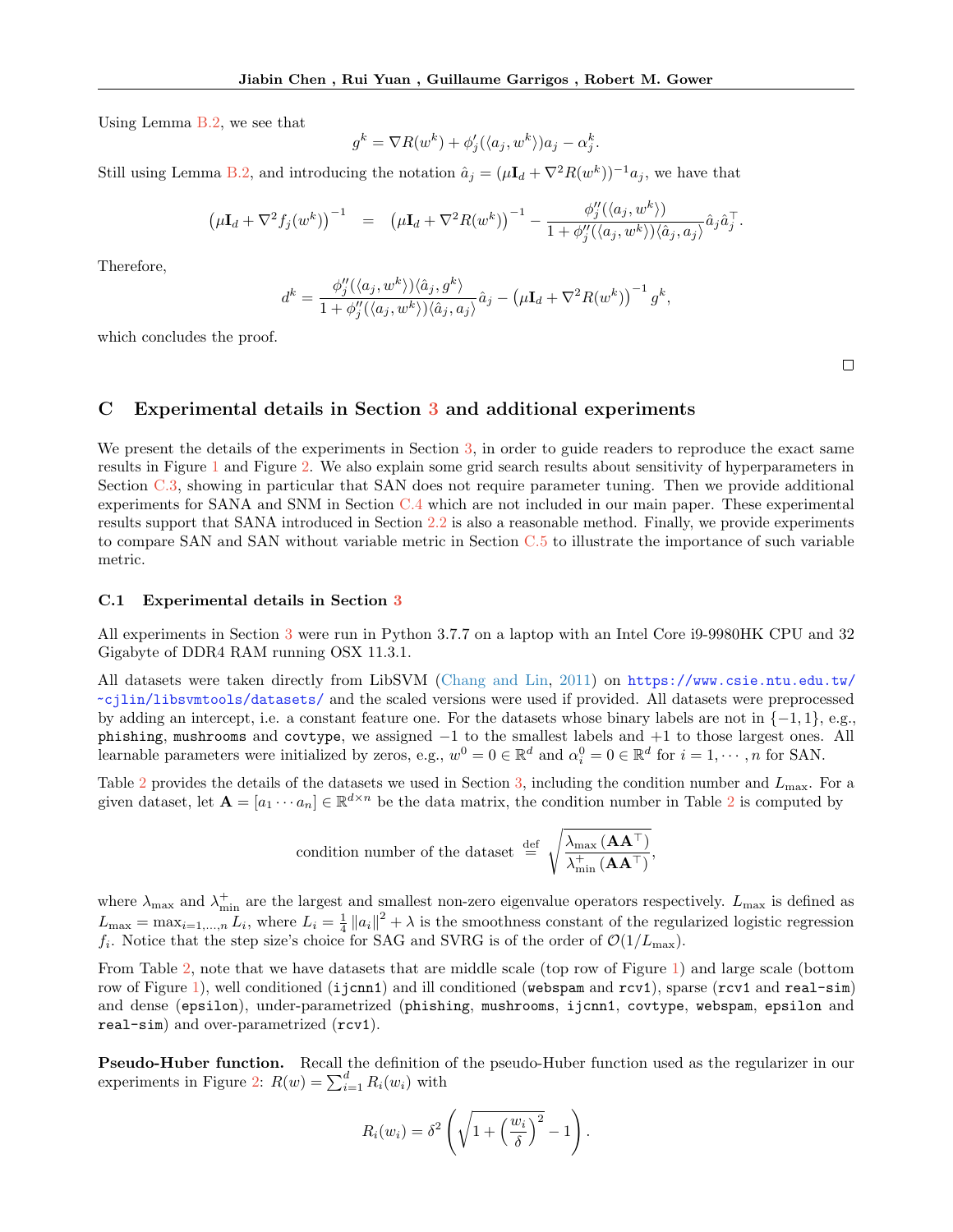| dataset   | dimension $(d)$ | samples $(n)$ | $L_{\rm max}$ | sparsity | condition number         |
|-----------|-----------------|---------------|---------------|----------|--------------------------|
| phishing  | $68 + 1$        | 11055         | 0.5001        | 0.5588   | $4.1065 \times 10^{18}$  |
| mushrooms | $112 + 1$       | 8124          | 5.5001        | 0.8125   | $1.3095 \times 10^{19}$  |
| ijcnn1    | $22+1$          | 49990         | 1.2342        | 0.4091   | 25.6587                  |
| covtype   | $54 + 1$        | 581012        | 2.154         | 0.7788   | $9.6926 \times 10^{17}$  |
| webspam   | $254 + 1$       | 350000        | 0.5           | 0.6648   | $6.9973 \times 10^{255}$ |
| epsilon   | $2000 + 1$      | 400000        | 0.5           | 0.0      | $3.2110 \times 10^{10}$  |
| rcv1      | $47236 + 1$     | 20242         | 0.5           | 0.9984   | $5.3915 \times 10^{25}$  |
| real-sim  | $20958 + 1$     | 72309         | 0.5           | 0.9976   | $1.3987 \times 10^{20}$  |

<span id="page-21-0"></span>Table 2: Details of the binary data sets used in the logistic regression experiments

When  $w_i$  is large,  $R_i(w_i) \to \delta |w_i|$  for all  $i = 1, \dots, n$ , i.e.  $R(w)$  approximates L1 loss with a factor  $\delta$ ; when  $w_i$  is closed to zero,  $R_i(w_i) \to \frac{1}{2}w_i^2$  for all  $i = 1, \dots, n$ , i.e.  $R(w)$  approximates L2 loss. This function can be served as a regularizer to promote the sparsity of the solution [\(Fountoulakis and Gondzio,](#page-10-0) [2016\)](#page-10-0).

Besides, the pseudo-Huber is  $\mathcal{C}^{\infty}$ . The gradient of the pseudo-Huber is given by

$$
\nabla R(w) = \left[ \frac{w_1}{\sqrt{1 + \left(\frac{w_1}{\delta}\right)^2}} \cdots \frac{w_d}{\sqrt{1 + \left(\frac{w_d}{\delta}\right)^2}} \right]^\top \in \mathbb{R}^d
$$

and the Hessian is given by

$$
\nabla^2 R(w) = \textbf{Diag}\left( \left( 1 + \left(\frac{w_1}{\delta}\right)^2 \right)^{-3/2}, \cdots, \left( 1 + \left(\frac{w_d}{\delta}\right)^2 \right)^{-3/2} \right) \leq \mathbf{I}_d.
$$

Thus the pseudo-Huber is 1-smooth which is the same as L2 regularizer. Consequently,  $L_{\text{max}}$  for the pseudo-Huber regularized logistic regression is the same as the L2-regularized one.

#### <span id="page-21-1"></span>C.2 Function sub-optimality plots

The performance of an algorithm for solving a convex problem is usually done by measuring one of the following quantities: the solution gap  $\|w^k - w^*\|$  where  $w^*$  is the solution of the problem, the optimization gap  $f(w^k) - \inf f$ , and the stationarity gap  $\|\nabla f(w^k)\|$ . In this paper we choose to measure and compare performance of algorithms in terms of  $\|\nabla f(w^k)\|$ . The main reason for this is that the solution gap  $\|w^k - w^*\|$  and the optimization gap  $f(w^k)$  – inf f both require to compute the solution of the problem to a high precision. While this is possible to do for small problems, it quickly becomes intractable for large problems (see Figure [3](#page-22-1) for covtype), which we want to address in this paper (see Table [2](#page-21-0) for more bigger datasets than covtype). The flat curves appeared in Figure [3](#page-22-1) after certain effective passes, especially for covtype dataset, are due to the imprecise computation of inf f from the solver scipy.optimize.fmin\_l\_bfgs\_b. Indeed, the curves in Figure [3](#page-22-1) are in logarithmic scale. When  $f(w^k) - \inf f < 0$  with  $\inf f$  the tentative solution of the problem computed by the solver, it means that the solution  $\widehat{\inf f}$  is imprecise, i.e. the solver performs worse than the tested algorithms. In this case, Figure [3](#page-22-1) plots  $|f(w^k) - \widehat{\inf f}| = \widehat{\inf f} - f(w^k) > 0$  where the curves remain flat in logarithmic scale.

We argue that the quantity  $\|\nabla f(w^k)\|^2$  is a fair and good proxy for the more classical optimization gap  $f(w^k)$  – inf f. Our argument for this is twofold. First, we observe empirically on small problems (for which we can compute inf f with precision) that the curves for  $\|\nabla f(w^k)\|^2$  and  $f(w^k)$  – inf f behave the same (see Figure [3\)](#page-22-1). Second, we verify theoretically that  $\|\nabla f(w^k)\|^2$  and  $f(w^k) - \inf f$  are of the same order. Indeed, Assumption [1.1](#page-2-5) implies that  $f$  is strongly convex on every compact. In particular, it verifies on every compact a Lojasiewicz inequality:

$$
(\forall R > 0)(\exists \mu > 0)(\forall w \in \mathbb{B}(0, R)) \quad f(w) - \inf f \le \frac{1}{2\mu} \|\nabla f(w)\|^2.
$$

Moreover,  $f$  is convex, so if we assume that  $f$  has a L-Lipschitz gradient, we obtain the following inequality:

$$
(\forall w \in \mathbb{R}^d) \quad \frac{1}{2L} \|\nabla f(w)\|^2 \le f(w) - \inf f.
$$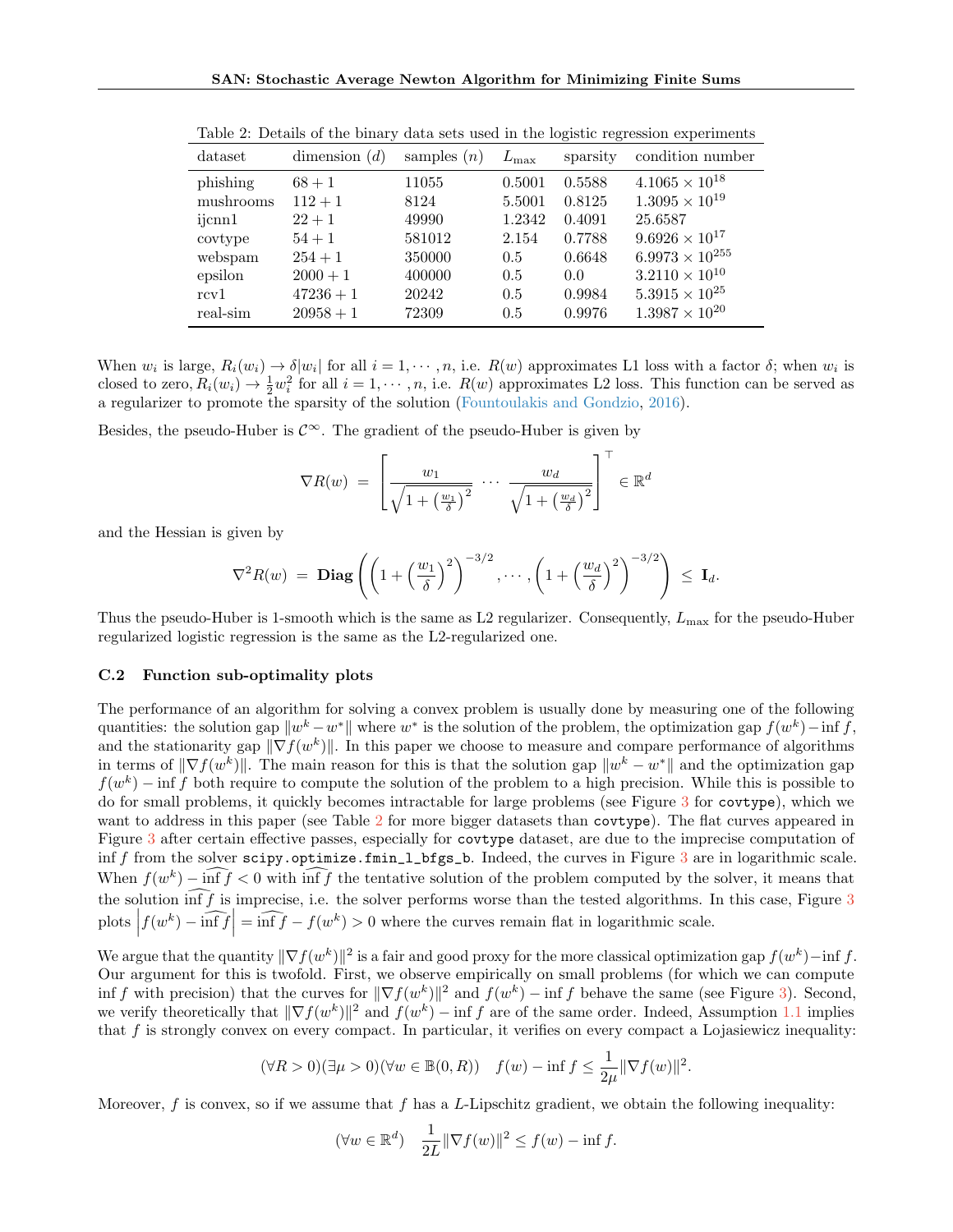

<span id="page-22-2"></span>Figure 3: Function sub-optimality of logistic regression with L2 regularization.

<span id="page-22-1"></span>

| $\pi$  | 0.7 | 0.8 | 0.9 | 1.0 | 1.1 | 1.2 | 1.3 |
|--------|-----|-----|-----|-----|-----|-----|-----|
| 1/2n   | 27  | 25  | 23  | 21  | 21  | 22  | 24  |
| 1/n    | 26  | 26  | 25  | 22  | 22  | 23  | 24  |
| 10/n   | 28  | 24  | 24  | 23  | 23  | 22  | 22  |
| 100/n  | 28  | 26  | 23  | 23  | 22  | 23  | 24  |
| 1000/n | 28  | 26  | 27  | 27  | 25  | 24  | 26  |

Table 3: covtype dataset: grid search of  $\pi$  and  $\gamma$  for SAN

Note that this assumption is verified for the functions considered in our experiments (see Section [C.1\)](#page-20-0).

#### <span id="page-22-0"></span>C.3 Effect of hyperparameters

As we discussed in Section [3,](#page-4-0) SAN involves neither prior knowledge of the datasets (e.g.,  $L_{\text{max}}$ ), nor the hyperparameter tuning, while both SAG [\(Schmidt et al.,](#page-8-0) [2017\)](#page-8-0) and SVRG [\(Johnson and Zhang,](#page-8-1) [2013\)](#page-8-1) do. To support this conclusion, under different hyperparameters setting, we measure the performance of the given algorithm by monitoring the number of effective passes over the data required to reach below a threshold (e.g.,  $10^{-4}$  in our case) of  $\|\nabla f\|$ . We repeat this procedure 5 times and report the average results.

Grid search for SAN. SAN has two hyperparameters: the probability  $\pi$  doing the averaging step in Algorithm [1](#page-3-2) and the step size  $\gamma$ . We searched  $\pi$  in a wide range,  $\pi \in \{\frac{1}{2n}, \frac{1}{n}, \frac{10}{n}, \frac{100}{n}, \frac{1000}{n}\}$ ; as for  $\gamma$ , through our extensive experiments, we observed that SAN works consistently well when  $\gamma$  is around one as we expected for second order methods, thus we tried  $\gamma \in \{0.7, 0.8, 0.9, 1.0, 1.1, 1.2, 1.3\}.$ 

Table [3](#page-22-2) and [4](#page-22-3) show the grid search results on datasets covtype and ijcnn1. We see that the average effective data passes required to reach the threshold is stable. It means that SAN is not sensitive to these hyperparameters. This advantage allows us to use  $\pi = \frac{1}{n+1}$  and  $\gamma = 1.0$  as default choice in our experiments shown in Section [3.](#page-4-0)

<span id="page-22-3"></span>Grid search for SAG and SVRG. Additionally we evaluated the effect of step size  $\gamma$  which is a crucial hyperparameter for first order methods. Let  $f_i$  be  $L_i$ -smooth for all  $i \in \{1, ..., n\}$  and  $L_{\max} = \max_{i \in \{1, ..., n\}} L_i$ . As  $\gamma = \frac{1}{L_{\text{max}}}$  is thought as the rule of thumb choice in practice [\(Pedregosa et al.,](#page-9-17) [2011\)](#page-9-17) for SAG and SVRG, we

|  | Table 4: i jcnn1 dataset: grid search of $\pi$ and $\gamma$ for SAN |  |  |  |
|--|---------------------------------------------------------------------|--|--|--|
|  |                                                                     |  |  |  |

| π      | 0.7 | 0.8 | 0.9 |    |    | $1.0 \quad 1.1 \quad 1.2$ | 1.3 |
|--------|-----|-----|-----|----|----|---------------------------|-----|
| 1/2n   | 13  | 13  | -14 | 12 | 11 | 12                        | 13  |
| 1/n    | 14  | 13  | 12  | 12 | 12 | 12                        | 13  |
| 10/n   | 13  | 13  | 12  | 12 | 12 | 12                        | 13  |
| 100/n  | 13  | 11  | 12  | 13 | 11 | 12                        | 14  |
| 1000/n | 16  | 13  | 13  | 13 | 14 | 14                        | 14  |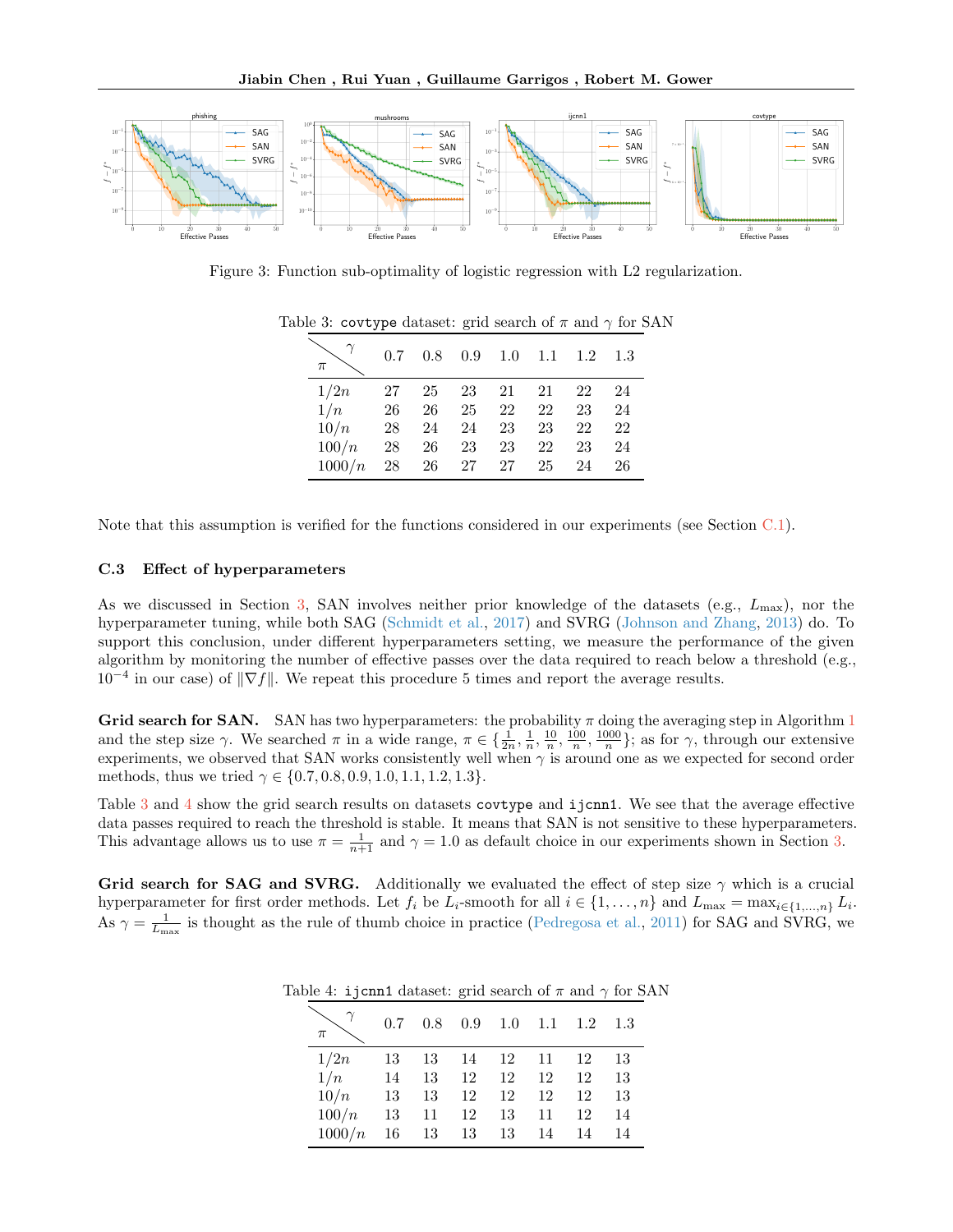searched over the values given by

$$
\gamma \in \left\{ \frac{1}{10L_{\max}}, \frac{1}{5L_{\max}}, \frac{1}{3L_{\max}}, \frac{1}{2L_{\max}}, \frac{1}{L_{\max}}, \frac{2}{L_{\max}}, \frac{5}{L_{\max}} \right\}
$$

<span id="page-23-1"></span>on different datasets.

| Table 5: Grid search of the step size $\gamma$ for SVRG on four datasets |                 |                |                |                |               |               |                      |  |  |
|--------------------------------------------------------------------------|-----------------|----------------|----------------|----------------|---------------|---------------|----------------------|--|--|
| Datasets                                                                 | $10L_{\rm max}$ | $5L_{\rm max}$ | $3L_{\rm max}$ | $2L_{\rm max}$ | $L_{\rm max}$ | $L_{\rm max}$ | $\mathcal{L}_{\max}$ |  |  |
| covtype                                                                  | 44              | 24             | 18             | 14             | 20            | $\times$      | $\times$             |  |  |
| ijcnn1                                                                   | 22              | 12             | 10             | 10             | 15            | 25            | $\times$             |  |  |
| phishing                                                                 | 14              | 11             | 10             | 14             | 18            | 44            | $\times$             |  |  |
| mushrooms                                                                |                 | ×              | 44             | 36             | 28            | 20            | 46                   |  |  |

Table 6: Grid search of the step size  $\gamma$  for SAG on four datasets

<span id="page-23-2"></span>

| $\sim$<br>Datasets | $10L_{\rm max}$ | $5L_{\rm max}$ | $3L_{\rm max}$ | $2L_{\rm max}$ | $L_{\rm max}$ | $L_{\rm max}$ | $L_{\rm max}$ |
|--------------------|-----------------|----------------|----------------|----------------|---------------|---------------|---------------|
| covtype            | 21              | 19             | 23             | 24             | 40            |               |               |
| ijcnn1             | 14              | 16             | 17             | 17             | 22            | 34            | $\times$      |
| phishing           | 14              | 17             | 21             | 21             | 30            | 48            | $\times$      |
| mushrooms          |                 | 47             | 32             | 24             | 18            | 25            | ×             |

From our observations to Table [5](#page-23-1) and [6](#page-23-2),<sup>[7](#page-0-1)</sup> we can draw the conclusions that compared to SAN, there is no universal step size choice for SAG and SVRG which gives a consistent good performance on different datasets. This point is one of our original motivations to develop a second order method that requires neither prior knowledge from datasets nor the hyperparameter tuning.

### <span id="page-23-0"></span>C.4 Additional experiments for SANA, SNM and IQN applied for L2 logistic regression

We present some additional results of SANA, SNM [\(Kovalev et al.,](#page-9-6) [2019\)](#page-9-6) and IQN [\(Mokhtari et al.,](#page-9-4) [2018\)](#page-9-4) compared to SAN on L2 logistic regression scenario.

First, we show the results on middle size datasets, phishing and mushrooms in Figure [4.](#page-24-0) On the one hand, in terms of effective passes of data, SANA has a similar performance as SAN despite the fact that SANA is unbiased and SAN is a biased estimate. Both methods are less efficient than SNM and IQN. Notice that the initialization process of SNM is expensive, as it requires a computation of the full Newton system. Such process is not counted into the effective passes. On the other hand, in terms of computational time, we observe that SAN does as well as IQN and SNM: SAN's cheap iteration cost compensates for its slower convergence rate. On the other hand, we observe for SANA that it is not competitive with respect to the other methods in terms of time taken. This is coherent in a regime where  $d \ll n$  since SANA has a computation cost of  $\mathcal{O}(nd)$  per iteration (see Table [1\)](#page-6-0), while the cost for SAN and SNM, IQN is respectively  $\mathcal{O}(d)$  and  $\mathcal{O}(d^2)$ , However, it shows that SANA is still a meaningful incremental second order method that satisfies our objective statement. This supports our general approach to design algorithms via function splitting.

In our second set of experiments, we compare those algorithms on large scale datasets. As shown in Figure [5,](#page-24-1) we tested two datasets webspam and epsilon. As we discuss below, both SNM and IQN are limited in this case, while SAN is able to efficiently solve the problem. IQN is disqualified in this large scale setting, because its memory cost of  $\mathcal{O}(nd^2)$  is prohibitive and makes it impossible to run on a laptop. This cost comes from the fact that IQN maintains and updates n approximations of the hessians  $\nabla^2 f_i(w^k)$ , each of size  $d^2$ , and these matrices are not low-rank even for a GLM, preventing from using GLM implementation tricks (as it is the case for SNM, see Remark [C.1](#page-25-2) below). We also did not run SANA, since we already know that it performs similarly to SAN in

<sup>&</sup>lt;sup>7</sup>The symbol  $\times$  in these tables means that the algorithm can not reach below the threshold 10<sup>-4</sup> after 50 data passes.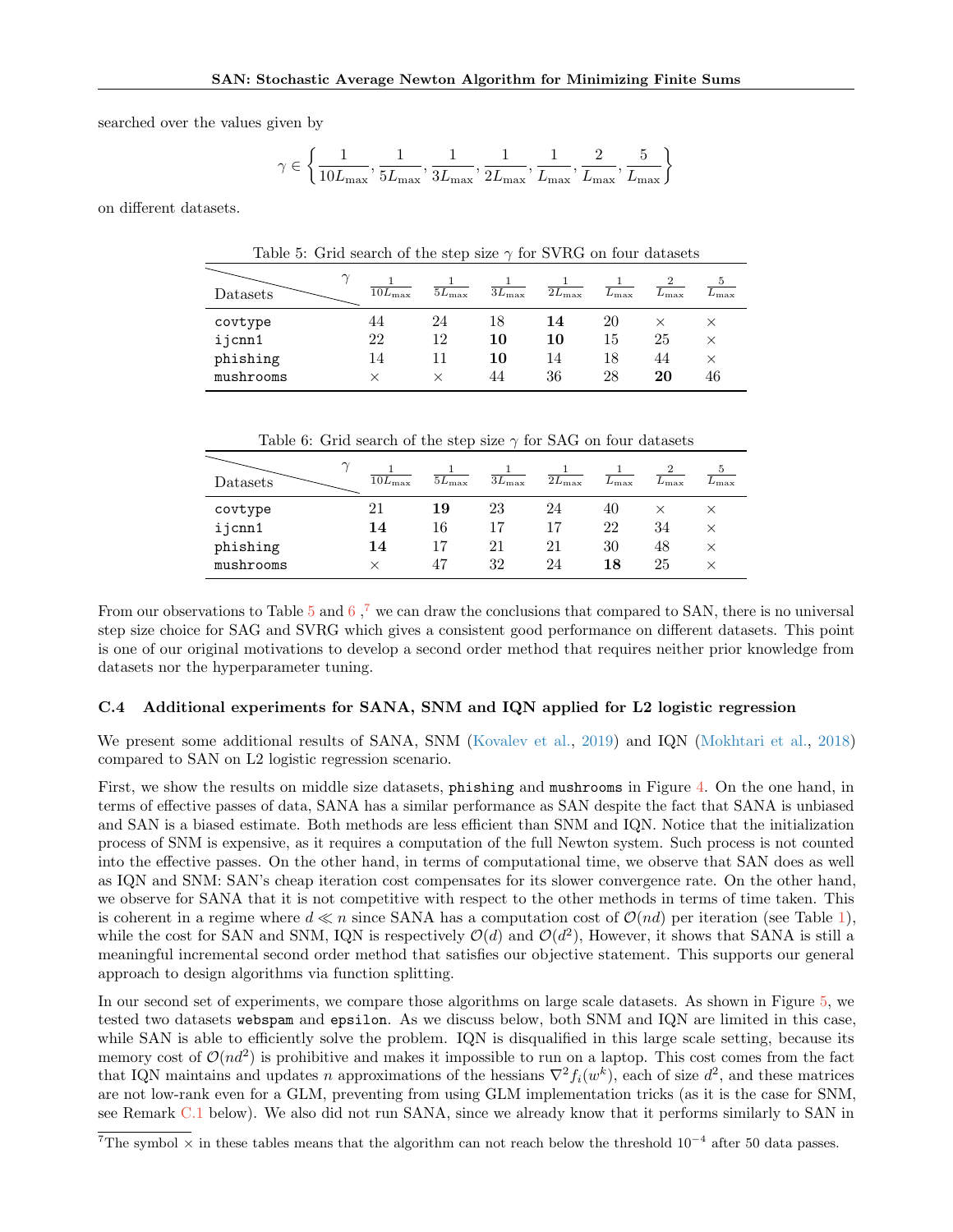

Figure 4: L2-regularized logistic regression for SAN, SANA, SNM and IQN on middle size datasets. Top row is evaluated in terms of effective data passes and bottom row is evaluated in terms of computational time.

terms of effective passes, but suffers from a cost per iteration scaling with n, which is too large here. It is possible to run SNM, but it is not efficient in terms of computational time due to its expensive cost per iteration. For the dataset epsilon, just after one pass over the data, the running time of SNM exceeded our maximum allowed time while at the same time SAN has run 25 data passes and reached a solution with a 10−<sup>6</sup> precision.

<span id="page-24-0"></span>

<span id="page-24-1"></span>Figure 5: L2-regularized logistic regression for SAN and SNM on large size datasets. Top row is evaluated in terms of effective data passes and bottom row is evaluated in terms of computational time.

Furthermore, note that we are running experiments in a setting which is favorable to SNM. Indeed, its cost per iteration  $\mathcal{O}(d^2)$  is only valid when using L2 regularization. If we were to consider another separable regularizer,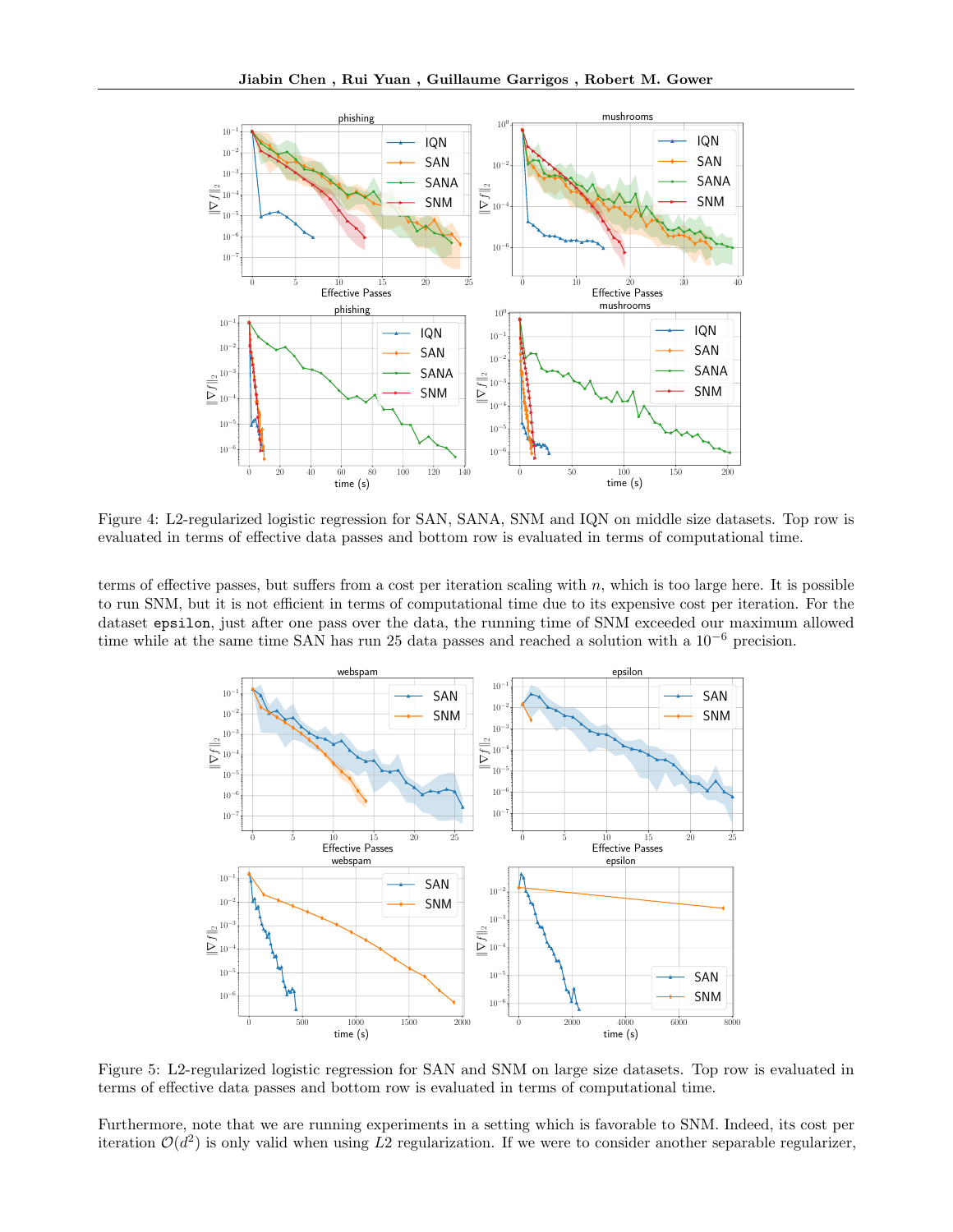its cost per iteration would be  $\mathcal{O}(d^3)$ , making SNM infeasible for large dimensional problems. The next remark details those considerations about the complexity of SNM.

<span id="page-25-2"></span>Remark C.1 (On the cost of SNM). The updates of SNM can be written in closed form as

$$
w^{k+1} = \left(\frac{1}{n}\sum_{i=1}^{n} \nabla^2 f_i(\alpha_i^k)\right)^{-1} \left(\frac{1}{n}\sum_{i=1}^{n} \nabla^2 f_i(\alpha_i^k)\alpha_i^k - \nabla f_i(\alpha_i^k)\right), \ \alpha_j^{k+1} = w^{k+1}, \ \alpha_i^{k+1} = \alpha_i^k \text{ for } i \neq j,
$$
 (34)

where  $w, \alpha_i \in \mathbb{R}^d$  for  $i = 1, \dots, n$  are variables defined in [\(5\)](#page-1-3) using a variable splitting trick. The main cost of SNM is to update the following inverse matrix  $\left(\frac{1}{n}\sum_{i=1}^n \nabla^2 f_i(\alpha_i^k)\right)^{-1}$  after updating a single  $\alpha_j$ .

For L2-regularized GLMs, by using the *Sherman-Morrison formula*, the above term can be implemented efficiently in  $\mathcal{O}(d^2)$  (See Algorithm 3 in [Kovalev et al.](#page-9-6) [\(2019\)](#page-9-6)), exploiting rank one updates of the matrix.

For other separable regularizers, such a formula is no longer available, as the perturbation becomes rank d due to the diagonal Hessian of the regularizer derived by Lemma  $B.2$  [\(1\).](#page-17-1) The inversion of the matrix, therefore costs  $\mathcal{O}(d^3)$  over all. Note that the memory cost is also impacted in this case: for general separable regularizers the memory cost will be  $\mathcal{O}(nd + d^2)$ , instead of  $\mathcal{O}(n + d^2)$  as can be seen in Table [1](#page-6-0) for L2-regularized GLMs.

# <span id="page-25-0"></span>C.5 SAN vs SAN without the variable metric

One of the main design features of SAN is that at every iteration we project our iterates onto an affine space with respect to a metric induced by the Hessian of one sampled function. One could ask whether this is worth it, given that it makes the theoretical analysis much more difficult. Let us consider again the problem introduced in [\(11\)](#page-2-7) where the Hessian induced norm has been replaced by the L2 norm as following:

<span id="page-25-3"></span>
$$
\alpha_j^{k+1}, w^{k+1} = \arg \min_{\alpha_j \in \mathbb{R}^d, w \in \mathbb{R}^d} ||\alpha_j - \alpha_j^k||^2 + ||w - w^k||^2
$$
  
subject to  $\nabla f_j(w^k) + \nabla^2 f_j(w^k)(w - w^k) = \alpha_j.$  (35)

Using Lemma  $A.5$ , we can compute the closed form update of  $(35)$  (the details are left to readers):

$$
\alpha_j^{k+1} = \alpha_j^k - \left(\mathbf{I} + (\nabla^2 f_j(w^k))^2\right)^{-1} \left(\alpha_j^k - \nabla f_j(w^k)\right),\tag{36}
$$

<span id="page-25-4"></span>
$$
w^{k+1} = w^k - \nabla^2 f_j(w^k) \left( \alpha_j^{k+1} - \alpha_j^k \right). \tag{37}
$$

We call this algorithm  $SAN-i d^8$  $SAN-i d^8$  for short. However, we observe from Figure [6](#page-25-4) that SAN-id only performs well at the early stage and stops converging to the optimum after the first few passes over the data. This motivated us to develop the version with the variable metric as introduced in the main text.



Figure 6: L2-regularized logistic regression for SAN and SAN without the variable metric.

# <span id="page-25-1"></span>D SAN and SANA viewed as a sketched Newton Raphson method with variable metric

Here we provide a more detailed, step by step, introduction of the SAN and SANA methods. We also detail how SAN and SANA are particular instances of the Variable Metric Sketched Newton Raphson method introduced in the Section [4.](#page-6-1)

<sup>&</sup>lt;sup>8</sup>because this algorithm fits also in our SNRVM framework with  $\mathbf{W}_k \equiv \mathbf{I}$  in [\(18\)](#page-6-5).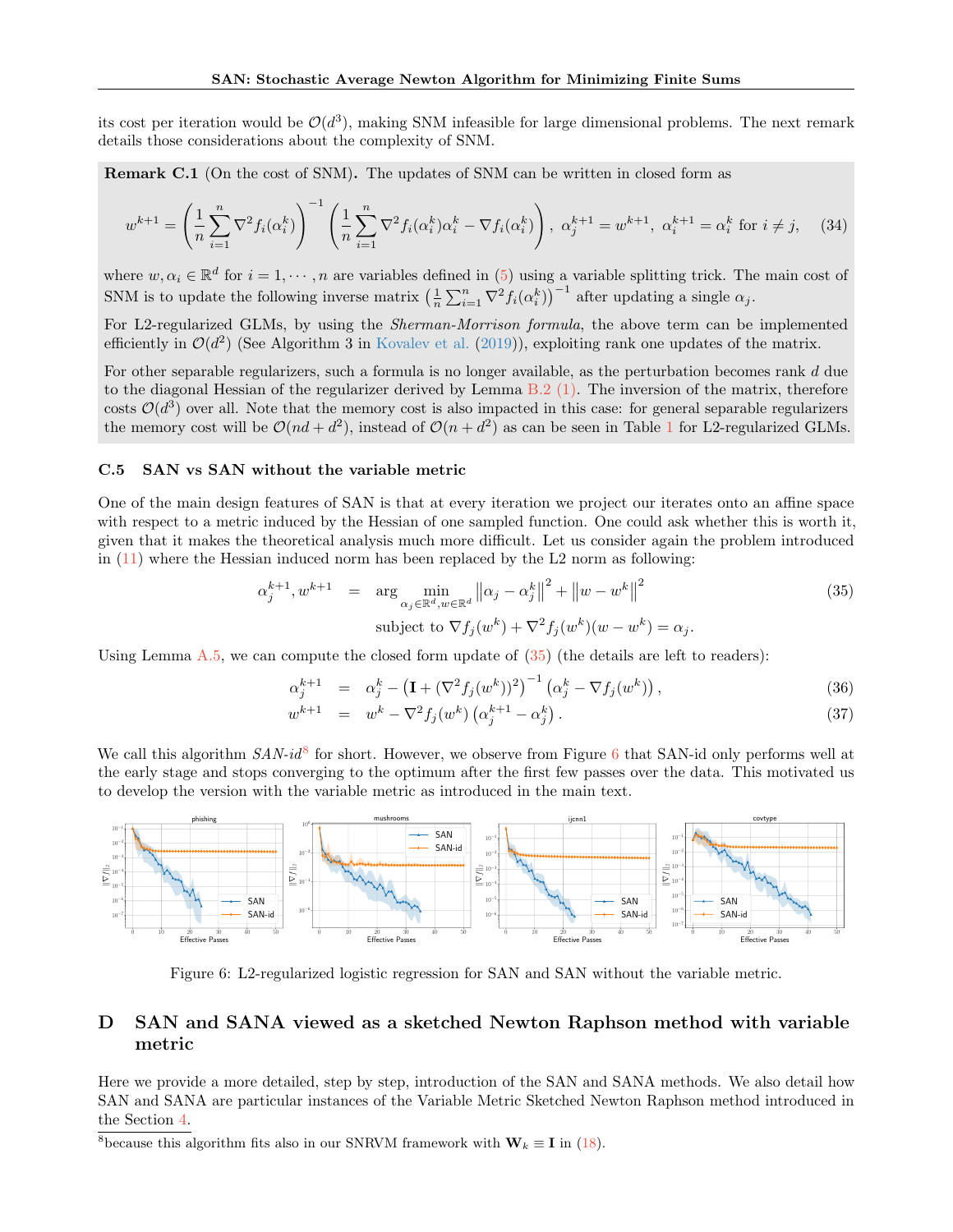#### D.1 A sketched Newton Raphson point of view

Here we clarify how the SAN and SANA methods are special cases of the sketched Newton Raphson method with a variable metric detailed in Section [4.](#page-6-1)

Let  $x = [w; \alpha_1; \cdots; \alpha_n] \in \mathbb{R}^{(n+1)d}$  and  $F : \mathbb{R}^{(n+1)d} \to \mathbb{R}^{(n+1)d}$  defined as

$$
F(x) \stackrel{\text{def}}{=} \left[\frac{1}{n} \sum \alpha_i ; \nabla f_1(w) - \alpha_1 ; \cdots ; \nabla f_n(w) - \alpha_n\right]. \tag{38}
$$

Therefore  $w^* \in \mathbb{R}^d$  is a minimizer of [\(1\)](#page-0-0) if and only if there exists  $x^* = [w^*; \alpha_1^*; \dots; \alpha_n^*] \in \mathbb{R}^{(n+1)d}$  such that  $F(x^*) = 0$ . The Jacobian  $\nabla F(x)$  is given by

<span id="page-26-2"></span>
$$
\nabla F(x) = \begin{bmatrix} 0 & \nabla^2 f_1(w) & \cdots & \nabla^2 f_n(w) \\ \n\frac{1}{n} \mathbf{I}_d & & & \\ \n\vdots & & & \\ \n\frac{1}{n} \mathbf{I}_d & & & \n\end{bmatrix} \in \mathbb{R}^{(n+1)d \times (n+1)d},
$$
\n(39)

To find a zero of the function  $F$ , one could use the damped Newton Raphson method

$$
x^{k+1} = x^k - \gamma \nabla F(x^k)^\top \, {}^\dagger F(x^k), \quad \gamma \in (0, 1]. \tag{40}
$$

This can be equivalently rewritten as a projection-and-relaxation step given by

$$
\begin{cases} \bar{x}^{k+1} = \operatorname{argmin} \|x - x^k\|^2 & \text{subject to} \quad \nabla F(x^k)^\top (x - x^k) = -F(x^k),\\ x^{k+1} = (1 - \gamma)x^k + \gamma \bar{x}^{k+1}.\end{cases} \tag{41}
$$

Using the definition of our function F in  $(6)$ , we see that each iteration of the Newton Raphson method requires to project onto the following set of linear equations:

<span id="page-26-0"></span>
$$
\nabla F(x^k)^\top (x - x^k) = -F(x^k),
$$
  
\n
$$
\Leftrightarrow \begin{cases} \frac{1}{n} \sum_{i=1}^n (\alpha_i - \alpha_i^t) = -\frac{1}{n} \sum_{i=1}^n \alpha_i^t, \\ \nabla^2 f_i(w^t) (w - w^t) - (\alpha_i - \alpha_i^t) = \alpha_i^t - \nabla f_i(w^t) \text{ for } i \in \{1, ..., n\}, \end{cases}
$$
  
\n
$$
\Leftrightarrow \begin{cases} \frac{1}{n} \sum_{i=1}^n \alpha_i = 0, \\ \nabla^2 f_i(w^t) (w - w^t) - \alpha_i = -\nabla f_i(w^t) \text{ for } i \in \{1, ..., n\}. \end{cases}
$$
\n(42)

Projecting onto  $(42)$  is challenging for two reasons: first it accesses all of the data (every function  $f_i$  is involved) and second it requires solving a large linear system.

One approach to circumvent this bottleneck is to *sketch* this linear system: at every iteration, instead of considering [\(42\)](#page-26-0), we will project onto a random row compression of this system. Sketching can be for instance as simple as sampling one of the equations appearing in  $(42)$ . In its more general form, a sketch corresponds to any linear transformation of the equations. In our context, this can be written as

<span id="page-26-1"></span>
$$
\mathbf{S}^{\top} \nabla F(x^k)^\top (x - x^k) = -\mathbf{S}^{\top} F(x^k),\tag{43}
$$

where  $\mathbf{S} \in \mathbb{R}^{(n+1)d \times \tau}$  is called the sketching matrix, and its number of columns  $\tau$  is typically small.

This idea is at the core of the Sketched Newton Raphson method [\(Yuan et al.,](#page-9-8) [2021\)](#page-9-8), which aims at finding a zero of the function  $F$  by iterating:

$$
\begin{cases} \bar{x}^{k+1} = \operatorname{argmin} \|x - x^k\|^2 & \text{subject to} \quad \mathbf{S}_k^\top \nabla F(x^k)^\top (x - x^k) = -\mathbf{S}_k^\top F(x^k),\\ x^{k+1} = (1 - \gamma)x^k + \gamma \bar{x}^{k+1}, \end{cases} \tag{44}
$$

where  $S_k$  is a sketching matrix randomly sampled at each iteration with respect to some distribution.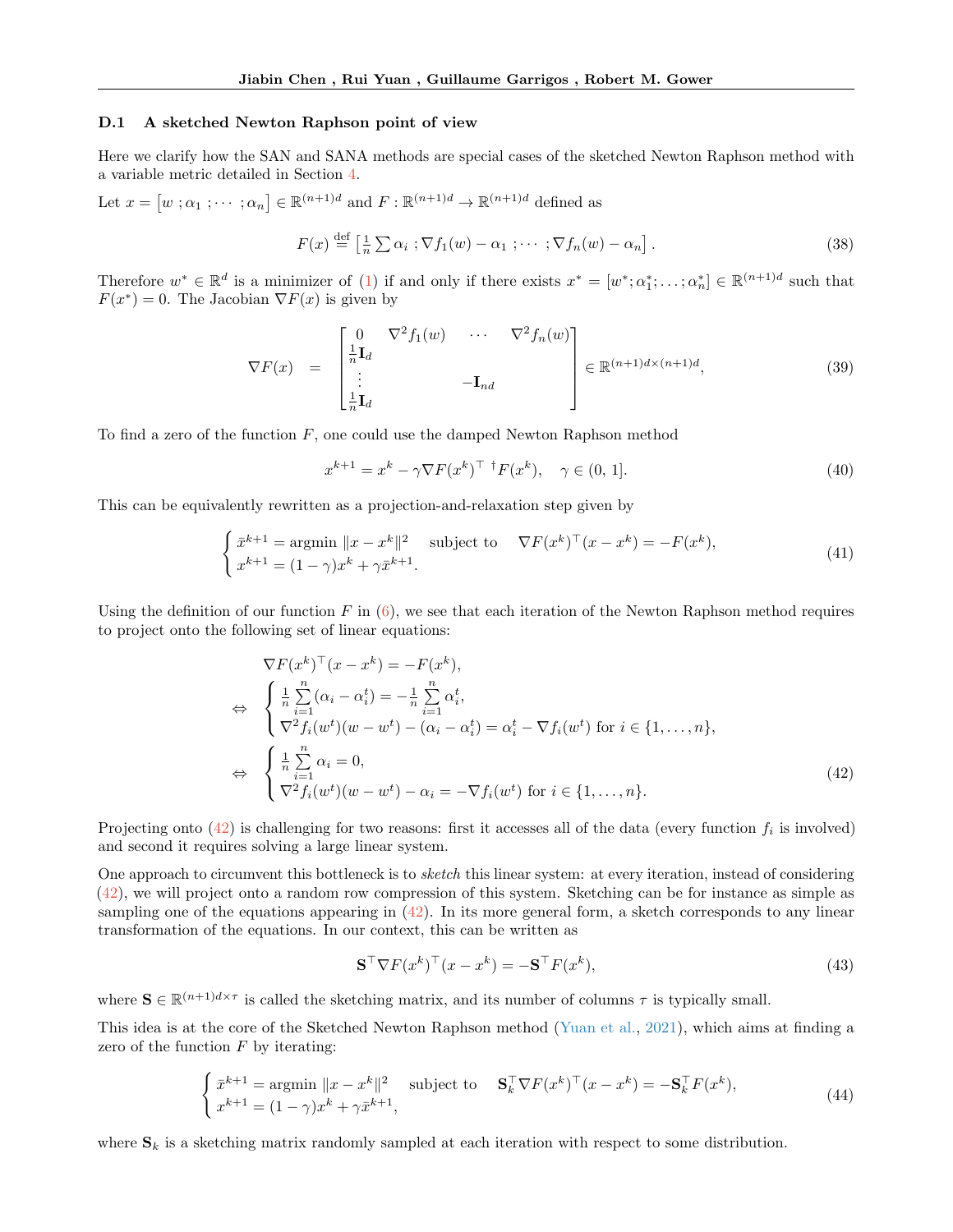As we detailed in Section [4,](#page-6-1) the algorithms proposed in this paper can be seen as particular instances of a Variable Metric Sketched Newton Raphson method. This more general framework allows, at every iteration, to project the previous iterate onto [\(43\)](#page-26-1) with respect to some non-euclidean metric. The algorithm writes as follows:

<span id="page-27-2"></span>
$$
\begin{cases} \bar{x}^{k+1} = \operatorname{argmin} \|x - x^k\|_{\mathbf{W}_k}^2 & \text{subject to} \quad \mathbf{S}_k^\top \nabla F(x^k)^\top (x - x^k) = -\mathbf{S}_k^\top F(x^k),\\ x^{k+1} = (1 - \gamma)x^k + \gamma \bar{x}^{k+1}.\end{cases} \tag{45}
$$

Here, both  $\mathbf{S}_k$  and  $\mathbf{W}_k$  are randomly sampled with respect to a distribution which may depend on  $x^k$ . Besides,  $\mathbf{W}_k$  is positive-definite. The closed form solution to [\(45\)](#page-27-2) is given in [\(18\)](#page-6-5), thanks to the following Lemma.

<span id="page-27-0"></span>**Lemma D.1.** If the iterates in  $(17)$  are well defined, then they are equivalent to  $(18)$ .

Proof. Let  $x^{k+1}$  be the iterate defined by [\(17\)](#page-6-3), where we assumed that the linear system  $S_k^{\top} \nabla F(x^k)^{\top} (x - x^k) =$  $-\mathbf{S}_k^{\top} F(x^k)$  has a solution. Let us do a change of variable  $u = x - x^k$ , and write  $\bar{x}^{k+1} = x^k + u^*$  where

 $u^* = \text{argmin } \|u\|_{\mathbf{W}_k}^2 \quad \text{ subject to } \quad \mathbf{S}_k^{\top} \nabla F(x^k)^{\top} u = -\mathbf{S}_k^{\top} F(x^k).$ 

We can call Lemma [A.5](#page-15-3) to obtain that

$$
u^* = -\mathbf{W}_k^{-1} \nabla F(x^k) \mathbf{S}_k \left( \mathbf{S}_k^\top \nabla F(x^k)^\top \mathbf{W}_k^{-1} \nabla F(x^k) \mathbf{S}_k \right)^\dagger \mathbf{S}_k^\top F(x^k).
$$
  
Writing that  $x^{k+1} = (1 - \gamma)x^k + \gamma(x^k + u^*) = x^k + \gamma u^*.$ 

The claim follows after writing that  $x^{k+1} = (1 - \gamma)x^k + \gamma(x^k + u^*) = x^k + \gamma u^*$ .

# <span id="page-27-1"></span>D.2 SAN is a particular case of SNRVM

Let us consider SAN, described in Algorithm [1,](#page-3-2) and rewrite it as an instance of the Variable Metric Sketched Newton Raphson method [\(45\)](#page-27-2). Given a probability  $\pi \in (0, 1)$ , we define for all  $x \in \mathbb{R}^{(n+1)d}$  a distribution  $\mathcal{D}_x^{\text{SAN}}$ as follows:  $(S, W) \sim \mathcal{D}_x^{SAN}$  means that

• with probability  $\pi$  we have

<span id="page-27-3"></span>
$$
\mathbf{S} = \begin{bmatrix} \mathbf{I}_d \\ \mathbf{0}_d \\ \vdots \\ \mathbf{0}_d \end{bmatrix} \quad \text{and} \quad \mathbf{W} = \mathbf{I}_{(n+1)d}, \tag{46}
$$

• with probability  $1 - \pi$ , we sample  $j \in \{1, \dots, n\}$  uniformly and set

<span id="page-27-4"></span>
$$
\mathbf{S} = \begin{bmatrix} \mathbf{0}_d \\ \vdots \\ \mathbf{I}_d \\ \vdots \\ \mathbf{0}_d \end{bmatrix} \leftarrow j+1 \quad \text{and} \quad \mathbf{W} = \begin{bmatrix} \nabla^2 f_j(w) \\ & \mathbf{I}_d \\ & & \ddots \\ & & & \mathbf{I}_d \end{bmatrix} . \tag{47}
$$

**Lemma D.2.** Let  $\pi \in (0, 1)$  $\pi \in (0, 1)$  $\pi \in (0, 1)$  and  $\gamma \in (0, 1]$  a step size. Algorithm 1 (SAN) is equivalent to the Variable Metric Sketched Newton Raphson method  $(45)$  applied to the function F defined in  $(6)$ , where at each iteration  $(\mathbf{S}_k, \mathbf{W}_k)$  is sampled with respect to  $\mathcal{D}_{x^k}^{\text{SAN}},$  as defined in [\(46\)](#page-27-3)-[\(47\)](#page-27-4).

Proof. Let us consider the Variable Metric Sketched Newton Raphson method described in this Lemma. We consider two cases, corresponding to the two classes of events described in  $(46)$  and  $(47)$ .

Suppose that we are in the case (which holds with probability  $\pi$ ) given by [\(46\)](#page-27-3). In this case we have

$$
\mathbf{S}_k^{\top} \nabla F(x^k)^{\top} (x - x^k) \stackrel{(39)\pm(46)}{=} \left[\begin{matrix} \mathbf{0}_d & \frac{1}{n} \mathbf{I}_d & \cdots & \frac{1}{n} \mathbf{I}_d \end{matrix} \right] (x - x^k)
$$

$$
= \frac{1}{n} \sum_{i=1}^n (\alpha_i - \alpha_i^k)
$$

$$
\mathbf{S}_k^{\top} F(x^k) \stackrel{(6)\pm(46)}{=} \frac{1}{n} \sum_{i=1}^n \alpha_i^k.
$$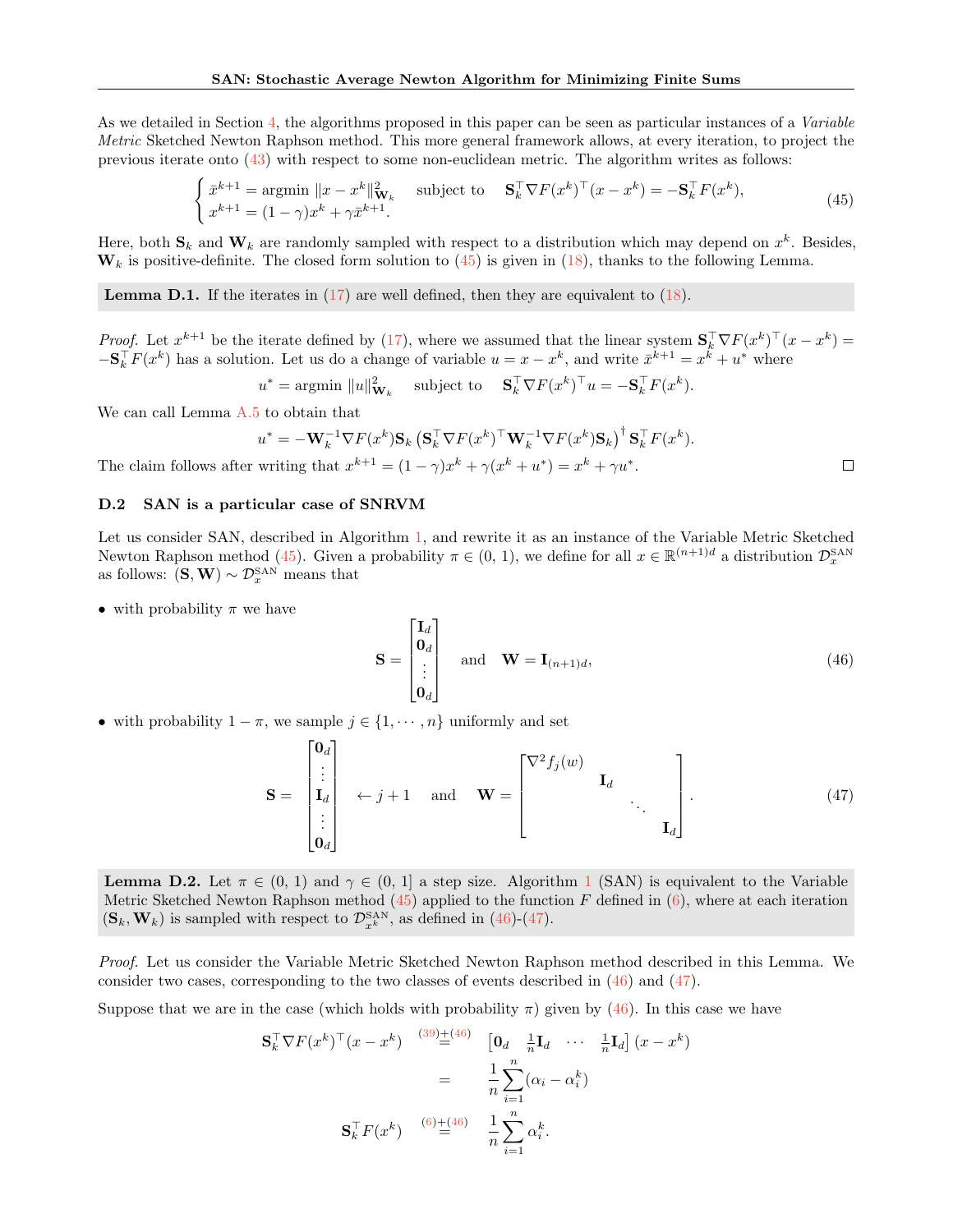Those expressions mean that the linearized equation [\(43\)](#page-26-1) is equivalent to  $\frac{1}{n} \sum_{n=1}^{\infty}$  $\sum_{i=1}^{\infty} \alpha_i = 0$ . So the update of the variables is exactly given by [\(24\)](#page-12-3).

Let now j be in  $\{1, \ldots, n\}$  sampled uniformly, and suppose that we are in the case given by [\(47\)](#page-27-4). We can then compute

$$
\begin{split} \mathbf{S}_k^\top \nabla F(x^k)^\top (x - x^k) & \stackrel{(39) + (47)}{=} \left[ \nabla^2 f_j(w^k) \quad \mathbf{0}_d \quad \cdots \quad -\mathbf{I}_d \quad \cdots \quad \mathbf{0}_d \right] (x - x^k) \\ & = \quad \nabla^2 f_j(w^k) (w - w^k) - (\alpha_j - \alpha_j^k) \\ \mathbf{S}_k^\top F(x^k) & \stackrel{(6) + (47)}{=} \quad \nabla f_j(w^k) - \alpha_j^k. \end{split}
$$

Those expressions mean that the linearized equation [\(43\)](#page-26-1) is equivalent to  $\nabla^2 f_j(w^k)(w - w^k) - \alpha_j = -\nabla f_j(w^k)$ . So the update of the variables is exactly given by [\(25\)](#page-12-4). The conclusion follows Lemma [A.2.](#page-12-0)

#### <span id="page-28-2"></span>D.3 SANA is a particular case of SNRVM

гT.

Let us consider SANA, described in Algorithm [2,](#page-3-8) and rewrite it as an instance of the Variable Metric Sketched Newton Raphson method [\(45\)](#page-27-2). We define for all  $x \in \mathbb{R}^{(n+1)d}$  a distribution  $\mathcal{D}_x^{\text{SANA}}$  as follows:  $(\mathbf{S}, \mathbf{W}) \sim \mathcal{D}_x^{\text{SANA}}$ means that, with probability  $1/n$  we sample  $j \in \{1, \dots, n\}$  and we have

<span id="page-28-1"></span>
$$
\mathbf{S} = \begin{bmatrix} \mathbf{I}_d & \mathbf{0}_d \\ \mathbf{0}_d & \vdots \\ \vdots & \mathbf{I}_d \\ \vdots & \vdots \\ \mathbf{0}_d & \mathbf{0}_d \end{bmatrix} \leftarrow j+1 \quad \text{and} \quad \mathbf{W} = \begin{bmatrix} \nabla^2 f_j(w) \\ & \mathbf{I}_d \\ & \ddots \\ & & \mathbf{I}_d \end{bmatrix} . \tag{48}
$$

**Lemma D.3.** Let  $\gamma \in (0, 1]$  be a step size. Algorithm [2](#page-3-8) (SANA) is equivalent to the Variable Metric Sketched Newton Raphson method [\(45\)](#page-27-2) applied to the function F defined in [\(6\)](#page-2-4), where at each iteration  $(\mathbf{S}_k, \mathbf{W}_k)$  is sampled with respect to  $\mathcal{D}_{x^k}^{\text{SANA}},$  as defined in [\(48\)](#page-28-1).

*Proof.* Let  $k \in \mathbb{N}$ , and suppose that we have sampled  $j \in \{1, \ldots, n\}$  and  $\mathbf{S}_k$  and  $\mathbf{W}_k$  according to [\(48\)](#page-28-1). Therefore,

$$
\mathbf{S}_{k}^{\top} \nabla F(x^{k})^{\top} (x - x^{k}) \stackrel{(39)\pm(48)}{=} \begin{bmatrix} \mathbf{0}_{d} & \frac{1}{n} \mathbf{I}_{d} & \cdots & \cdots & \cdots & \frac{1}{n} \mathbf{I}_{d} \\ \nabla^{2} f_{j}(w^{k}) & \mathbf{0}_{d} & \cdots & -\mathbf{I}_{d} & \cdots & \mathbf{0}_{d} \end{bmatrix} (x - x^{k})
$$
\n
$$
= \begin{bmatrix} \frac{1}{n} \sum_{i=1}^{n} (\alpha_{i} - \alpha_{i}^{k}) \\ \nabla^{2} f_{j}(w^{k})(w - w^{k}) - (\alpha_{j} - \alpha_{j}^{k}) \end{bmatrix}
$$
\n
$$
\mathbf{S}_{k}^{\top} F(x^{k}) \stackrel{(6)\pm(48)}{=} \begin{bmatrix} \frac{1}{n} \sum_{i=1}^{n} \alpha_{i}^{k} \\ \nabla f_{j}(w^{k}) - \alpha_{j}^{k} \end{bmatrix}.
$$

Those expressions mean that the linearized equation [\(43\)](#page-26-1) is equivalent to the two equations  $\sum_{i=1}^{n} \alpha_i = 0$  and  $\nabla^2 f_j(w^k)(w - w^k) - \alpha_j = -\nabla f_j(w^k)$ . So the update of the variables is exactly given by [\(30\)](#page-15-2). The conclusion follows Lemma [A.4.](#page-15-0)

 $\Box$ 

# <span id="page-28-0"></span>E Proofs for the results in Section [4,](#page-6-1) including Theorems [4.5](#page-7-1) and [4.8](#page-7-5)

#### <span id="page-28-3"></span>E.1 Proof of Proposition [4.3](#page-7-6)

*Proof.* Let us start by showing that Assumption [4.1](#page-6-4) is satisfied for SAN and SANA. The distribution  $\mathcal{D}_x^{\text{SAN}}$ (resp.  $\mathcal{D}_x^{\text{SANA}}$ ) defined in the Section [D.2](#page-27-1) (resp. Section [D.3\)](#page-28-2) is clearly finite and proper so long as  $\pi \in (0,1)$ . It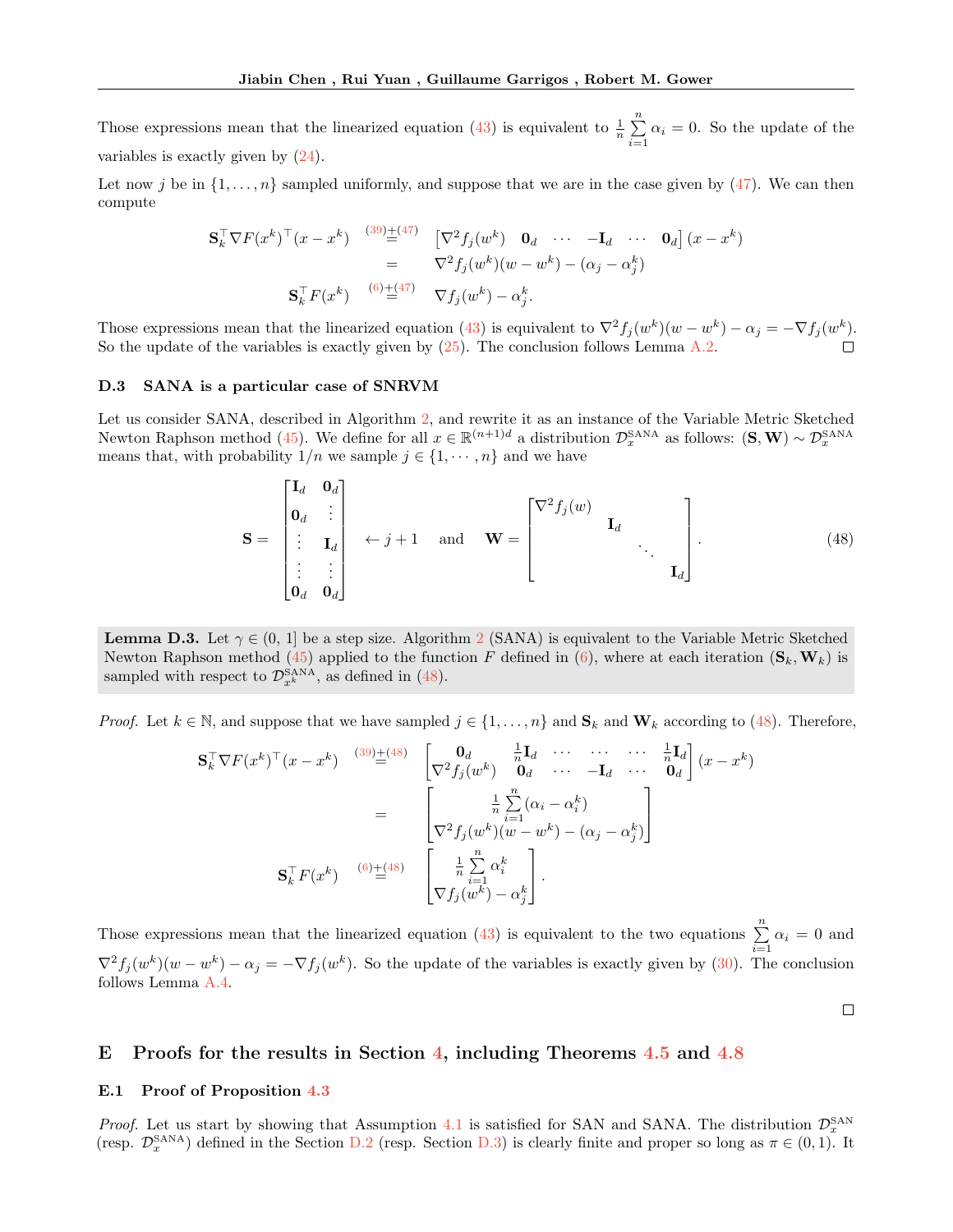remains to compute  $\mathbb{E}[\mathbf{S}\mathbf{S}^{\top}]$ . We can see that it is a block-diagonal matrix  $\mathbf{Diag}(\pi\mathbf{I}_d, \frac{1-\pi}{n}\mathbf{I}_d, \cdots, \frac{1-\pi}{n}\mathbf{I}_d)$  (resp. **Diag**  $(\mathbf{I}_d, \frac{1}{n}\mathbf{I}_d, \cdots, \frac{1}{n}\mathbf{I}_d)$ , which is invertible since  $\pi \in (0, 1)$ .

Now let us turn on Assumption [4.2.](#page-7-0) To prove that  $\nabla F(x)$   $\nabla F(x)$  is invertible, it is enough to show that  $\nabla F(x)$  is injective. Let  $x = (w : \alpha) \in \mathbb{R}^{d+dn}$ , and let us first show that  $\nabla F(x)$  is injective. Suppose there exists  $\bar{x} = (\bar{w}; \bar{\alpha}) \in \mathbb{R}^{d+dn}$  such that  $\nabla F(x)\bar{x} = 0$ . Consequently from [\(39\)](#page-26-2) we have that

$$
\sum_{i=1}^{n} \nabla^2 f_i(w) \bar{\alpha}_i = 0
$$
  

$$
\frac{1}{n} \bar{w} = \bar{\alpha}_i, \quad \text{for } i = 1, \dots, n.
$$
 (49)

Substituting out the  $\bar{\alpha}_i$ 's we have that

$$
\nabla^2 f(w)\overline{w} = \frac{1}{n} \sum_{i=1}^n \nabla^2 f_i(w)\overline{w} = 0.
$$

Consequently, since  $\nabla^2 f(w)$  is positive definite (recall Assumption [1.1\)](#page-2-5), and in particular injective, we have that  $\bar{w}=0$ . Thus it follows from [\(49\)](#page-29-1) that  $\bar{\alpha}_i=0$  for  $i=1,\ldots,n$ . This all shows that  $\bar{x}=0$ , and concludes the proof that  $\nabla F(x)$  is injective.

Furthermore,  $\nabla F(x)$  is a square matrix, thus invertible. We have  $F(x) \in \text{Im}(\nabla F(x)^{\top}).$ 

Finally  $\nabla F(x)$   $\nabla F(x)$  is invertible since

$$
\text{Null}\left(\nabla F(x)^\top \nabla F(x)\right) \ = \ \text{Null}\left(\nabla F(x)\right) \ = \ \{0\}.
$$

<span id="page-29-1"></span> $\Box$ 

#### E.2 SNRVM is equivalent to minimizing a quadratic function over a random subspace

<span id="page-29-3"></span>**Lemma E.1.** (Lemma 10 in [Gower et al.](#page-10-7)  $(2019)$ ). For every matrix **M** and symmetric positive semi-definite matrix G such that  $\text{Null}(G) \subset \text{Null}(M)$ , we have that  $\text{Null}(M^{\top}) = \text{Null}(MGM^{\top})$ .

<span id="page-29-0"></span>Lemma E.2. Let Assumptions [4.1](#page-6-4) and [4.2](#page-7-0) hold. Then the iterates of SNRVM are equivalent to

<span id="page-29-2"></span>
$$
x^{k+1} = \operatorname{argmin}_{x \in \mathbb{R}^p} \hat{f}_k(x^k) + \left\langle \nabla \hat{f}_k(x^k), x - x^k \right\rangle + \frac{1}{2\gamma} \|x - x^k\|_{\mathbf{W}_k}^2
$$
(50)  
subject to  $x \in x^k + \mathbf{Im} \left( \mathbf{W}_k^{-1} \nabla F(x^k) \mathbf{S}_k \right),$ 

where  $\hat{f}_k$  is defined in [\(19\)](#page-7-7).

Proof. Start by observing that the problem in  $(50)$  is strongly convex, and therefore has a unique solution that we will note  $x^*$ . Let us prove that  $x^*$  is exactly  $x^{k+1}$  whose closed form expression is given in [\(18\)](#page-6-5). For this, let  $\tau$ be the number of columns for  $\mathbf{S}_k$ , and let  $u \in \mathbb{R}^{\tau}$ . We can then write that  $x^* = x^k + \mathbf{W}_k^{-1} \nabla F(x^k) \mathbf{S}_k u^*$ , where u ∗ is any solution of the following unconstrained optimization problem:

$$
u^* \in \operatorname{argmin}_{u \in \mathbb{R}^\tau} \left\langle \nabla \hat{f}_k(x^k), \mathbf{W}_k^{-1} \nabla F(x^k) \mathbf{S}_k u^* \right\rangle + \frac{1}{2\gamma} \left\| \mathbf{W}_k^{-1} \nabla F(x^k) \mathbf{S}_k u^* \right\|_{\mathbf{W}_k}^2.
$$

Writing down the optimality conditions for this convex quadratic problem, we see that  $u^*$  must verify:

$$
\gamma \mathbf{S}_k^\top \nabla F(x^k)^\top \mathbf{W}_k^{-1} \nabla \hat{f}_k(x^k) + \mathbf{S}_k^\top \nabla F(x^k)^\top \mathbf{W}_k^{-1} \nabla F(x^k) \mathbf{S}_k u^*.
$$

Let us choose the pseudo inverse solution of this linear system:

<span id="page-29-4"></span>
$$
u^* = -\gamma \left(\mathbf{S}_k^\top \nabla F(x^k)^\top \mathbf{W}_k^{-1} \nabla F(x^k) \mathbf{S}_k\right)^\dagger \mathbf{S}_k^\top \nabla F(x^k)^\top \mathbf{W}_k^{-1} \nabla \hat{f}_k(x^k).
$$
 (51)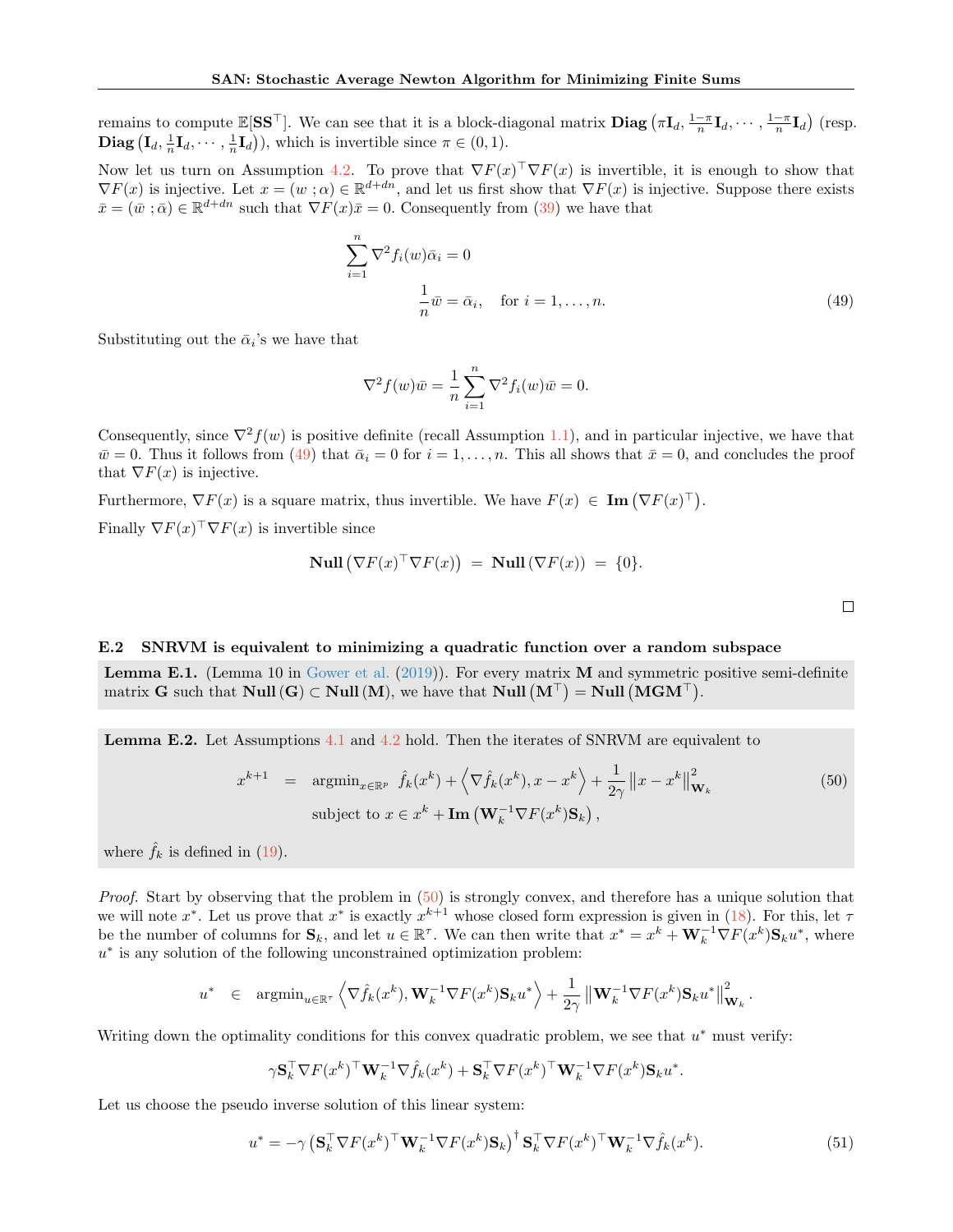Using the definition of  $\hat{f}_k$ , we can write

$$
\nabla \hat{f}_k(x^k) = \nabla F(x^k) \left( \nabla F(x^k)^\top \mathbf{W}_k^{-1} \nabla F(x^k) \right)^\dagger F(x^k).
$$

All we need to prove now is that

<span id="page-30-0"></span>
$$
\nabla F(x^k)^\top \mathbf{W}_k^{-1} \nabla F(x^k) \left( \nabla F(x^k)^\top \mathbf{W}_k^{-1} \nabla F(x^k) \right)^\dagger F(x^k) = F(x^k). \tag{52}
$$

To see why [\(52\)](#page-30-0) is true, first notice that  $\nabla F(x^k)^\top \mathbf{W}_k^{-1} \nabla F(x^k) \left( \nabla F(x^k)^\top \mathbf{W}^{-1} \nabla F(x^k) \right)^\dagger$  is the orthogonal projector onto the range of  $\nabla F(x^k)^\top \mathbf{W}_k^{-1} \nabla F(x^k)$ . Moreover, using the fact that  $\mathbf{W}_k^{-1}$  is injective together with Lemma [E.1,](#page-29-3) we can write that

$$
\mathbf{Im}(\nabla F(x^k)^{\top} \mathbf{W}_k^{-1} \nabla F(x^k)) = (\mathbf{Null} (F(x^k)^{\top} \mathbf{W}_k^{-1} \nabla F(x^k))^{\top}
$$

$$
= (\mathbf{Null} (\nabla F(x^k))^{\top})^{\top}
$$

$$
= \mathbf{Im}(\nabla F(x^k)^{\top}).
$$

Since we know from Assumption [4.2](#page-7-0) that  $\nabla F(x^k)^\top$  is surjective, and so that  $F(x^k)$  belongs in the range of  $\nabla F(x^k)^\top$ , we deduce that  $(52)$  is true. We can now inject  $(52)$  into  $(51)$ , and obtain finally that

$$
x^* = x^k + \mathbf{W}_k^{-1} \nabla F(x^k) \mathbf{S}_k u^*
$$
  
=  $x^k - \gamma \mathbf{W}_k^{-1} \nabla F(x^k) \mathbf{S}_k (\mathbf{S}_k^\top \nabla F(x^k)^\top \mathbf{W}_k^{-1} \nabla F(x^k) \mathbf{S}_k)^\dagger \mathbf{S}_k^\top F(x^k),$ 

which is exactly  $(18)$ .

### E.3 About  $\rho$  in Theorem [4.5](#page-7-1)

<span id="page-30-1"></span>**Lemma E.3.** If A, B are two symmetric positive semi-definite matrices then Null  $(A + B) =$  Null  $(A) \cap$  $Null(B).$ 

*Proof.* If  $x \in Null(A) \cap Null(B)$  then it is trivial to see that  $x \in Null(A + B)$ . If  $x \in Null(A + B)$ , then

$$
0 = \langle (A+B)x, x \rangle = \langle Ax, x \rangle + \langle Bx, x \rangle,
$$

where by positive semi-definiteness we have  $\langle Ax, x \rangle \ge 0$  and  $\langle Bx, x \rangle \ge 0$ . The sum of nonnegative numbers being nonegative, we deduce that

$$
\langle Ax, x \rangle = \langle Bx, x \rangle = 0.
$$

Since  $\langle Ax, x \rangle = 0$ , we deduce from the fact that A is symmetric that  $Ax = 0$ . Similarly,  $Bx = 0$ , which concludes the proof. the proof.

The following Lemma will be needed in the proof of Theorem [4.5.](#page-7-1)

<span id="page-30-3"></span>**Lemma E.4.** Recall the definition of  $H(x)$  given by

$$
\mathbf{H}(x) \stackrel{\text{def}}{=} \mathbb{E}\left[\mathbf{S}\left(\mathbf{S}^\top \nabla F(x)^\top \mathbf{W}^{-1} \nabla F(x) \mathbf{S}\right)^\dagger \mathbf{S}^\top\right],\tag{53}
$$

If Assumption [4.1](#page-6-4) and [4.2](#page-7-0) hold, then  $H(x)$  is invertible. Moreover, for every symmetric positive definite matrix **W** and  $x \in \mathbb{R}^p$  we have that

<span id="page-30-2"></span>
$$
\min_{v \in \mathbf{Im}(\mathbf{W}^{-1/2}\nabla F(x)) \setminus \{0\}} \frac{\langle \mathbf{W}^{-1/2}\nabla F(x)\mathbf{H}(x)\nabla F(x)^\top \mathbf{W}^{-1/2}v, v\rangle}{\|v\|^2} \tag{54}
$$

is exactly the smallest positive eigenvalue of  $\mathbf{W}^{-1/2} \nabla F(x) \mathbf{H}(x) \nabla F(x)^\top \mathbf{W}^{-1/2}$ .

<span id="page-30-4"></span> $\Box$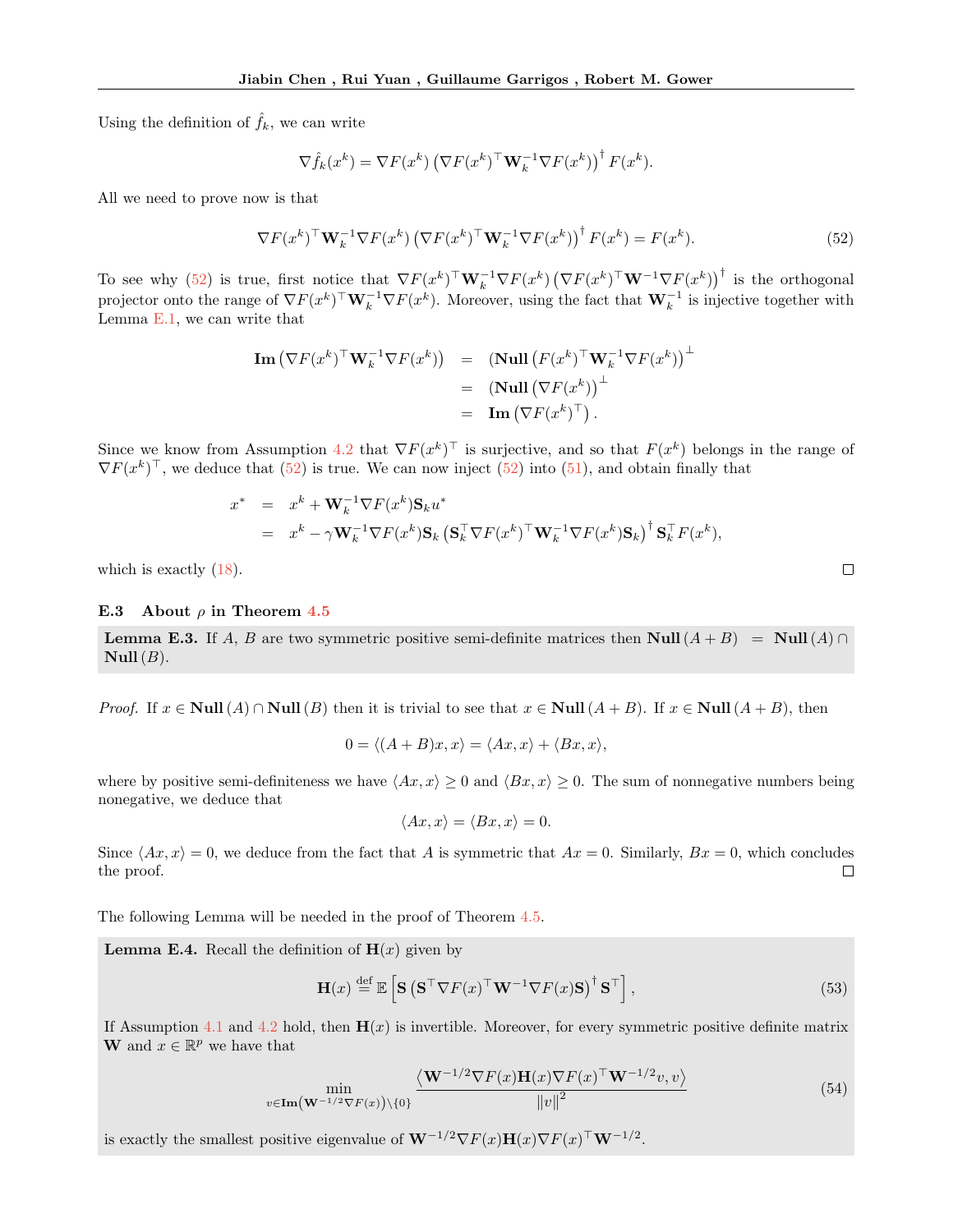*Proof.* Let  $x \in \mathbb{R}^p$  and  $(\mathbf{S}, \mathbf{W}) \sim \mathcal{D}_x$ . Let  $\mathbf{G} = \nabla F(x)^\top \mathbf{W}^{-1} \nabla F(x)$  which is symmetric positive semi-definite. Since  $\nabla F(x)$   $\nabla F(x)$  and W are invertible we have that G is invertible. Consequently Null(G) = {0} ⊂ **Null**  $(S^{\top})$ . Thus by Lemma [E.1](#page-29-3) (with  $M = S^{\top}$ ) we have that

$$
\mathrm{Null}\left(\left(\mathbf{S}^\top \nabla F(x)^\top \mathbf{W}^{-1} \nabla F(x) \mathbf{S}\right)^\dagger\right) = \mathrm{Null}\left(\mathbf{S}^\top \nabla F(x)^\top \mathbf{W}^{-1} \nabla F(x) \mathbf{S}\right) = \mathrm{Null}\left(\mathbf{S}\right).
$$

Using Lemma [E.1](#page-29-3) once again with  $\mathbf{G} = (\mathbf{S}^\top \nabla F(x)^\top \mathbf{W}^{-1} \nabla F(x) \mathbf{S})^\top$  and  $\mathbf{M} = \mathbf{S}$ , we have that

<span id="page-31-1"></span>
$$
\text{Null}\left(\underbrace{\mathbf{S}\left(\mathbf{S}^{\top}\nabla F(x)^{\top}\mathbf{W}^{-1}\nabla F(x)\mathbf{S}\right)^{\dagger}\mathbf{S}^{\top}}_{\stackrel{\text{def}}{=} \mathbf{H}_{\mathbf{S},\mathbf{W}}(x)}\right) = \text{Null}\left(\mathbf{S}^{\top}\right) = \text{Null}\left(\mathbf{S}\mathbf{S}^{\top}\right). \tag{55}
$$

Observe that with our notations and from Assumption [4.1,](#page-6-4)

$$
\mathbf{H}(x) = \mathbb{E}_{\mathbf{S}, \mathbf{W} \sim \mathcal{D}_x} [\mathbf{H}_{\mathbf{S}, \mathbf{W}}(x)] = \sum_{i=1}^r p_i \mathbf{H}_{\mathbf{S}_i(x), \mathbf{W}_i(x)}(x).
$$

As  $\mathbf{H}_{\mathbf{S}_i(x),\mathbf{W}_i(x)}(x)$  is symmetric positive semi-definite, we can use Lemma [E.3](#page-30-1) to write

<span id="page-31-2"></span>
$$
\text{Null}(\mathbf{H}(x)) = \text{Null}\left(\sum_{i=1}^{r} p_i \mathbf{H}_{\mathbf{S}_i(x), \mathbf{W}_i(x)}(x)\right) = \bigcap_{i=1}^{r} \text{Null}(\mathbf{H}_{\mathbf{S}_i(x), \mathbf{W}_i(x)}(x))
$$
\n
$$
\stackrel{\left(\underset{i=1}{\overset{55}{\equiv}}\right)}{\underset{i=1}{\bigcap}} \text{Null}(\mathbf{S}_i(x)\mathbf{S}_i(x)^{\top})
$$
\n
$$
= \text{Null}(\mathbb{E}_{\mathbf{S}\sim\mathcal{D}_x}\left[\mathbf{S}\mathbf{S}^{\top}\right]) = \{0\}
$$

This means that  $\mathbf{H}(x)$  is invertible for all  $x \in \mathbb{R}^p$ .

Now, take any  $x \in \mathbb{R}^p$ , and a symmetric positive definite matrix **W**. Then  $\mathbf{W}^{-1/2}\nabla F(x)\mathbf{H}(x)\nabla F(x)^\top \mathbf{W}^{-1/2}$  is symmetric, semi-definite positive. Since  $H(x)$  and W are invertible, we can apply Lemma [E.1](#page-29-3) again to obtain

$$
\text{Null}\left(\nabla F(x)^\top \mathbf{W}^{-1/2}\right) = \text{Null}\left(\mathbf{W}^{-1/2} \nabla F(x) \mathbf{H}(x) \nabla F(x)^\top \mathbf{W}^{-1/2}\right). \tag{56}
$$

Consequently

$$
\mathbf{Im}\left(\mathbf{W}^{-1/2}\nabla F(x)\right) = \left(\mathbf{Null}\left(\nabla F(x)^\top \mathbf{W}^{-1/2}\right)\right)^\perp
$$
  
\n
$$
\stackrel{(56)}{=} \left(\mathbf{Null}\left(\mathbf{W}^{-1/2}\nabla F(x)\mathbf{H}(x)\nabla F(x)^\top \mathbf{W}^{-1/2}\right)\right)^\perp.
$$
\n(57)

Therefore, we conclude that [\(54\)](#page-30-2) is equal to

$$
\begin{aligned}\n&\min_{v \in (\mathbf{Null}(\mathbf{W}^{-1/2}\nabla F(x)\mathbf{H}(x)\nabla F(x)^{\top}\mathbf{W}^{-1/2}v,\,v)} \frac{\langle \mathbf{W}^{-1/2}\nabla F(x)\mathbf{H}(x)\nabla F(x)^{\top}\mathbf{W}^{-1/2}v,\,v\rangle}{\|v\|^2} \\
&= \lambda_{\min}^+ \left( \mathbf{W}^{-1/2}\nabla F(x)\mathbf{H}(x)\nabla F(x)^{\top}\mathbf{W}^{-1/2} \right) > 0.\n\end{aligned}
$$

# <span id="page-31-0"></span>E.4 Proof of Theorem [4.5](#page-7-1)

*Proof.* Let  $k \in \mathbb{N}$ . In this proof, we will write  $\nabla F_k$  as a shorthand for  $\nabla F(x^k)$ , and we introduce the notation  $\nabla^{\mathbf{W}} F_k \stackrel{\text{def}}{=} \mathbf{W}_k^{-1/2} \nabla F(x^k)$ . First we aim to establish a relationship between  $\hat{f}_k(x^k) = ||F(x^k)||$ 2  $(\nabla F_k^\top \mathbf{W}_k^{-1} \nabla F_k)^\dagger$  and  $\|F(x^k)\|$ 2  $H(x^k)$ . Observe that Assumption [4.2](#page-7-0) allows us to write that

<span id="page-31-3"></span>
$$
(\forall x \in \mathbb{R}^p) \quad F(x) = \nabla F(x)^\top \mathbf{W}_k^{-1/2} (\nabla F(x)^\top \mathbf{W}_k^{-1/2})^\dagger F(x). \tag{58}
$$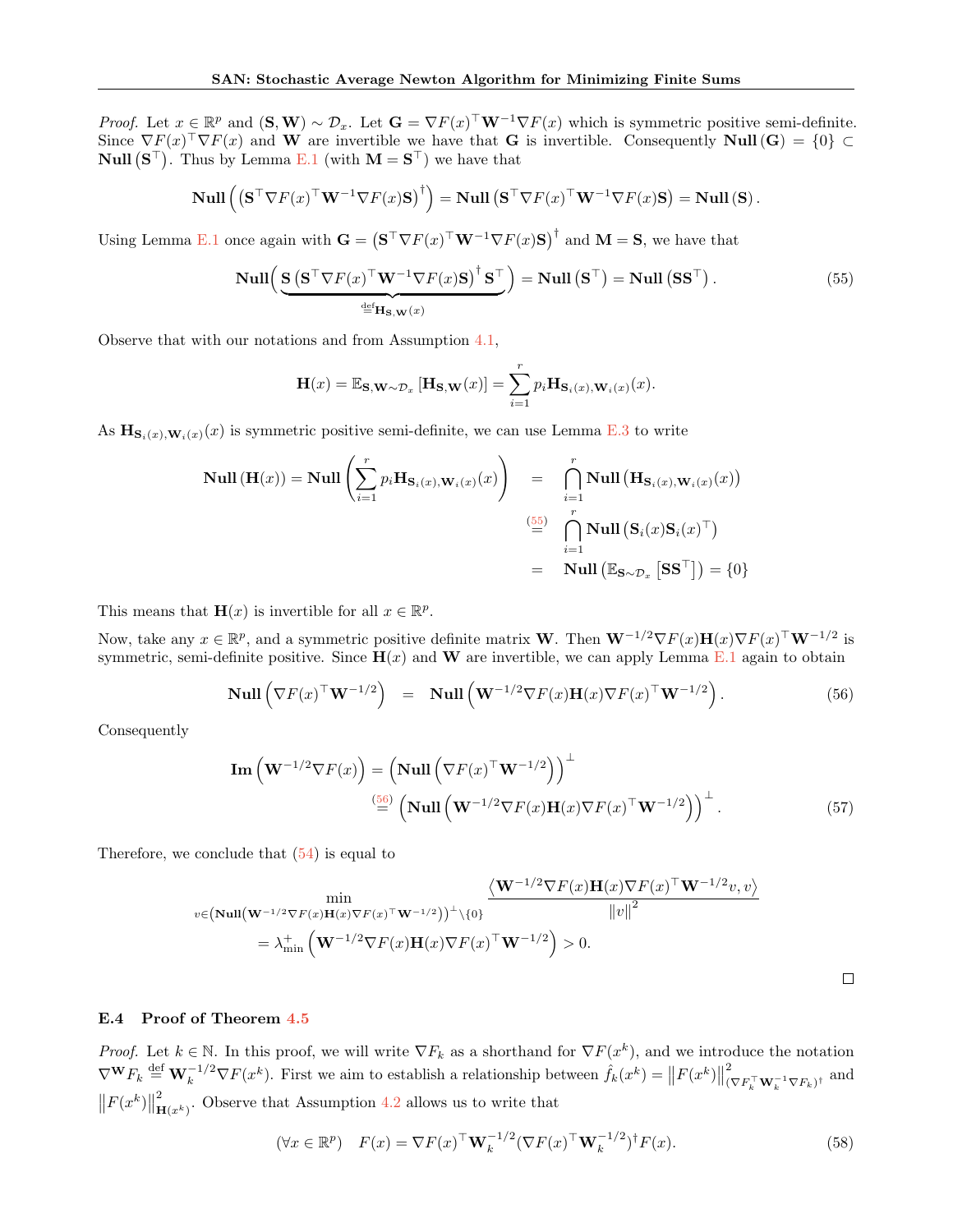This is due to the fact that  $\nabla F(x)^\top \mathbf{W}_k^{-1/2} (\nabla F(x)^\top \mathbf{W}_k^{-1/2})^\dagger$  is the projection matrix onto  $\text{Im}\left(\nabla F(x)^\top \mathbf{W}_k^{-1/2}\right)$ , where  $\mathbf{W}_k^{-1/2}$  is surjective, meaning that  $\mathbf{Im}(\nabla F(x)^{\top}) = \mathbf{Im}(\nabla F(x)^{\top} \mathbf{W}_k^{-1/2})$ . From [\(58\)](#page-31-3) we have that

<span id="page-32-1"></span>
$$
\|F(x^{k})\|_{\mathbf{H}(x^{k})}^{2} = \langle F(x^{k}), \mathbf{H}(x^{k})F(x^{k}) \rangle
$$
\n
$$
\stackrel{\text{(58)}}{=} \langle \nabla^{\mathbf{W}} F_{k}^{\top} (\nabla^{\mathbf{W}} F_{k}^{\top})^{\dagger} F(x^{k}), \mathbf{H}(x^{k}) \nabla^{\mathbf{W}} F_{k}^{\top} (\nabla^{\mathbf{W}} F_{k}^{\top})^{\dagger} F(x^{k}) \rangle
$$
\n
$$
= \langle (\nabla^{\mathbf{W}} F_{k}^{\top})^{\dagger} F(x^{k}), \nabla^{\mathbf{W}} F_{k} \mathbf{H}(x^{k}) \nabla^{\mathbf{W}} F_{k}^{\top} ((\nabla^{\mathbf{W}} F_{k}^{\top})^{\dagger} F(x^{k})) \rangle
$$
\n
$$
\stackrel{\text{Lemma E.4}}{\geq} \rho \|(\nabla^{\mathbf{W}} F_{k}^{\top})^{\dagger} F(x^{k})\|^{2}
$$
\n
$$
= \rho \|F(x^{k})\|^{2}
$$
\n(59)

$$
= \rho \left\| F(x^k) \right\|_{\left(\nabla^{\mathbf{W}} F_k^\top \nabla^{\mathbf{W}} F_k\right)^\dagger}^{\beta} \tag{60}
$$

$$
\stackrel{(19)}{=} \qquad 2\rho \hat{f}_k(x^k),\tag{61}
$$

where in [\(59\)](#page-32-1) we used that  $\text{Im}((\nabla^{\mathbf{W}} F_{k}^{\top})^{\dagger}) = \text{Im}(\nabla^{\mathbf{W}} F_{k})$  together with Lemma [E.4,](#page-30-3) and in [\(60\)](#page-32-1) we used that  $(M)^{\dagger \top} (M)^{\dagger} = (M^{\top})^{\dagger} (M)^{\dagger} = (MM^{\top})^{\dagger}$  for every matrix M. Now, we turn onto the study the term  $\hat{f}_k(x^k)$ . Compute its gradient with respect to the metric induced by  $\mathbf{W}_k$  at  $x^k$ :

<span id="page-32-2"></span>
$$
\nabla^{\mathbf{W}_{k}} \hat{f}_{k}(x^{k}) = \mathbf{W}_{k}^{-1} \nabla F_{k} (\nabla F_{k}^{\top} \mathbf{W}_{k}^{-1} \nabla F_{k})^{\dagger} F(x^{k})
$$
  

$$
= \mathbf{W}_{k}^{-1/2} (\nabla F_{k}^{\top} \mathbf{W}_{k}^{-1/2})^{\dagger} F(x^{k}).
$$
 (62)

This, together with the Assumption [4.4,](#page-7-2) allows us to write that

<span id="page-32-3"></span>
$$
\hat{f}_{k+1}(x^{k+1}) \leq \hat{f}_k(x^k) + \left\langle \nabla \hat{f}_k(x^k), x^{k+1} - x^k \right\rangle + \frac{L}{2} ||x^{k+1} - x^k||_{\mathbf{W}_k}^2
$$
\n
$$
\xrightarrow{(18) \pm (62)} \hat{f}_k(x^k) - \gamma \left\langle n^{\mathbf{W}_k}(x^k), \mathbf{W}_k^{-1} \nabla F_k \mathbf{S}_k \left( \mathbf{S}_k^\top \nabla F_k^\top \mathbf{W}_k^{-1} \nabla F_k \mathbf{S}_k \right)^{\dagger} \mathbf{S}_k^\top F(x^k) \right\rangle_{\mathbf{W}_k}
$$
\n
$$
+ \frac{\gamma^2 L}{2} ||\mathbf{W}_k^{-1} \nabla F_k \mathbf{S}_k \left( \mathbf{S}_k^\top \nabla F_k^\top \mathbf{W}_k^{-1} \nabla F_k \mathbf{S}_k \right)^{\dagger} \mathbf{S}_k^\top F(x^k) ||_{\mathbf{W}_k}^2
$$
\n
$$
\xrightarrow{\text{(58)}} \hat{f}_k(x^k) - \gamma \left\langle F(x^k), \mathbf{S}_k \left( \mathbf{S}_k^\top \nabla F_k^\top \mathbf{W}_k^{-1} \nabla F_k \mathbf{S}_k \right)^{\dagger} \mathbf{S}_k^\top F(x^k) \right\rangle
$$
\n
$$
+ \frac{\gamma^2 L}{2} ||\mathbf{W}_k^{-1} \nabla F_k \mathbf{S}_k \left( \mathbf{S}_k^\top \nabla F_k^\top \mathbf{W}_k^{-1} \nabla F_k \mathbf{S}_k \right)^{\dagger} \mathbf{S}_k^\top F(x^k) ||_{\mathbf{W}_k}^2
$$
\n
$$
= \hat{f}_k(x^k) - \gamma \left( 1 - \frac{\gamma L}{2} \right) ||F(x^k)||_{\mathbf{S}_k(\mathbf{S}_k^\top \nabla F_k^\top \mathbf{W}_k^{-1} \nabla F_k \mathbf{S}_k)^{\dagger} \mathbf{S}_k^\top
$$
\n
$$
\gamma = \frac{1}{2} L \quad \hat{f}_k(x^k) - \frac{\gamma}{2} ||F(x^k)||_{\mathbf
$$

where in [\(63\)](#page-32-3) we use the identity  $M^{\dagger}MM^{\dagger} = M^{\dagger}$  with  $M = S_k^{\top} \nabla F_k^{\top} W_k^{-1} \nabla F_k S_k$ . Taking the expectation conditioned on  $x_k$  in the inequality [\(63\)](#page-32-3) gives

<span id="page-32-4"></span>
$$
\mathbb{E}\left[\hat{f}_{k+1}(x^{k+1}) \mid x^k\right] \leq \mathbb{E}\left[\hat{f}_k(x^k) \mid x^k\right] - \frac{\gamma}{2} \|F(x^k)\|_{\mathbf{H}(x^k)}^2
$$

$$
\leq \mathbb{E}\left[\hat{f}_k(x^k) \mid x^k\right] - \rho \gamma \hat{f}_k(x^k).
$$

Taking full expectation and expanding the recurrence gives finally

$$
\mathbb{E}\left[\hat{f}_{k+1}(x^{k+1})\right] \le (1-\rho\gamma)\mathbb{E}\left[\hat{f}_k(x^k)\right].
$$

 $\Box$ 

<span id="page-32-0"></span>E.5 SNRVM for solving linear systems

Here we consider the simplified case in which our objective function [\(1\)](#page-0-0) is a quadratic function. In this case, the stationarity condition [\(5\)](#page-1-3) is a linear system. To simplify the notation, let us denote in this section the resulting linear system as

$$
\mathbf{A}x = b, \quad \text{where } \mathbf{A} \in \mathcal{M}_p(\mathbb{R}), \ p = d(n+1). \tag{64}
$$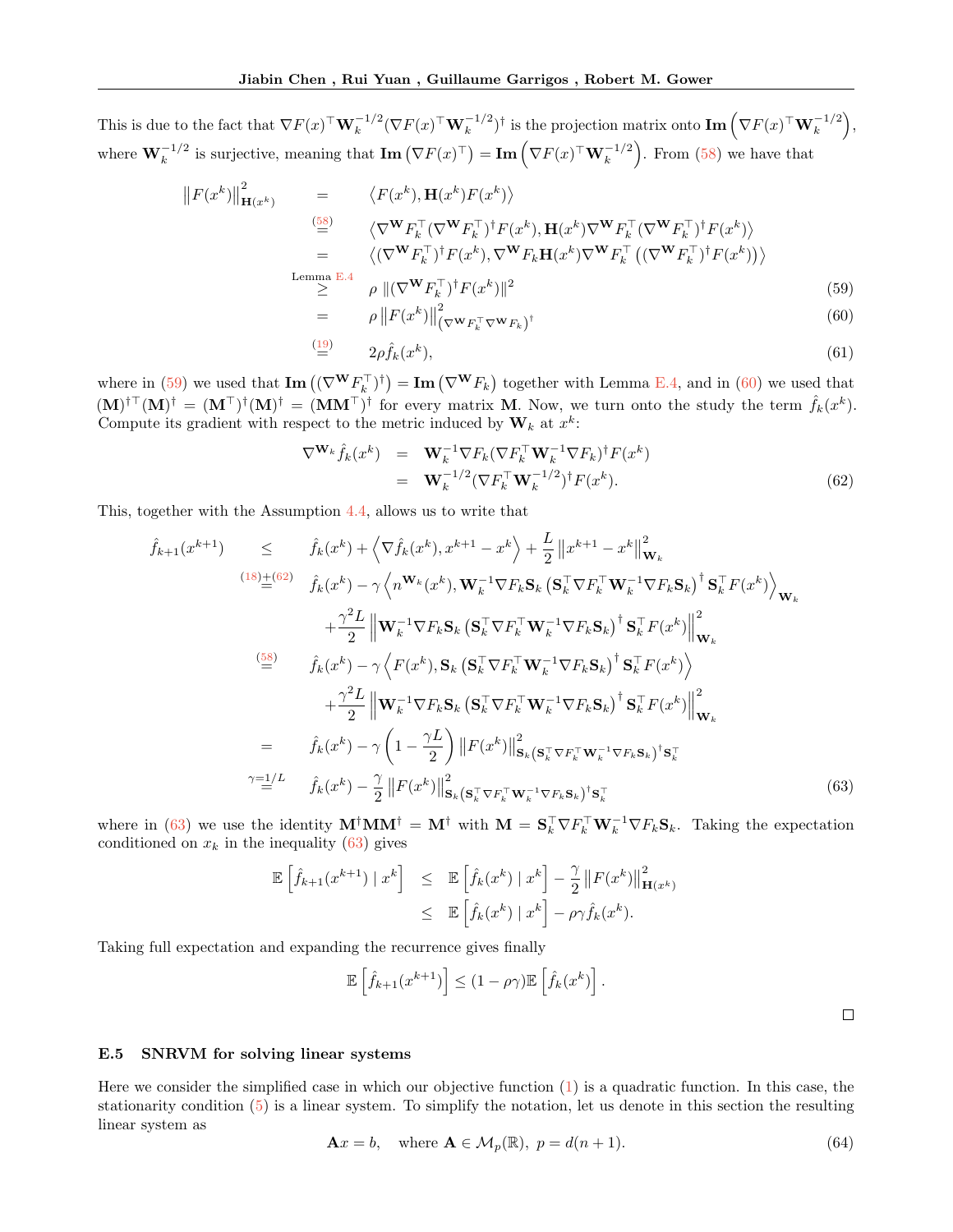In other words, our nonlinear map is given by  $F(x) = \mathbf{A}x - b$ . Because  $\nabla F(x) = \mathbf{A}^\top$ , where  $\mathbf{A}$  is a square matrix, we see that the assumptions on F in Assumption [4.2](#page-7-0) are verified if and only if  $\bf{A}$  is invertible.

In this setting the SNR method [\(16\)](#page-6-2) is known as the sketch-and-project method (Gower and Richtárik, [2015a\)](#page-9-9). The sketch-and-project method has been shown to converge linearly at a fast rate (Gower and Richtárik, [2015a,](#page-9-9)[b\)](#page-10-8). Thus this quadratic case serves as a good sanity check to verify if our rate of convergence in Theorem [4.5](#page-7-1) recovers the well known fast linear rate of the sketch-and-project method. This is precisely what we investigate in the next lemma. It only remains to reformulate Assumption [4.4,](#page-7-2) which we do in the following lemma.

<span id="page-33-1"></span>**Lemma E.5.** If  $\{W_k\}_{k\in\mathbb{N}}$  is a sequence of invertible matrices such that

<span id="page-33-0"></span>
$$
\mathbf{W}_{k+1} \preceq \mathbf{W}_k,\tag{65}
$$

and **A** is invertible, then Assumption [4.4](#page-7-2) holds with  $L = 1$ .

*Proof.* Using the fact that  $F(x) = \mathbf{A}x - b$  and  $\nabla F(x) = \mathbf{A}^\top$ , we can rewrite definition [\(19\)](#page-7-7) as

$$
\hat{f}_k(x) = \frac{1}{2} \left\| \mathbf{A} x - b \right\|_{(\mathbf{A} \mathbf{W}_k^{-1} \mathbf{A}^\top)^\dagger}^2.
$$
\n(66)

Now, since **A** is invertible, we have  $(\mathbf{A}\mathbf{W}_k^{-1}\mathbf{A}^\top)^{\dagger} = \mathbf{A}^{\top-1}\mathbf{W}_k\mathbf{A}^{-1}$ . So, if  $x^*$  is the unique solution to [\(64\)](#page-32-4), then we obtain

$$
\hat{f}_k(x) = \frac{1}{2} \|x - x^*\|_{\mathbf{W}_k}^2.
$$
\n(67)

Using Assumption [65](#page-33-0) together with the fact that  $\hat{f}_k$  is quadratic to conclude that

$$
\hat{f}_{k+1}(x^{k+1}) \stackrel{(65)}{\leq} \hat{f}_k(x^{k+1})
$$
\n
$$
= \hat{f}_k(x^k) + \langle \nabla \hat{f}_k(x^k), x^{k+1} - x^k \rangle + \frac{1}{2} ||x^{k+1} - x^k||_{\nabla^2 \hat{f}_k(x^k)}^2
$$
\n
$$
= \hat{f}_k(x^k) + \langle \nabla \hat{f}_k(x^k), x^{k+1} - x^k \rangle + \frac{1}{2} ||x^{k+1} - x^k||_{\nabla_k}^2.
$$

<span id="page-33-3"></span>**Proposition E.6.** Let  $A \in M_p(\mathbb{R})$  be invertible,  $b \in \mathbb{R}^p$ , and  $x^*$  be the solution to [\(64\)](#page-32-4). Let  $(x^k)_{k \in \mathbb{N}}$  be a sequence generated from SNRVM [\(18\)](#page-6-5), with  $F(x) = Ax - b$ , and  $\gamma = 1$ . We assume that, at every iteration  $k \in \mathbb{N}$ , the matrices  $(\mathbf{S}_k, \mathbf{W}_k)$  are sampled from a finite proper distribution (see Assumption [4.1\)](#page-6-4) such that for all x,  $\mathcal{D}_x$  is independant of x, that  $\mathbb{E}_{\mathcal{D}_x}[\mathbf{S}\mathbf{S}^\top]$  is invertible and  $\mathbf{W}_k$  is constant and equal to some invertible matrix  $\mathbf{W} \in \mathcal{M}_p(\mathbb{R})$ .

Let

$$
\rho \stackrel{\mathrm{def}}{=} \lambda_{\min}\left(\mathbf{W}^{-1/2}\mathbf{A}^\top \mathbb{E}_{\mathcal{D}_{x^0}}[\mathbf{S}(\mathbf{S}^\top \mathbf{A} \mathbf{W}^{-1} \mathbf{A}^\top \mathbf{S})^{\dagger} \mathbf{S}^\top ] \mathbf{A} \mathbf{W}^{-1/2}\right).
$$

It follows that  $\rho \in (0,1)$ , and

<span id="page-33-2"></span>
$$
\mathbb{E}\left[\|x^k - x^*\|^2_{\mathbf{W}}\right] \le (1 - \rho)\|x^2 - x^*\|^2_{\mathbf{W}}.\tag{68}
$$

Proof. We are going to apply the result in Theorem [4.5,](#page-7-1) so we start by checking its assumptions. First, our assumptions on the sampling ensure that Assumption [4.1](#page-6-4) is verified. Second, as discussed earlier in this section, the fact that **A** is invertible ensures that Assumption [4.2](#page-7-0) holds true. Third, our assumption that  $W_k \equiv W$ together with Lemma [E.5](#page-33-1) tells us that Assumption [4.4](#page-7-2) holds with  $L = 1$ , meaning that we take a stepsize  $\gamma = 1$ . Let  $\mathbf{H} \stackrel{\text{def}}{=} \mathbb{E}_{\mathcal{D}_{x^0}}[\mathbf{S}(\mathbf{S}^\top \mathbf{A} \mathbf{W}^{-1} \mathbf{A}^\top \mathbf{S})^\dagger \mathbf{S}^\top]$ . Note that this matrix is independant of k, because we assumed the distribution  $\mathcal{D}_x$  to be independant of x. We also know that **H** is invertible, thanks to Lemma [E.4.](#page-30-3) Therefore,  $\rho = \lambda_{min} \left( \mathbf{W}^{-1/2} \mathbf{A}^\top \mathbf{H} \mathbf{A} \mathbf{W}^{-1/2} \right) > 0.$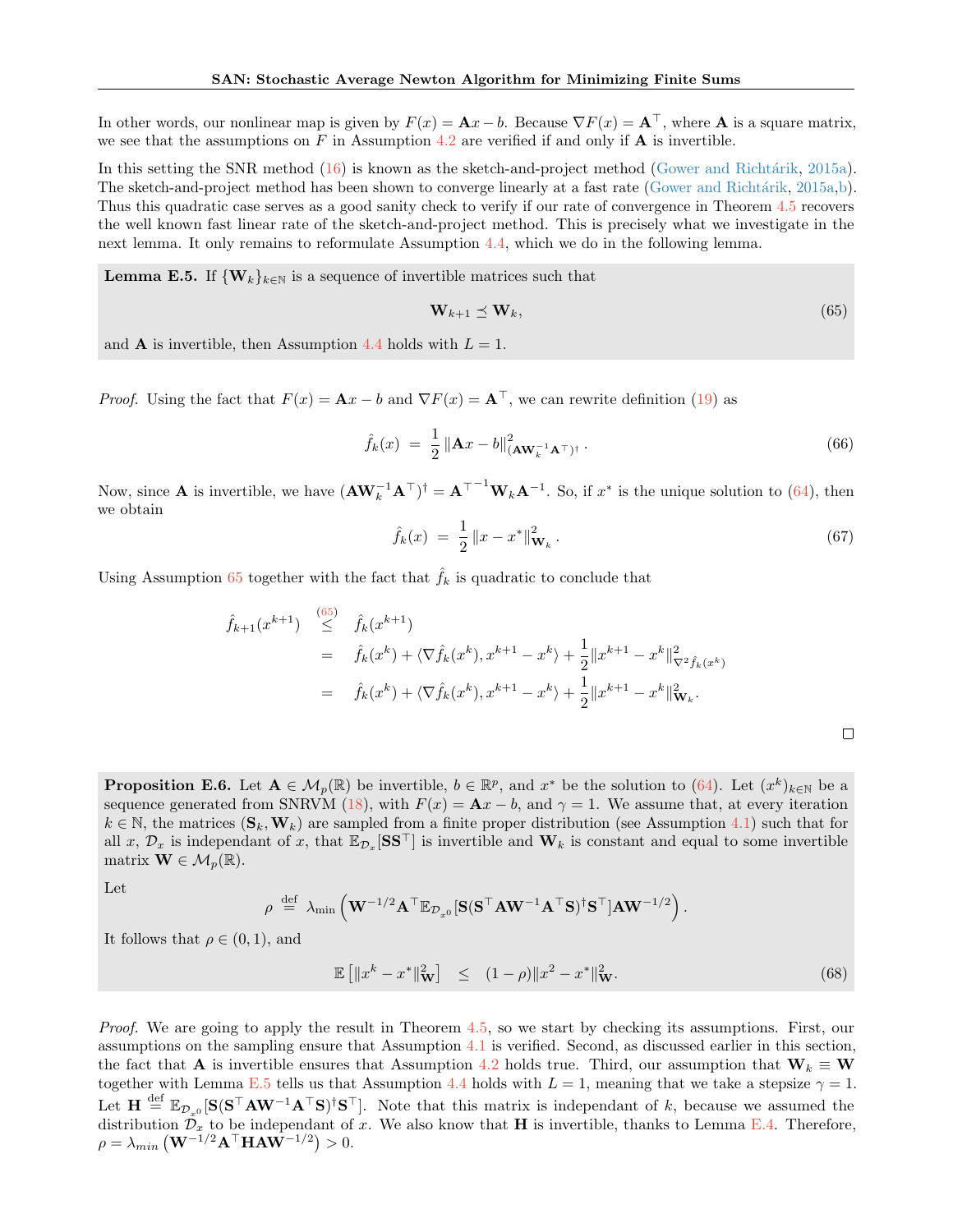To prove that  $\rho \leq 1$ , observe that

$$
\begin{array}{lll} \mathbf{W}^{-1/2} \mathbf{A}^\top \mathbb{E}[\mathbf{S} (\mathbf{S}^\top \mathbf{A} \mathbf{W}^{-1} \mathbf{A}^\top \mathbf{S})^\dagger \mathbf{S}^\top] \mathbf{A} \mathbf{W}^{-1/2} \\ \qquad = \quad \mathbb{E}[\mathbf{W}^{-1/2} \mathbf{A}^\top \mathbf{S} (\mathbf{S}^\top \mathbf{A} \mathbf{W}^{-1/2} \mathbf{W}^{-1/2} \mathbf{A}^\top \mathbf{S})^\dagger \mathbf{S}^\top \mathbf{A} \mathbf{W}^{-1/2}] \\qquad \qquad = \quad \mathbb{E}[(\mathbf{S}^\top \mathbf{A} \mathbf{W}^{-1/2})^\top ((\mathbf{S}^\top \mathbf{A} \mathbf{W}^{-1/2})(\mathbf{S}^\top \mathbf{A} \mathbf{W}^{-1/2}))^\dagger (\mathbf{S}^\top \mathbf{A} \mathbf{W}^{-1/2})] \\qquad \qquad = \quad \mathbb{E}[(\mathbf{S}^\top \mathbf{A} \mathbf{W}^{-1/2})^\dagger (\mathbf{S}^\top \mathbf{A} \mathbf{W}^{-1/2})], \end{array}
$$

where  $({\bf S}^\top {\bf A} {\bf W}^{-1/2})^{\dagger}({\bf S}^\top {\bf A} {\bf W}^{-1/2})$  is the orthogonal projection onto the range of  ${\bf W}^{-1/2} {\bf A}^\top {\bf S}$ . Consequently  $\lambda_{max}((\mathbf{S}^{\top}\mathbf{A}\mathbf{W}^{-1/2})^{\dagger}(\mathbf{S}^{\top}\mathbf{A}\mathbf{W}^{-1/2})) \leq 1$ , and from Jensen's inequality, we deduce that the eigenvalues of its expectation also are in  $(0, 1]$ . Whence  $\rho \in (0, 1]$ .

To conclude the proof, see that under our assumptions, the quantity  $\rho(x)$  defined in Theorem [4.5](#page-7-1) is independent of x, and equal to  $\rho$ . We have verified all the assumptions needed to call Theorem [4.5,](#page-7-1) which proves the claim.  $\Box$ 

The rate of convergence given in [\(68\)](#page-33-2) is exactly the well known linear rate of convergence given in Theorem 4.6 in (Gower and Richtárik, [2015b\)](#page-10-8). For example, if **A** is symmetric positive definite, and we can set  $W_k \equiv A$  and sample the sketching matrix  $\mathbf{S} \in \mathbb{R}^{p \times 1}$  according to

$$
\mathbb{P}[\mathbf{S} = e_i] = \frac{\mathbf{A}_{ii}}{\mathbf{Trace}(\mathbf{A})}, \quad \text{for } i = 1, \dots, m.9
$$

With this choice of sketch and metric, the resulting method  $(18)$  is known as coordinate descent [\(Leventhal and](#page-10-9) [Lewis,](#page-10-9) [2010;](#page-10-9) Gower and Richtárik, [2015a\)](#page-9-9). In this case, our resulting rate in  $(68)$  is controlled by

$$
\rho = \lambda_{\min}\left(\mathbf{A}^{1/2}\mathbb{E}\left[e_i\left(\mathbf{A}_{ii}\right)^{\dagger}e_i^{\top}\right]\mathbf{A}^{1/2}\right) = \frac{\lambda_{\min}\left(\mathbf{A}\right)}{\mathbf{Trace}\left(\mathbf{A}\right)},
$$

which is exactly the celebrated linear convergence rate of coordinate descent first given in [\(Leventhal and Lewis,](#page-10-9) [2010\)](#page-10-9).

Proposition [E.6](#page-33-3) shows that our main convergence theory in Theorem [4.5](#page-7-1) is tight in this quadratic setting. That is, when specialized to a linear mapping  $F(x)$  and a fixed metric  $\mathbf{W} \equiv \mathbf{W}_k$ , our Theorem [4.5](#page-7-1) recovers the best known convergences results as a special case.

#### E.6 Proof of Theorem [4.7](#page-7-8)

<span id="page-34-0"></span>**Lemma E.7.** Let Assumption [4.6](#page-7-3) hold. Let  $x \in \Omega$ , let  $(\hat{\mathbf{S}}, \hat{\mathbf{W}})$  be in the domain of  $\mathcal{D}_x$ , and consider  $\mathbf{A} := \hat{\mathbf{W}}^{-1/2} \nabla F(x) \mathbf{H}(x) \nabla F(x)^\top \hat{\mathbf{W}}^{-1/2}$ , where  $\mathbf{H}(x)$  is defined in [\(53\)](#page-30-4). Then

$$
\lambda_{min}(\mathbf{A}) \ge \frac{\mu_{\nabla F}^2}{L_{\nabla F}^2} \frac{\mu_W}{L_W} \frac{\bar{\mu}_S}{L_S}.
$$

*Proof.* Let us write  $\mathbf{H} := \mathbf{H}(x)$ ,  $J := \nabla F(x)$  and  $U := J^{\top} \hat{\mathbf{W}}^{-1/2}$ , so that  $\mathbf{A} = U^{\top} \mathbf{H} U$ . Therefore,

$$
\lambda_{min}(\mathbf{A}) \ge \lambda_{min}(U^{\top}U)\lambda_{min}(\mathbf{H}).
$$

From Assumption [4.2](#page-7-0) we know that  $\hat{\mathbf{W}}$  is invertible, and also that J is injective, so from Assumption [4.6](#page-7-3) and the fact that  $J$  is a square matrix, we deduce that  $J$  is invertible, and therefore deduce that  $U$  is invertible as well. This means that  $\lambda_{min}(U^{\top}U) > 0$  and that

$$
\lambda_{min}(U^{\top}U) = \lambda_{min}(UU^{\top}) = \lambda_{min}(J^{\top}\hat{\mathbf{W}}^{-1}J) \ge \lambda_{min}(J^{\top}J)\lambda_{min}(\hat{\mathbf{W}}^{-1}) = \frac{\sigma_{min}(J)^2}{\lambda_{max}(\mathbf{W})} \ge \frac{\mu_{\nabla F}^2}{L_W}.
$$

Now we turn to H, and write  $H = \mathbb{E} \left[ SBS^{\top} \right]$ , where  $B = (S^{\top}GS)^{\dagger}$ , with  $G = J^{\top}W^{-1}J$ . From the same arguments as above, we know that that  $\tilde{G}$  is invertible under our assumptions. So, using properties of the pseudo inverse with the fact that  $G$  is symmetric and Lemma  $E.1$ , we can write that

$$
\mathbf{Null}\left(B\right) = \mathbf{Null}\left((\mathbf{S}^\top G \mathbf{S})^\top\right) = \mathbf{Null}\left(\mathbf{S}^\top G \mathbf{S}\right) = \mathbf{Null}\left(\mathbf{S}\right).
$$

<sup>9</sup>Here  $e_i \in \mathbb{R}^m$  is the *i*-th unit coordinate vector and **Trace**  $(A) = \sum_{i=1}^m A_{ii}$  is the trace of **A**.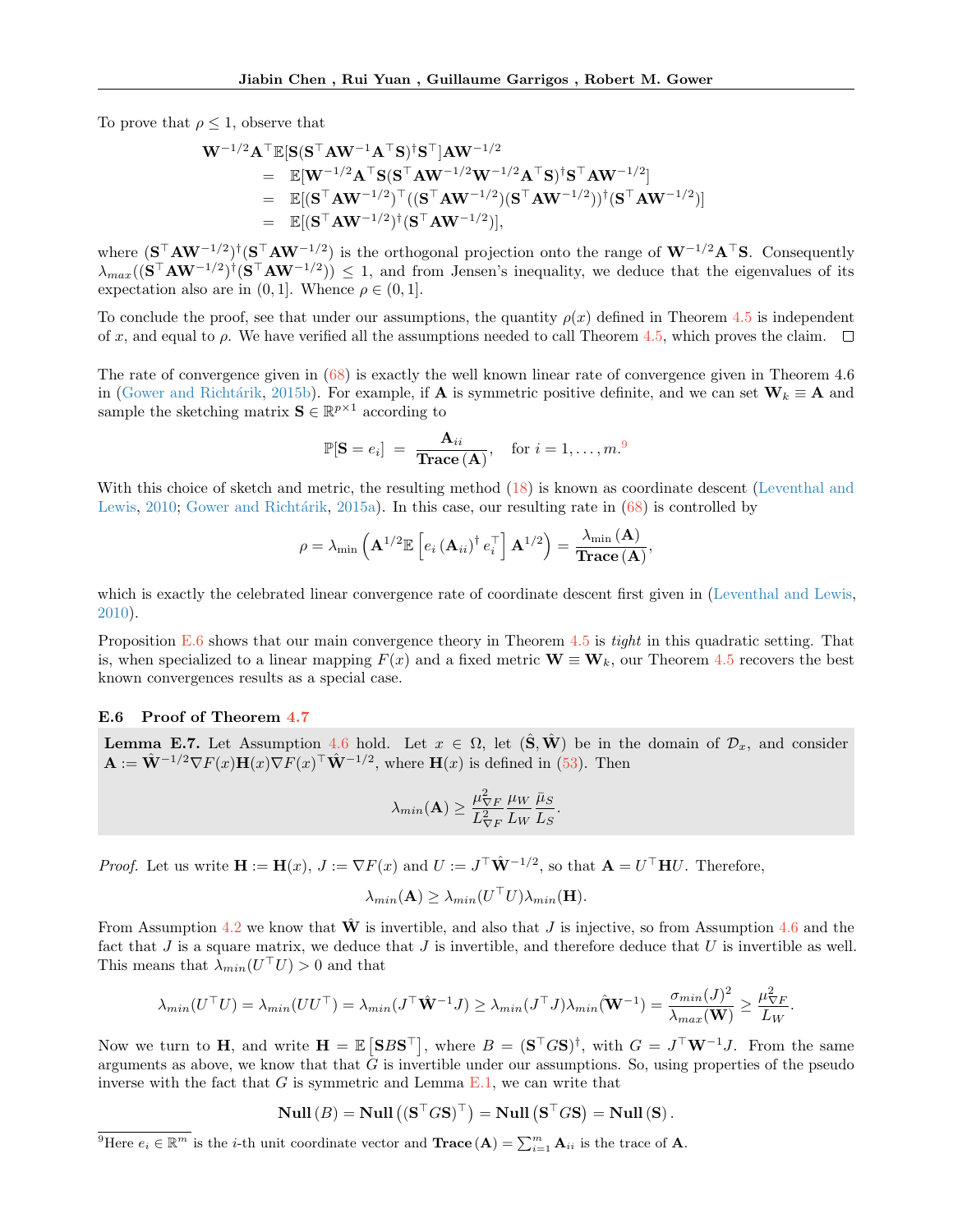Therefore, for all  $x \in \mathbb{R}^p$  we have  $S^{\top} x \in Null(B)^{\perp}$ . So, by noting  $\lambda^*_{min}(B)$  the smallest nonzero eigenvalue of B, we can write that

$$
\langle \mathbf{S} B \mathbf{S}^\top x, x \rangle = \langle B \mathbf{S}^\top x, B \mathbf{S}^\top \rangle \ge \lambda_{min}^*(B) \|\mathbf{S}^\top x\|^2 = \lambda_{min}^*(B) \langle \mathbf{S} \mathbf{S}^\top x, x \rangle.
$$

Here

$$
\lambda_{min}^*(B) = \|B^{\dagger}\|^{-1} = \|S^{\top}GS\|^{-1} \ge \|SS^{\top}\|^{-1} \|G\|^{-1} \ge \|SS^{\top}\|^{-1} \|J^{\top}J\|^{-1} \|W^{-1}\|^{-1} \ge L_S^{-1} L_{\nabla F}^{-2} \mu_W,
$$

where we used the fact that  $\|\mathbf{W}^{-1}\|^{-1} = \lambda_{min}(\mathbf{W})$  and  $||J^{\top}J||^{-1} = \sigma_{max}(J)^{-2}$ . By combining those last inequalities we obtain that

$$
\langle \mathbf{H}x, x \rangle = \mathbb{E} \left[ \langle \mathbf{S} B \mathbf{S}^{\top} x, x \rangle \right] \geq L_S^{-1} L_{\nabla F}^{-2} \mu_W \mathbb{E} \left[ \langle \mathbf{S} \mathbf{S}^{\top} x, x \rangle \right] = L_S^{-1} L_{\nabla F}^{-2} \mu_W \langle \mathbb{E} \left[ \mathbf{S} \mathbf{S}^{\top} \right] x, x \rangle \geq L_S^{-1} L_{\nabla F}^{-2} \mu_W \bar{\mu}_S ||x||^2.
$$

This means that  $\lambda_{min}(\mathbf{H}) \ge L_S^{-1} L_{\nabla F}^{-2} \mu_W \bar{\mu}_S$ . If we recombine all our inequalities, we ultimately obtain that

$$
\lambda_{min}(\mathbf{A}) \ge \frac{\mu_{\nabla F}^2}{L_W} L_S^{-1} L_{\nabla F}^{-2} \mu_W \bar{\mu}_S,
$$

which is what we needed.

<span id="page-35-0"></span>**Lemma E.8.** Let Assumption [4.6](#page-7-3) hold. Let  $x \in \Omega$ , let  $(\hat{S}, \hat{W})$  be in the domain of  $\mathcal{D}_x$ . Then

$$
\lambda_{min} \left( (\nabla F(x)^\top \mathbf{W}^{-1} \nabla F(x))^\dagger \right) \ge L_{\nabla F}^{-2} \mu_W > 0.
$$

In particular, for all  $k \in \mathbb{N}$ , if  $x^k \in \Omega$  almost surely then

$$
\mathbb{E}\left[\hat{f}_k(x^k)\right] \ge \frac{\mu_W}{2L_{\nabla F}^2} \mathbb{E}\left[\|F(x^k)\|^2\right] \text{ a.s.}
$$

*Proof.* We have  $\lambda_{min} ((\nabla F(x)^{\top} \mathbf{W}^{-1} \nabla F(x))^{\dagger}) = ||\nabla F(x)^{\top} \mathbf{W}^{-1} \nabla F(x)||^{-1}$  where

$$
\|\nabla F(x)^{\top} \mathbf{W}^{-1} \nabla F(x)\| \leq \sigma_{max} (\nabla F(x))^2 \lambda_{min}(\mathbf{W})^{-1} \leq L_{\nabla F}^2 \mu_W^{-1},
$$

which gives the desired lower bound on the eigenvalues. Now, given  $x^k \in \Omega$  we immediately deduce that

$$
\hat{f}_k(x^k) \ge \frac{\mu_W}{2L_{\nabla F}^2} ||F(x^k)||^2.
$$

The conclusion follows by taking the expectation on this inequality.

*Proof of Theorem [4.7.](#page-7-8)* Keeping the notations of Theorem [4.5,](#page-7-1) we see from Lemma [E.7](#page-34-0) that we can take

$$
\rho = \frac{\mu_{\nabla F}^2}{L_{\nabla F}^2} \frac{\mu_W}{L_W} \frac{\bar{\mu}_S}{L_S} > 0,
$$

from which we obtain that

$$
(\forall k \in \mathbb{N}) \quad \mathbb{E}\left[\hat{f}_k(x^k)\right] \leq (1 - \rho\gamma)^k \mathbb{E}\left[\hat{f}_0(x^0)\right] \quad \text{almost surely.}
$$

We now can use Lemma [E.8](#page-35-0) to lower bound the left member of that inequality, and obtain

$$
(\forall k \in \mathbb{N}) \quad \frac{\mu_W}{2L_{\nabla F}^2} \mathbb{E}\left[\|F(x^k)\|^2\right] \le (1 - \rho \gamma)^k \mathbb{E}\left[\hat{f}_0(x^0)\right] \quad \text{almost surely.}
$$

The conclusion follows by taking

$$
C = \mathbb{E}\left[\hat{f}_0(x^0)\right] \frac{L_{\nabla F}^2}{\mu_W}.
$$

 $\Box$ 

 $\Box$ 

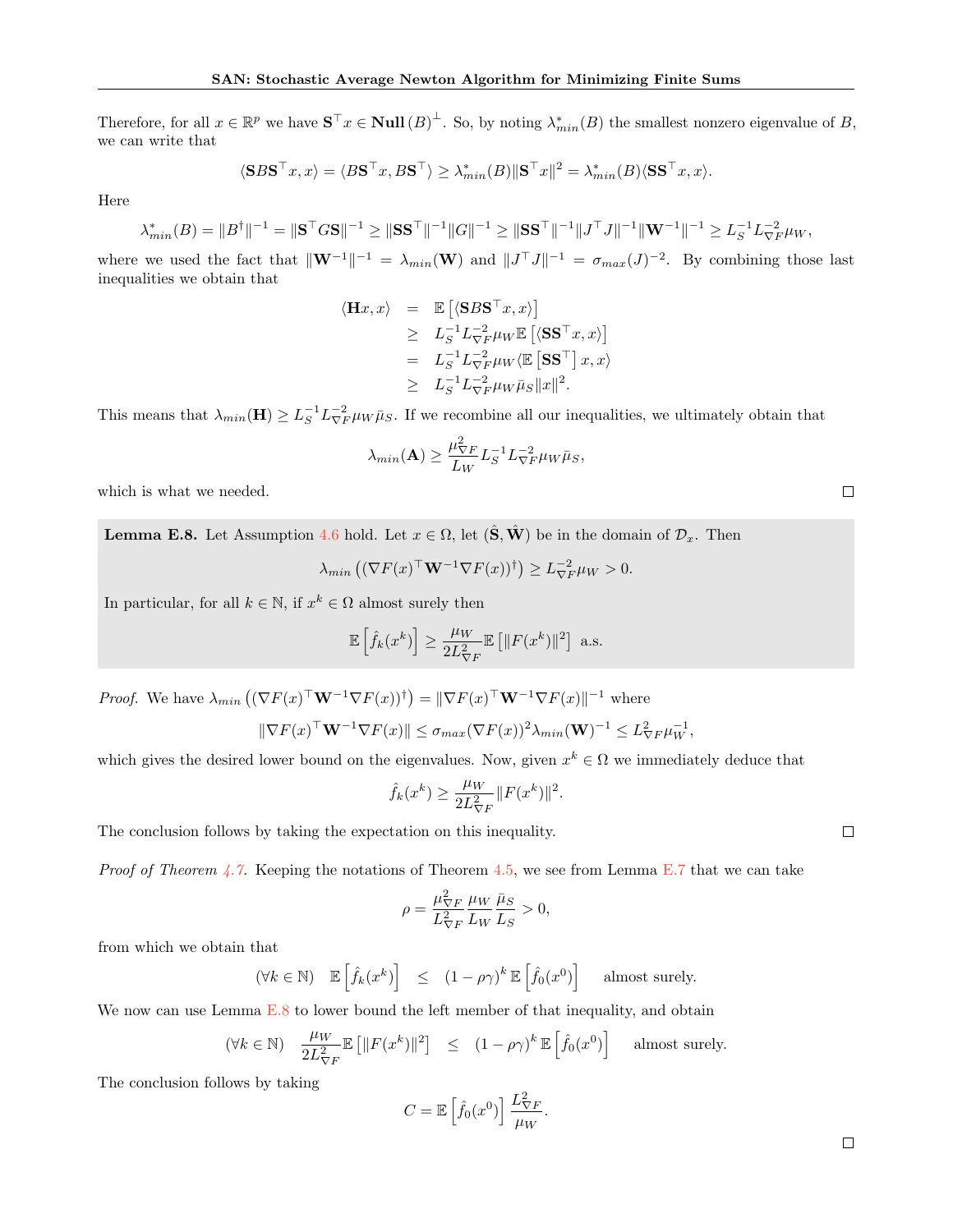#### E.7 Proof of Theorem [4.8](#page-7-5)

The proof of Theorem [4.8,](#page-7-5) which can be found at the end of this section, will combine Theorem [4.7](#page-7-8) with the forthcoming Propositions [E.9](#page-36-0) and [E.13.](#page-37-0)

<span id="page-36-0"></span>Proposition E.9. Let Assumption [1.1](#page-2-5) hold. For SAN and SANA, Assumption [4.6](#page-7-3) holds on every compact set Ω.

*Proof.* First, remember that Assumption [4.2](#page-7-0) holds for SAN and SANA (see Proposition [4.3\)](#page-7-6), and that  $m = p =$  $(n+1)d$ . Now, let  $\Omega$  be a compact set, and verify that the bounds in Assumption [4.6](#page-7-3) hold.

We start with the sketching matrices  $S$ , for which we know (see the proof of Proposition [4.3](#page-7-6) in Section [E.1\)](#page-28-3) that

$$
\|\mathbf{S}\mathbf{S}^{\top}\| = 1 \quad \text{ and } \quad \mathbb{E}\left[\mathbf{S}\mathbf{S}^{\top}\right] = \mathbf{Diag}\left(\pi\mathbf{I}_d, \frac{1-\pi}{n}\mathbf{I}_d, \cdots, \frac{1-\pi}{n}\mathbf{I}_d\right) \text{ or } \mathbf{Diag}\left(\mathbf{I}_d, \frac{1}{n}\mathbf{I}_d, \cdots, \frac{1}{n}\mathbf{I}_d\right).
$$

In both cases, we see that we can take  $L_S = 1$  and  $\bar{\mu}_L = \min\{\frac{1}{n}, \frac{1-\pi}{n}, \pi\}.$ 

Second, let  $\mathbf{W}_i$  be in the domain of  $\mathcal{D}_x$ . According to their definition in [\(47,](#page-27-4) [48\)](#page-28-1), and because the  $f_i$  is of class  $C^2$  (see Assumption [1.1\)](#page-2-5), we know that each  $W_i$  is continuous with respect to x. Moreover, we know (again from Assumption [1.1\)](#page-2-5) that  $\mathbf{W}_i$  is definite positive :  $\lambda_{min}(\mathbf{W}_i) > 0$ . This is true for every  $x \in \Omega$ , so by continuity of  $\lambda_{min}$  and the compactness of  $\Omega$ , we deduce that  $\inf_{x \in \Omega} \lambda_{min}(\mathbf{W}_i) > 0$ . Similarly, sup  $\sup_{x \in \Omega} \lambda_{max}(\mathbf{W}_i) < +\infty$ . This

means that the constants  $\mu_W$  and  $L_W$  are well defined in  $(0, +\infty)$ .

Finally, we need to control the singular values of  $\nabla F(x)$  over  $\Omega$ . We use here the same arguments that we used for  $W_i$ :  $\nabla F(x)$  is continuous with respect to x, and it is invertible (because it is square and injective, see Proposition [4.3\)](#page-7-6).

Now we will show that Assumption [4.6](#page-7-3) holds if f is smooth and strongly convex.

<span id="page-36-7"></span>**Assumption E.10.** There exists  $0 < \mu_f \leq L_f$  such that for all  $i \in \{1, ..., n\}$ , the function  $f_i : \mathbb{R}^d \longrightarrow \mathbb{R}$  is of class  $C^2$ ,  $\mu_f$ -strongly convex and has a  $L_f$ -Lipschitz continuous gradient.

<span id="page-36-6"></span>**Lemma E.11.** Let  $\varphi : [0, +\infty) \longrightarrow [1, +\infty)$  be defined as

<span id="page-36-5"></span>
$$
\varphi(t) := \sqrt{1 + \frac{1}{2} \left( t + \sqrt{4t + t^2} \right)}.
$$
\n(69)

- <span id="page-36-1"></span>1.  $\varphi(t)$  is well defined and increasing on [0, + $\infty$ [.
- <span id="page-36-2"></span>2.  $\varphi(t)^{-1} = \sqrt{1 + \frac{1}{2} \left( t - \sqrt{4t + t^2} \right)}$ .
- <span id="page-36-3"></span>3. For all  $a \in (0, +\infty)$ ,  $\varphi(at)\varphi(t^{-1})t^{-1/2}$  is decreasing on  $(0, +\infty)$ .
- <span id="page-36-4"></span>4. For all  $a \in (0, +\infty)$ , and all  $t \geq 1$ ,  $\varphi(at)\varphi(t^{-1}) \leq \varphi(1)\sqrt{t}\sqrt{2+a}$ .

*Proof.* [1](#page-36-1) : It is well defined because  $t + \sqrt{4t + t^2} \ge 0$ . It is increasing because it is the composition, sum and product of increasing functions on  $[0, +\infty[$ . Point [2](#page-36-2) is a simple exercise. Point [3](#page-36-3) is a bit more technical. Let  $\phi(t) = \varphi(at)^2 \varphi(t^{-1})^2 t^{-1}$ , which is the square of the quantity of interest. We can compute its derivative, and a some effort we obtain that

$$
t^3 \phi'(t) = -\left[ t + \frac{1}{2} \left( 1 + \sqrt{1 + 4t} \right) \right] \left[ 1 + \frac{at}{\sqrt{4at + a^2 t^2}} \right] - \frac{1}{2} \left[ 1 + \frac{1 + 2t}{\sqrt{1 + 4t}} \right] \left[ 1 + \frac{1}{2} \left( at + \sqrt{4at + a^2 t^2} \right) \right].
$$

It is clear that the above expression is the sum of two negative terms, implying that  $\phi$  is decreasing. For item [4,](#page-36-4) we use the monotonicity of item [3](#page-36-3) to get

$$
\varphi(at)\varphi(t^{-1}) \leq \varphi(a\cdot 1)\varphi(1)\sqrt{t}.
$$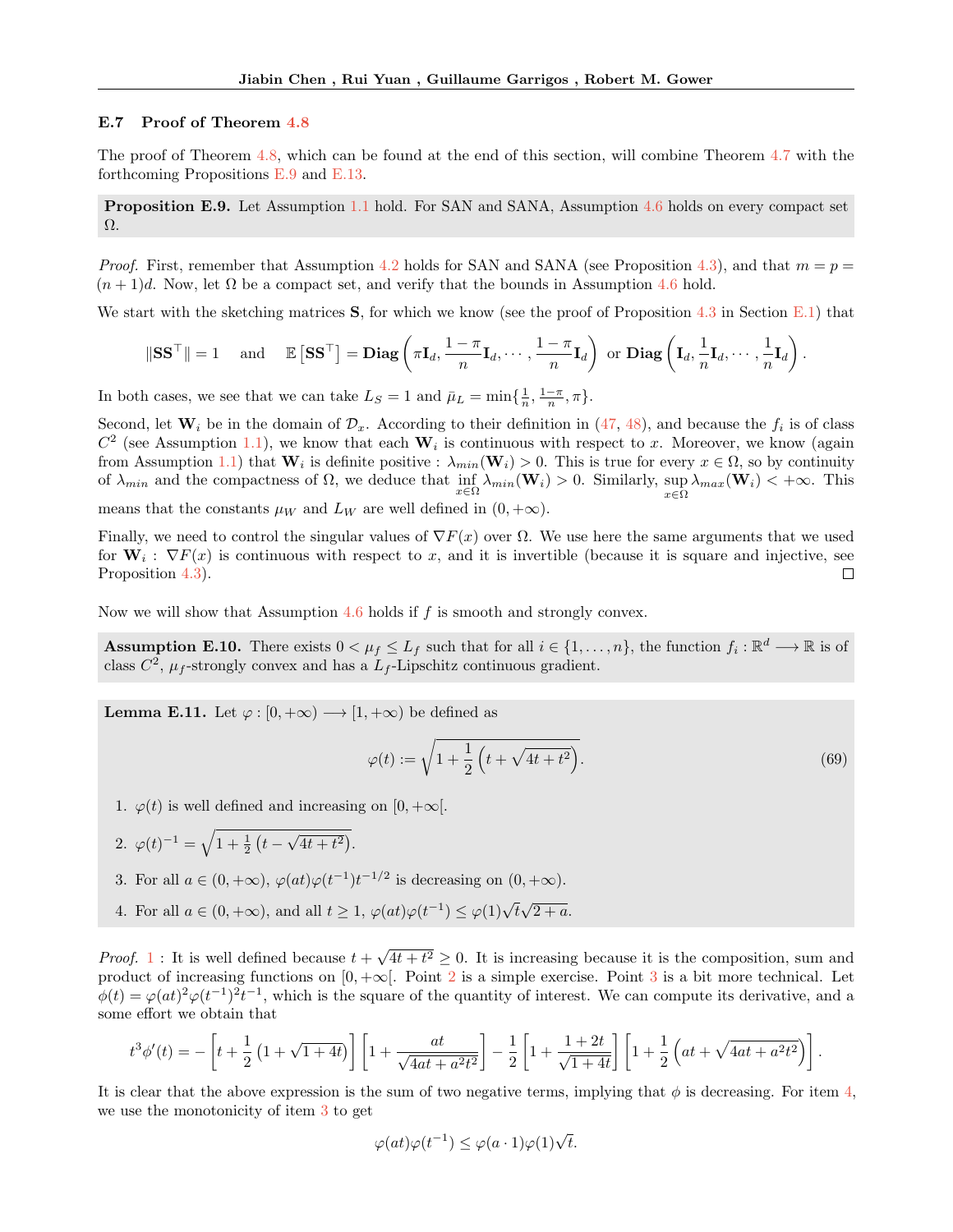From the inequality  $a + \sqrt{a^2 + 4a} \le 2a + 2$  (it is easy to prove it by rearranging the terms and taking the square), we deduce that

$$
\varphi(a) \le \sqrt{1 + \frac{1}{2} (2a + 2)} = \sqrt{2 + a}.
$$

<span id="page-37-1"></span>**Lemma E.12.** Let  $A \in \mathbb{R}^{m \times d}$  be an injective matrix. Let  $\varphi$  be defined as in [\(69\)](#page-36-5) and consider:

$$
A:=\begin{bmatrix} \mathbf I_d & \mathbf 0_{d,m} \\ \mathbf A & \mathbf I_m \end{bmatrix}.
$$

Then  $||A|| = \varphi (||\mathbf{A}^\top \mathbf{A}||)$ .

*Proof.* We start by remembering that  $||A||$  is the largest singular value of A. The singular values of A are exactly the square root of the eigenvalues of  $A^{\top}A$ , which is given by

$$
A^{\top} A := \begin{bmatrix} \mathbf{I}_d + \mathbf{A}^{\top} \mathbf{A} & \mathbf{A}^{\top} \\ \mathbf{A} & \mathbf{I}_m \end{bmatrix}.
$$

We compute its eigenvalues by finding the roots of its characteristic polynomial, that we note  $P \in \mathbb{R}[X]$ . Using a simple formula for computing the determinant of a 2  $\times$  2 block matrix, we can write, for all  $X \neq -1$ :

$$
P(X) = \det \begin{bmatrix} (1-X)\mathbf{I}_d + \mathbf{A}^\top \mathbf{A} & \mathbf{A}^\top \\ \mathbf{A} & (1-X)\mathbf{I}_m \end{bmatrix}
$$
  
=  $\det ((1-X)\mathbf{I}_m) \det ((1-X)\mathbf{I}_d + \mathbf{A}^\top \mathbf{A} - \mathbf{A}^\top ((1-X)\mathbf{I}_m)^{-1} \mathbf{A})$   
=  $(1-X)^m \det \left( (1-X)\mathbf{I}_d + \mathbf{A}^\top \mathbf{A} - \frac{1}{1-X} \mathbf{A}^\top \mathbf{A} \right)$   
=  $(1-X)^{m-d} \det ((1-X)^2 \mathbf{I}_d + (1-X)\mathbf{A}^\top \mathbf{A} - \mathbf{A}^\top \mathbf{A})$   
=  $(1-X)^{m-d} \det ((1-X)^2 \mathbf{I}_d - X\mathbf{A}^\top \mathbf{A}).$ 

The right member of this equality is polynomial in  $X$ , since the determinant of a matrix is polynomial in its coefficients, and our assumption that **A** is injective implies that  $m - d \geq 0$ . In particular this right member is well defined and continuous at  $X = -1$ , which means that the equality holds true for every  $X \in \mathbb{R}$ .

We see that 1 is a root of P, with multiplicity  $m-d$ . The other roots are the zeroes of det  $((1 - X)^2 \mathbf{I}_d - X \mathbf{A}^\top \mathbf{A})$ , for which we see that

$$
\det ((1 - X)^2 \mathbf{I}_d - X \mathbf{A}^\top \mathbf{A}) = 0 \Leftrightarrow (1 - X)^2 \text{ is an eigenvalue of } X \mathbf{A}^\top \mathbf{A}
$$

$$
\Leftrightarrow (1 - X)^2 = X\lambda \text{ for } \lambda \in \text{spec}(\mathbf{A}^\top \mathbf{A})
$$

$$
\Leftrightarrow X = 1 + \frac{1}{2} \left( \lambda \pm \sqrt{4\lambda + \lambda^2} \right) \text{ for } \lambda \in \text{spec}(\mathbf{A}^\top \mathbf{A}),
$$

which gives us the remaining  $2d$  roots (counted with multiplicity). This proves that the singular values of  $A$  are 1 (with multiplicity  $m - d$ ) and (see Lemma [E.11.](#page-36-6)[2\)](#page-36-2)

$$
\{\varphi(\lambda), \varphi(\lambda)^{-1} \mid \lambda \in \operatorname{spec}(\mathbf{A}^{\top} \mathbf{A})\}.
$$

Since  $\varphi$  is increasing (Lemma [E.11](#page-36-6)[.1\)](#page-36-1), and  $\varphi(\lambda) \geq 1$ , we conclude that the largest singular value of A is  $\varphi\left(\|\mathbf{A}^\top \mathbf{A}\|\right)$ .

 $\Box$ 

<span id="page-37-0"></span>**Proposition E.13.** Let Assumption [E.10](#page-36-7) hold, and consider the SAN (resp. SANA) algorithm. Let  $c = \sqrt{\frac{3+\sqrt{5}}{2}}$ .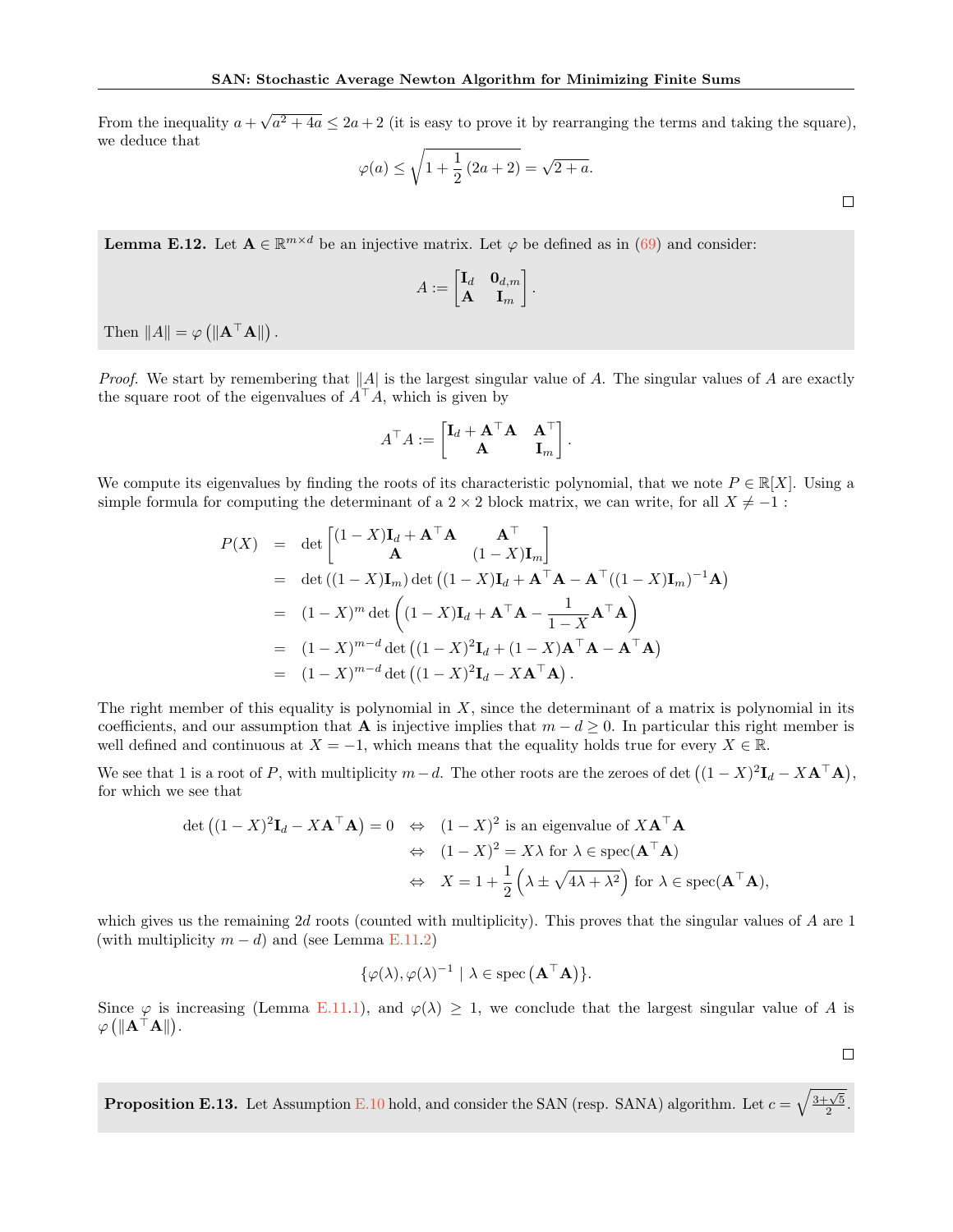Then Assumption [4.6](#page-7-3) is verified, with  $\Omega = \mathbb{R}^p$  and:

$$
\mu_W = \min\{1, \mu_f\}, \qquad L_W = \max\{1, L_f\},
$$
  

$$
\bar{\mu}_S = \min\left\{\frac{1-\pi}{n}, \pi\right\} \text{ (resp. } \bar{\mu}_S = \frac{1}{n}\text{)}, \qquad L_S = 1,
$$
  

$$
\mu_{\nabla F} = \frac{\mu_W}{c\sqrt{n}\sqrt{2+L^2}}, \qquad L_{\nabla F} = L_W c\sqrt{n}\sqrt{2+L^2}.
$$

*Proof.* Let  $x \in \mathbb{R}^p$  be fixed,  $J := \nabla F(x) \in \mathbb{R}^{p \times p}$ , and  $(\mathbf{S}, \mathbf{W})$  in the domain of  $\mathcal{D}_x$ . We need to find uniform spectral bounds on those three matrices. For  $S$ , we have seen already in the proof of Proposition  $E.9$  that we can take  $L_S = 1$ , and  $\bar{\mu}_L = \frac{1}{n}$  for SAN, or min $\{\frac{1-\pi}{n}, \pi\}$  for SANA. For **W**, we see directly from [\(47,](#page-27-4) [48\)](#page-28-1) that it is a block-diagonal matrix, whose eigenvalues are included in  $[\mu_W, L_W]$ , with  $\mu_W = \min\{1, \mu_f\}$  and  $L_W = \max\{1, L_f\}$ . The rest of this proof is dedicated to the study of J, which requires more work.

Remember that the expression for  $J$  is given in  $(39)$ . We write for convenience that

$$
J = \begin{bmatrix} \mathbf{0}_d & \mathbf{H} \\ \frac{1}{n} \mathbf{E}^\top & -\mathbf{I}_{nd} \end{bmatrix} \quad \text{with} \quad \mathbf{E} := [\mathbf{I}_d, \cdots, \mathbf{I}_d] \in \mathbb{R}^{d \times nd}, \quad \mathbf{H} := [H_1, \cdots, H_n] \in \mathbb{R}^{d \times nd}, \quad H_i := \nabla^2 f_i(w).
$$

Let us now introduce a few more matrices. Let  $\bar{H} := \nabla^2 f(w)$ , which can equivalently be written as  $\bar{H} =$  $\frac{1}{n}\sum_i H_i = \frac{1}{n} \mathbf{H} \mathbf{E}^{\top}$ . Now consider

$$
U := \begin{bmatrix} \mathbf{I}_d & \mathbf{0}_{d,nd} \\ -\mathbf{H}^\top & \mathbf{I}_{nd} \end{bmatrix}, \quad D := \begin{bmatrix} \bar{H} & \mathbf{0}_{d,nd} \\ \mathbf{0}_{nd,d} & -\mathbf{I}_{nd} \end{bmatrix}, \quad V := \begin{bmatrix} \mathbf{I}_d & \mathbf{0}_{d,nd} \\ \frac{-1}{n} \mathbf{E}^\top & \mathbf{I}_{nd} \end{bmatrix}
$$

.

.

Note that those three matrices are triangular, and invertible because  $H$  is invertible. It is easy to see that  $J = U^{\dagger} D V$ . Indeed,

$$
DV = \begin{bmatrix} \bar{H} & \mathbf{0}_{d,nd} \\ \frac{1}{n} \mathbf{E}^\top & -\mathbf{I}_{nd} \end{bmatrix}, \quad U^\top DV = \begin{bmatrix} \bar{H} - \mathbf{H} \frac{1}{n} \mathbf{E}^\top & \mathbf{H} \\ \frac{1}{n} \mathbf{E}^\top & -\mathbf{I}_{nd} \end{bmatrix} = \begin{bmatrix} \mathbf{0}_d & \mathbf{H} \\ \frac{1}{n} \mathbf{E}^\top & -\mathbf{I}_{nd} \end{bmatrix},
$$

where the last equality comes from the fact that  $\mathbf{H} \frac{1}{n} \mathbf{E}^{\top} = \bar{H}$ . Therefore, it remains to upper bound the right member of

$$
\sigma_{max}(J) = \sqrt{\lambda_{max}(J^{\top} J)} = ||J|| \le ||D|| ||U|| ||V||.
$$

Bounding the smallest singular value will follow the same argument. Indeed, from our assumptions,  $J^TJ$  is invertible (see Proposition [4.3\)](#page-7-6), but  $J$  is a square matrix, therefore  $J$  itself is invertible. In consequence, we can write that  $J^{-1} = V^{-1} D^{-1} U^{-1}$ , so that

$$
\sigma_{min}(J) = \frac{1}{\|J^{-1}\|} \ge \frac{1}{\|D^{-1}\| \|U^{-1}\| \|V^{-1}\|},
$$

where one easily computes that

$$
U^{-1} = \begin{bmatrix} \mathbf{I}_d & \mathbf{0}_{d,nd} \\ \mathbf{H}^\top & \mathbf{I}_{nd} \end{bmatrix}, \quad D^{-1} = \begin{bmatrix} \bar{H}^{-1} & \mathbf{0}_{d,nd} \\ \mathbf{0}_{nd,d} & -\mathbf{I}_{nd} \end{bmatrix}, \quad V^{-1} = \begin{bmatrix} \mathbf{I}_d & \mathbf{0}_{d,nd} \\ \frac{1}{n} \mathbf{E}^\top & \mathbf{I}_{nd} \end{bmatrix}
$$

It is easy to see, given our smoothness and strong convexity assumptions, that

$$
||D|| = \max\{1, L\} = L_W
$$
 and  $||D^{-1}|| = \max\{1, \mu^{-1}\} = \mu_W^{-1}$ .

Now, observe that V and  $V^{-1}$  share the same structure, so we can call Lemma [E.12](#page-37-1) with  $\mathbf{A} = \frac{1}{n} \mathbf{E}^T$  or  $-\frac{1}{n} \mathbf{E}^T$ . In both cases  $\mathbf{A}^\top \mathbf{A} = n^{-1} \mathbf{I}_d$ , meaning that  $\|\mathbf{A}^\top \mathbf{A}\| = n^{-1}$ , and so we deduce that

$$
||V|| = ||V^{-1}|| = \varphi(n^{-1}).
$$

Finally, we do the same for U and  $U^{-1}$ : we use Lemma [E.12](#page-37-1) with  $\mathbf{A} = \pm \mathbf{H}^{\top}$ . In both cases  $\mathbf{A}^{\top} \mathbf{A} = \mathbf{H} \mathbf{H}^{\top} = \mathbf{A} \mathbf{H}$  $\sum_{i=1}^{n} H_i^2$ , whose eigenvalues belong to  $[n\mu^2, nL^2]$ . Due to the monotonicity of  $\varphi$ , we deduce that

$$
||U|| = ||U^{-1}|| \le \varphi(nL^2).
$$